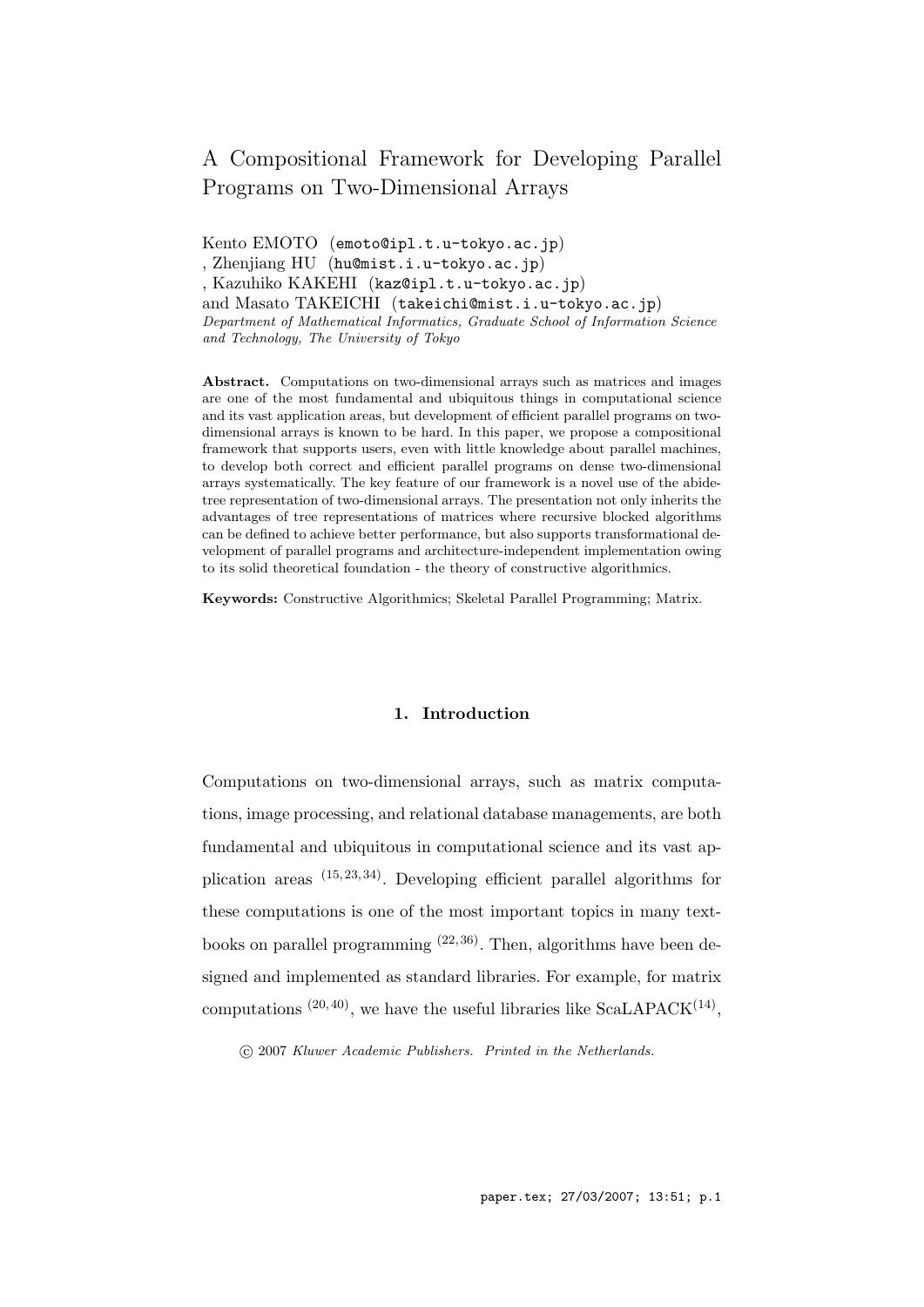PLAPACK  $(1)$  and RECSY  $(30)$ . Though these are useful, there are some limitations when using these libraries to develop parallel programs for manipulating two-dimensional arrays.

- *−* First, the libraries are of low abstraction, and thus difficult to be modified or adapted to solve slightly different problems. For example, we cannot easily change the operators used in matrix multiplications. In fact, the increasing popularity of parallel machines like PC clusters enables more and more users to utilize such parallel computer environments to perform parallel computations of various kinds, which can naturally be slightly different from those the libraries provide. The libraries are of no direct help for the users here, and they have to rewrite or develop the libraries for themselves. However, since (re-)building parallel libraries is much more involved than sequential algorithms due to necessity of considering the synchronization and communication between processors, not everyone can do it easily.
- Second, the libraries are not well structured, and thus hard to be efficiently composed together in the sense that we may need to convert intermediate data structures between two different libraries. Often each library is carefully designed with suitable data structures and algorithms so that it can be efficiently executed on specific parallel architectures. This may, however, prevents us from making efficient use of two libraries developed for two different parallel architectures.

This situation demands a new programming model allowing users to describe parallel computation over two-dimensional arrays in an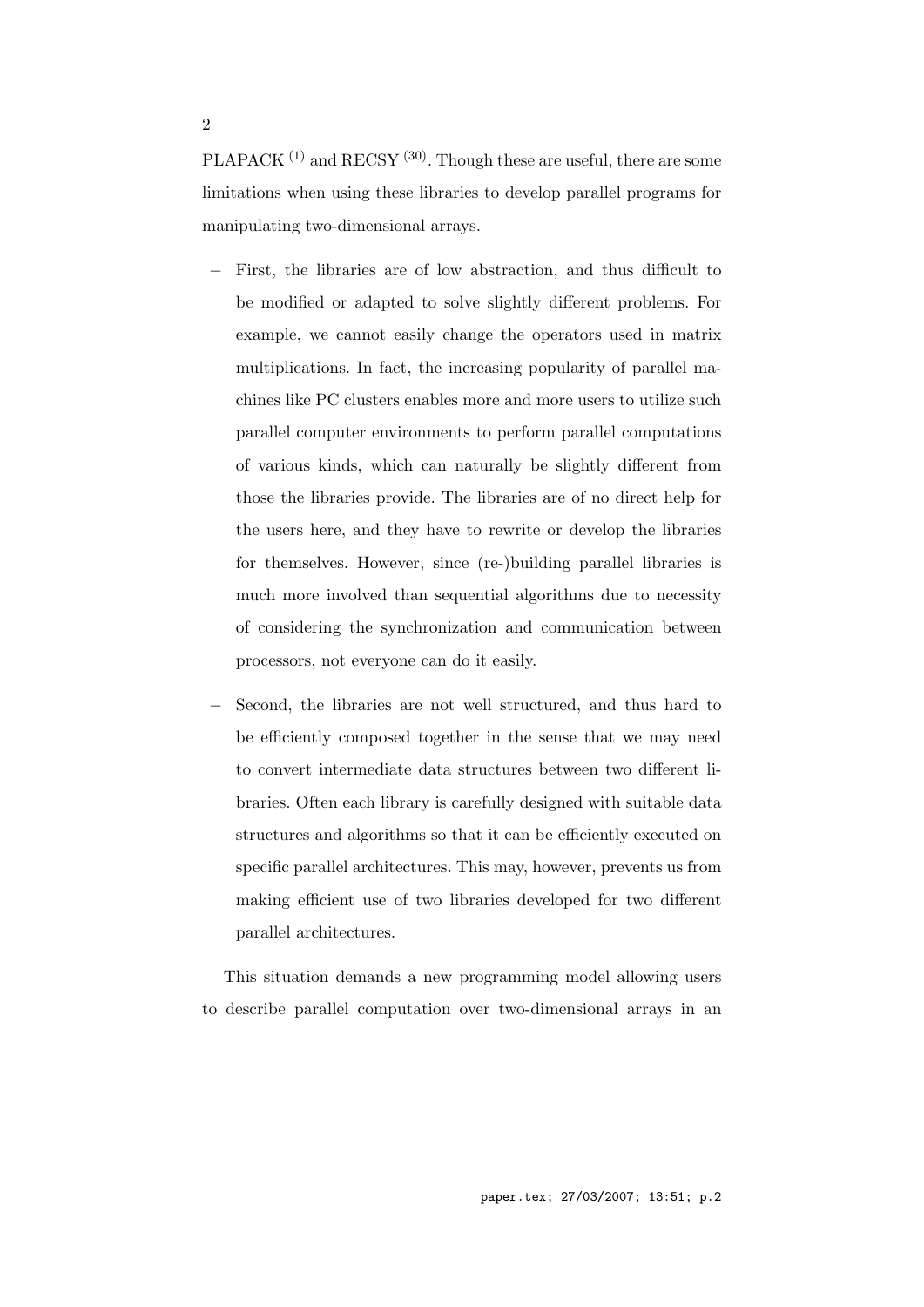easy, efficient, but compositional way. As one promising solution to the demand, *skeletal parallel programming* using the parallel skeleton is known  $(11, 13, 35)$ . In this model, users can build parallel programs by composing ready-made components (called *skeletons*) implemented efficiently in parallel for various parallel architectures. This compositional approach has two major advantages: (1) since low-level parallelism is concealed in skeletons, users can obtain a comparatively efficient parallel program without needing detailed techniques of parallel computers and being conscious of parallelism explicitly, (2) since the skeletons are designed for structured programming, they can be efficiently composed to solve various problems.

Much research has been devoted to parallel skeletons on lists, a onedimensional data structure, and it has been shown  $(25, 27)$  that parallel programming with list skeletons is very powerful since we can describe many problems with these list skeletons. Moreover much research has been done on methods of deriving and optimizing parallel programs with parallel skeletons on lists  $(10, 21, 24)$ , and especially about optimization, and there is a library that can automatically optimize a program described by skeletons  $(32)$ . Similarly, for parallel skeletons on the tree data structure there is research on binary trees  $(19, 39)$ , general trees and derivation of programs on these tree skeletons.

Despite the success of parallel programming with list or tree skeletons, it remains as a big challenge  $(33)$  to design a skeletal framework for developing parallel programs for manipulating two-dimensional arrays. Generally, a skeleton (compositional) framework for manipulating two-dimensional arrays should consist of the following three parts: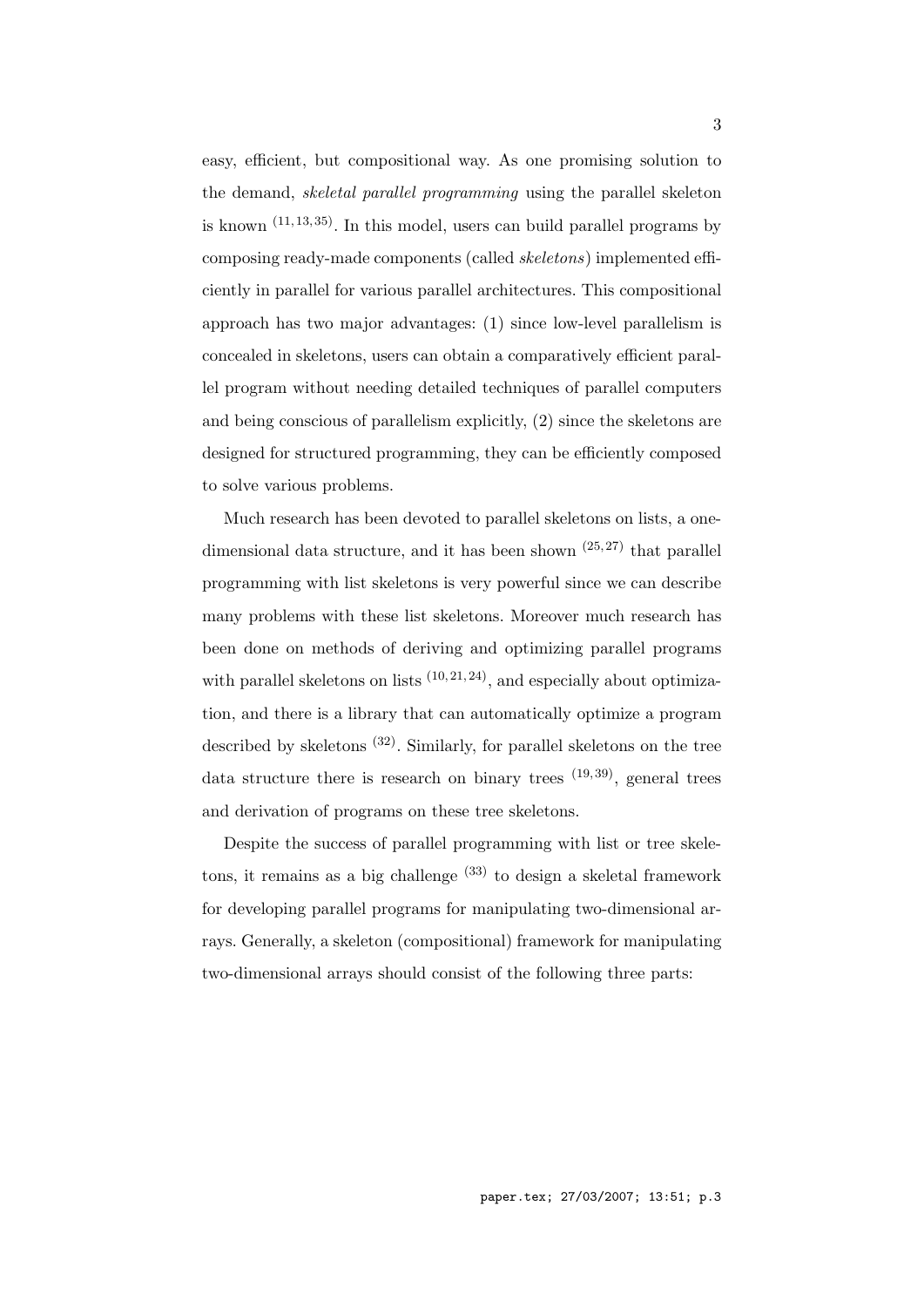- *− a fixed set of parallel skeletons* for manipulating two-dimensional arrays, which cannot only capture fundamental computations on two-dimensional arrays but also be efficiently implemented in parallel for various parallel architectures;
- *− a systematic programming methodology*, which can support developing both efficient and correct parallel programs composed by these skeletons; and
- *− an automatic optimization mechanism*, which can eliminate inefficiency due to compositional or nested uses of parallel skeletons in parallel programs.

Our idea is to use the theory of constructive algorithmics (also known as *Bird-Meertens Formalism*) <sup>(7,9,38)</sup>, a successful theory for compositional sequential program development. In this theory, aggregate data types are formalized *constructively* as an algebra, and computations on the aggregate data are structured as *recursive* mappings between algebras while enjoying nice algebraic properties for composition with each other.

The key is to formalize two-dimensional arrays constructively so that we can describe computations on them as recursions with maximum (potential) parallelism, allowing implementation to have the maximum freedom to reorder operations for efficiency on parallel architectures. The traditional representations of two-dimensional arrays by nested one-dimensional arrays (row-majored or column-majored representations)  $(29, 38)$  impose much restriction on the access order of elements. Wise et al. represent a two-dimensional array by a quadtree (42) and show that recursive algorithms on quadtree provide better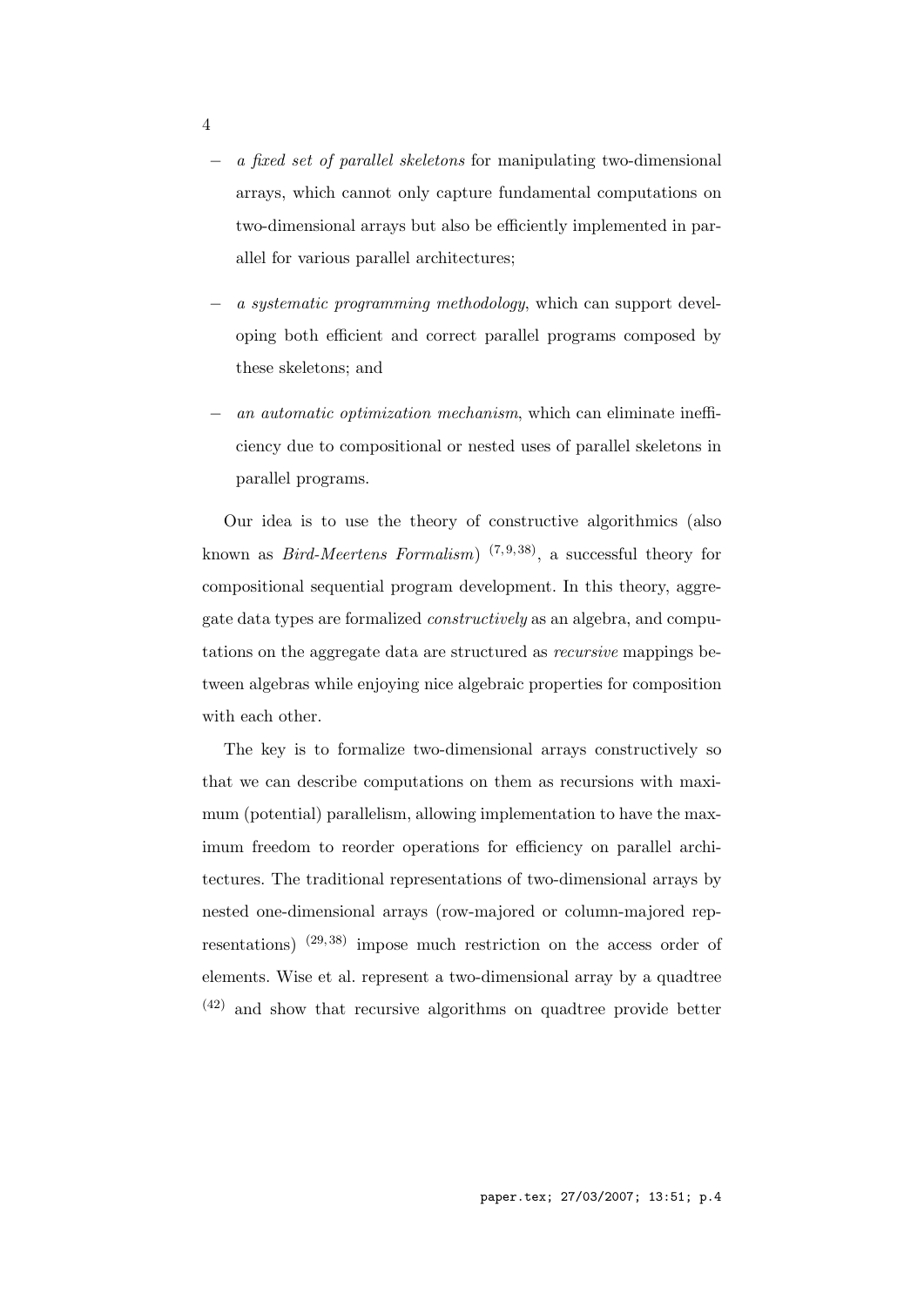performance than existing algorithms for some matrix computations (QR factorization  $(18)$ , LU factorization  $(43)$ ). More examples can be found in the survey paper  $(15)$ . However, the unique representation of two-dimensional arrays by quadtrees does not capture the whole information a two-dimensional data may have. In contrast, Bird  $^{(7)}$  represents two-dimensional arrays by dynamic trees allowing restructuring trees when necessary.

In this paper, we propose a compositional framework that allows users, even with little knowledge about parallel machines, to describe safe and efficient parallel computation over two-dimensional arrays easily, and enables derivation and optimization of programs. The main contributions of this paper are summarized as follows.

- *−* We propose a *novel use of the abide-tree representation of twodimensional arrays* (7) in developing *parallel* programs for manipulating two-dimensional arrays, whose importance has not been fully recognized in parallel programming community. Our abidetree representation of two-dimensional arrays not only inherits the advantages of tree representations of matrices where recursive blocked algorithms can be defined to achieve better performance (15, 18, 43), but also supports systematic development of parallel programs and architecture independent implementation owing to its solid theoretical foundation - the theory of constructive algorith $mics$   $(7, 9, 38)$ .
- *−* We provide *a strong programming support* for developing both efficient and correct parallel programs on two-dimensional arrays in a highly abstract way (without the need to be concerned with low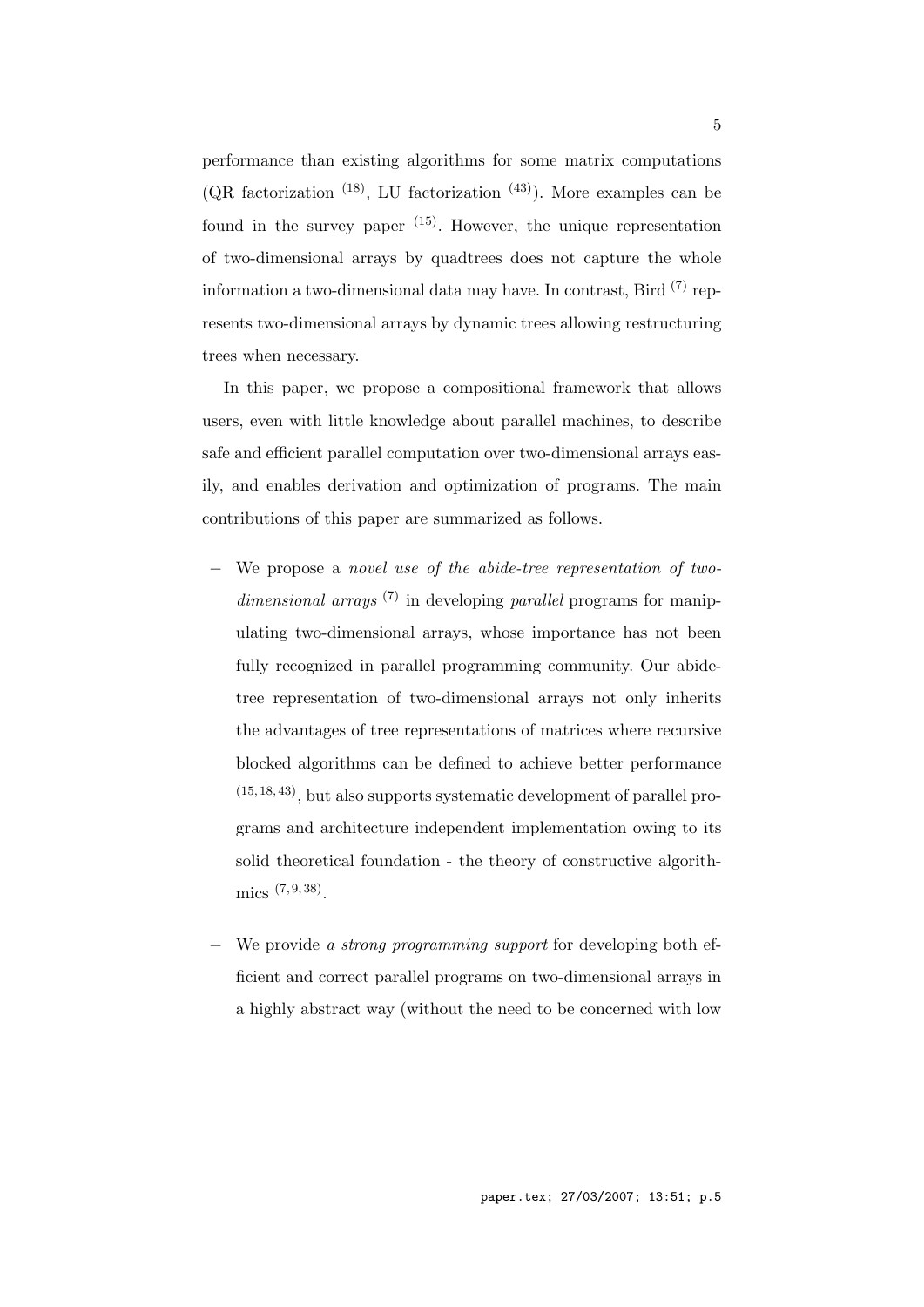level implementation). In our framework (Section 4), programmers can easily build up a complicated parallel system by defining basic components *recursively*, combining components *compositionally*, and improving efficiency *systematically*. The power of our approach can be seen from the nontrivial programming examples of matrix multiplication and QR decomposition <sup>(18)</sup>, and a successful derivation of an involved efficient parallel program for the maximum rectangle sum problem  $(2,3,24,41)$ .

*−* We demonstrate an *efficient implementation* of basic computation skeletons (in C++ and MPI) on distributed PC clusters, guaranteeing that programs composed by these parallel skeletons can be efficiently executed in parallel. So far most research focuses on showing that the recursive tree representation of matrices is suitable for parallel computation on shared memory systems  $(15, 18)$ , this work shows that the recursive tree representation is also suitable for distributed memory systems. In fact, our parallel skeletons, being of high abstraction with all potential parallelism, are architecture-independent.

Our framework can be considered as an extension of the quadtree framework of Wise et al. in the sense that it imposes no restriction on the size and the element order of two-dimensional arrays and provides an support of derivation and optimization of programs on twodimensional arrays.

The rest of this paper is organized as follows. In Section 2, we construct a theory of the abide-trees. Then we design a fixed set of parallel skeletons and give some examples of parallel algorithms on the abide-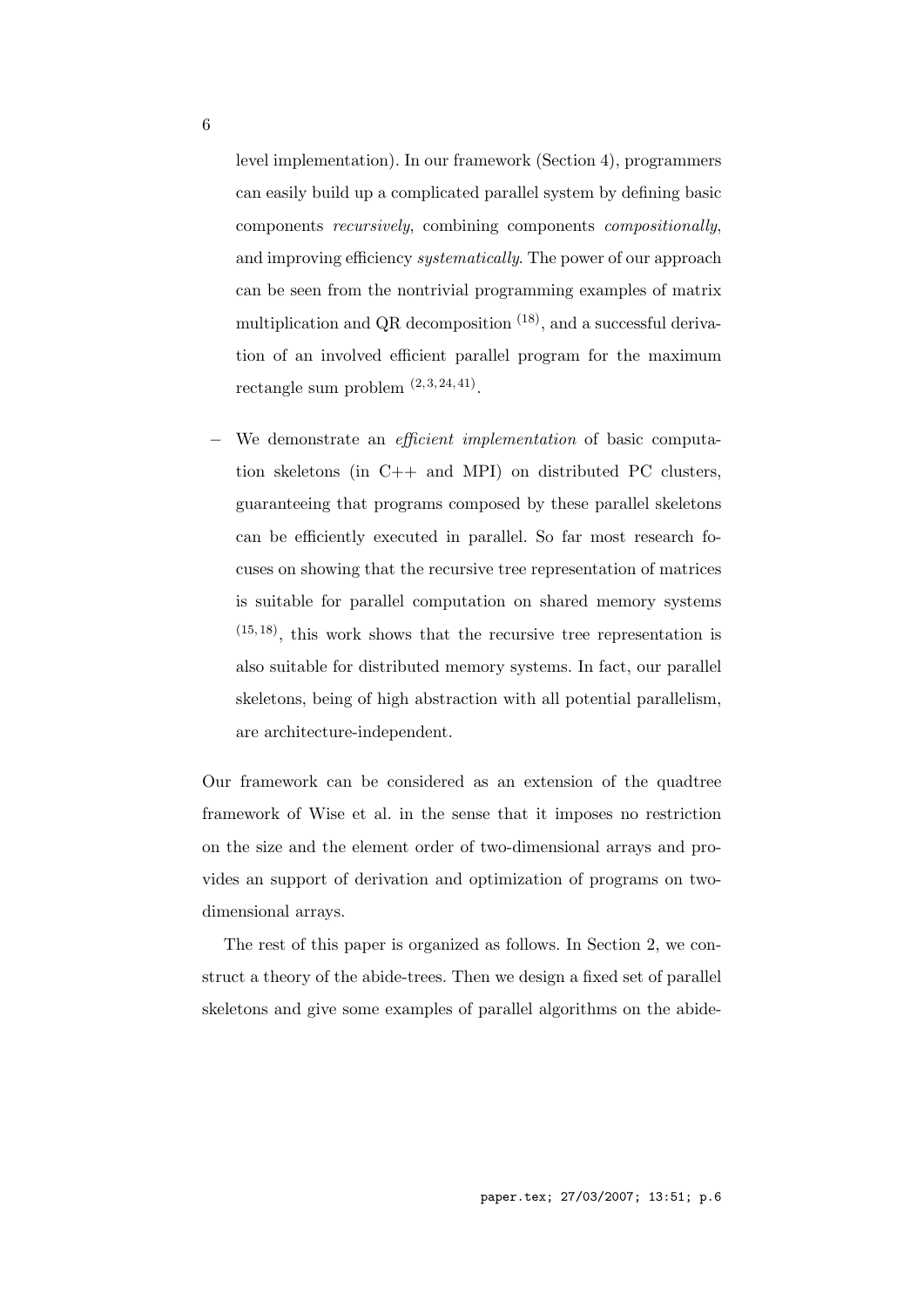trees in Section 3. Section 4 demonstrates systematic development of parallel programs on two-dimensional arrays. Section 5 gives efficient implementations and shows the experimental results. We discuss the related work In Section 6, and make conclusion in Section 7.

An extended version of this paper is available in the technical report  $(16)$ .

## **2. Theory of Two-Dimensional Arrays**

Before explaining our compositional programming framework, we will construct a theory of two-dimensional arrays, the basis of our framework, based on the theory of constructive algorithmics  $(7, 9, 38)$ .

Notation in this paper follows that of Haskell  $(8)$ , a pure functional language that can describe both algorithms and algorithmic transformation concisely. Function application is denoted by a space and the argument may be written without brackets. Thus,  $f$  a means  $f(a)$  in ordinary notation. Functions are curried, i.e. functions take one argument and return a function or a value, and the function application associates to the left. Thus, *f a b* means (*f a*) *b*. The function application binds more strongly than any other operator, so  $f \circ a \otimes b$  means  $(f \circ a) \otimes b$ , but not *f* ( $a \otimes b$ ). Function composition is denoted by  $\circ$ , so ( $f \circ g$ )  $x = f(gx)$ from its definition. Binary operators can be used as functions by sectioning as follows:  $a \oplus b = (a \oplus b) = (a \oplus b) = (a \oplus b)$  *a* =  $(a \oplus b)$ . For arbitrary binary operator *⊗*, an operator in which the arguments are swapped is denoted by  $\tilde{\otimes}$ . Thus,  $a \tilde{\otimes} b = b \otimes a$ . Two binary operators ≪ and ≫ are defined by  $a \ll b = a$ ,  $a \gg b = b$ . Pairs are Cartesian products of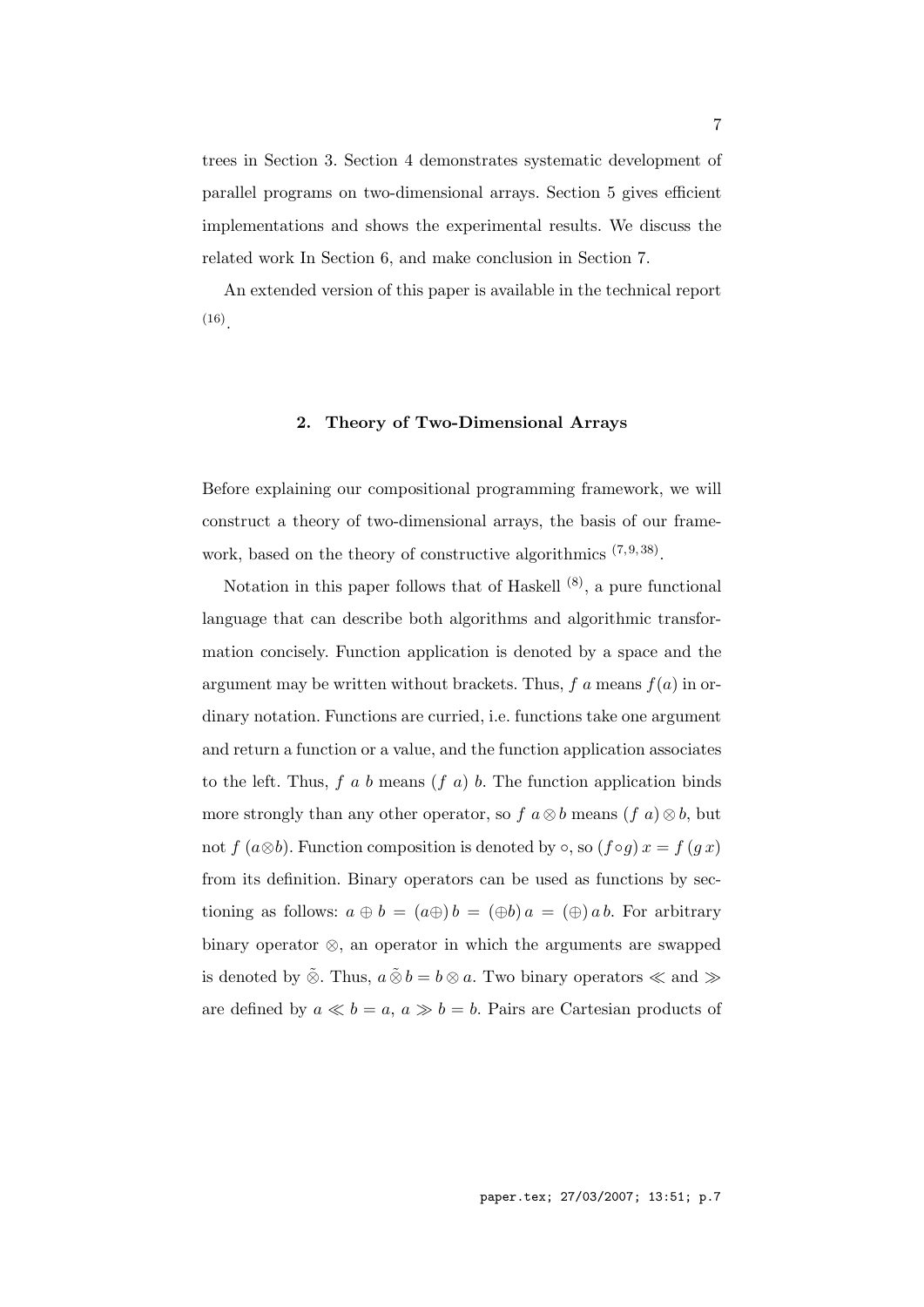plural data, written like  $(x, y)$ . A function that applies functions  $f$  and *g* respectively to the elements of a pair  $(x, y)$  is denoted by  $(f \times g)$ . Thus,  $(f \times g)(x, y) = (f x, g y)$ . A function that applies functions *f* and *g* separately to an element and returns a pair of the results is denoted by  $(f \triangle g)$ . Thus,  $(f \triangle g) a = (f a, g a)$ . A projection function  $\pi_1$  extracts the first element of a pair. Thus,  $\pi_1(x, y) = x$ . These can be extended to the case of arbitrary number of elements.

Note that we use functional style notations only for parallel algorithm development; in fact we use the ordinary programming language C++ for practical coding.

## 2.1. Two-Dimensional Arrays in Abide-trees

To represent two-dimensional arrays, we define the following abidetrees, which are built up by three constructors *|·|* (singleton), *−◦* (above) and  $\phi$  (beside) <sup>(7)</sup>.

**data** *AbideTree α* = *|·| α |* (*AbideTree α*)*−◦* (*AbideTree α*) *|* (*AbideTree α*) *−◦*(*AbideTree α*)

Here,  $|\cdot|$  *a*, or abbreviated as  $|a|$ , means a singleton array of *a*, i.e. a two-dimensional array with a single element *a*. We define the function the to extract the element from a singleton array, i.e. the  $|a| = a$ . For two-dimensional arrays *x* and *y* of the same width, *x−◦ y* means that *x* is located above *y*. Similarly, for two-dimensional arrays *x* and *y* of the same height,  $x \phi y$  means that  $x$  is located on the left of  $y$ . Moreover,  $\phi$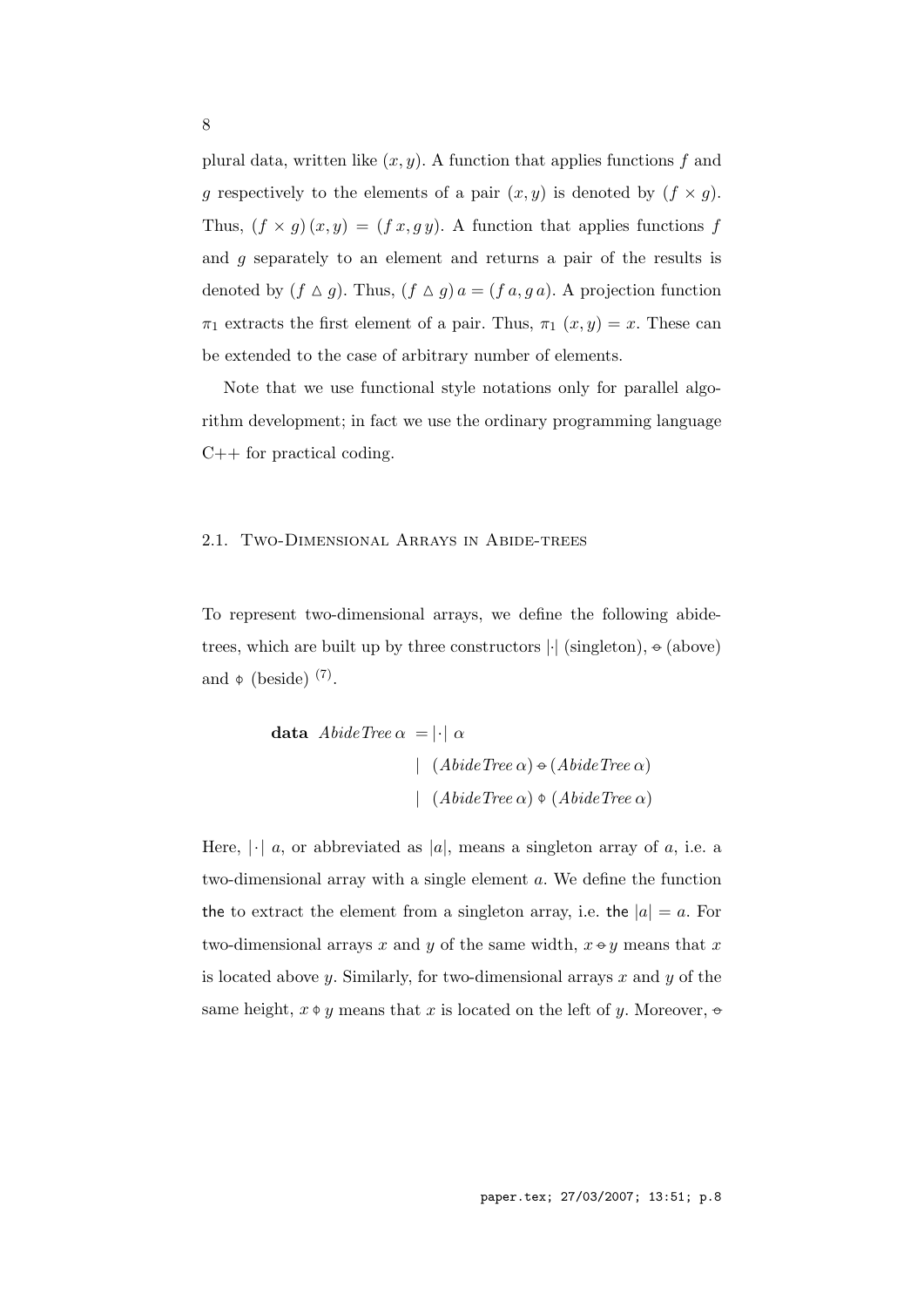and *−◦* are associative binary operators and satisfy the following *abide* (a coined term from above and beside) property.

DEFINITION 2.1 (Abide Property). *Two binary operators*  $\oplus$  *and*  $\otimes$ *are said to satisfy the abide property or to be abiding, if the following equation is satisfied:*

$$
(x \otimes u) \oplus (y \otimes v) = (x \oplus y) \otimes (u \oplus v) .
$$

In the rest of the paper, we will assume no inconsistency in height or width when  $\phi$  and  $\phi$  are used.

Note that one two-dimensional array may be represented by more than one abide-trees, but these abide-trees are equivalent because of the abide property of  $\div$  and  $\phi$ . For example, we can express the 2  $\times$  2 two-dimensional array

$$
\begin{pmatrix} 1 & 2 \\ 3 & 4 \end{pmatrix}
$$

by the following two equivalent abide-trees.

$$
(|1| \Phi |2|) \div (|3| \Phi |4|)
$$

$$
(|1| \div |3|) \Phi (|2| \div |4|)
$$

This is in sharp contrast to the quadtree representation of matrices (18), which does not allow such freedom. This freedom is important in our framework. In our framework, a program construction consists of two phases. First, we make a general program that is architecture independent. Then, we derive a good program that may be architecture dependent or may have restricted order of access. In this case, restric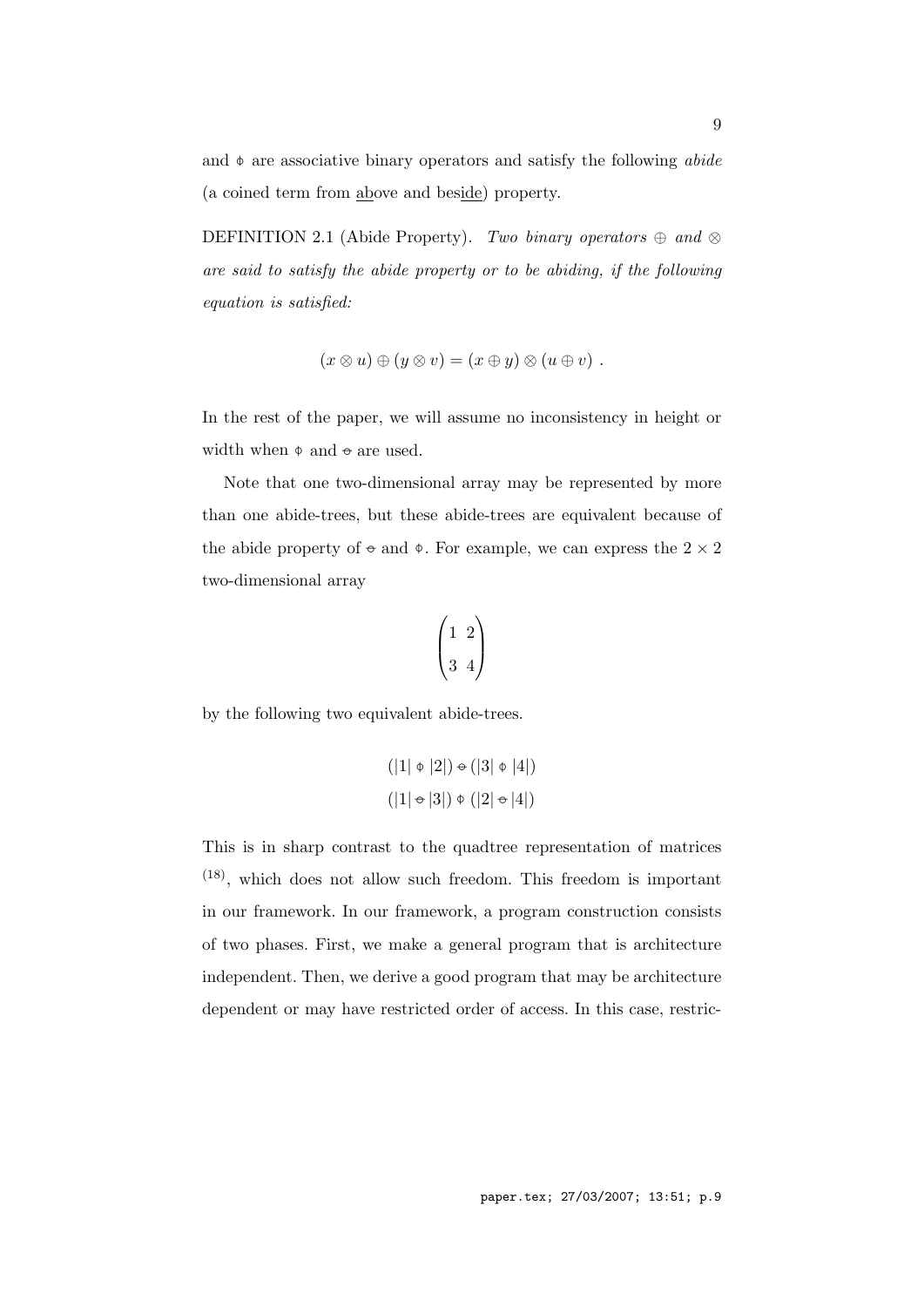tive representation prevents us form describing and deriving efficient programs. For example, a list of lists representation, which restricts the access order to outer dimension to inner dimension, does not allow us to describe and to derive efficient blocked algorithms. Thus, we start with a program using the abide-tree representation that does not impose restrictions on the access order, then we transform it to a good program that may have the restricted order of accesses. Moreover, this freedom allows easy re-balancing of the tree in computations such as divide-and-conquer computations on abide-trees.

# 2.2. Abide-tree Homomorphism

From the theory of constructive algorithmics  $(9)$ , it follows that each constructively built-up data structure (i.e., algebraic data structure) is equipped with a powerful computation pattern called homomorphism.

## DEFINITION 2.2 ((Abide-tree) Homomorphism).

A function *h* is said to be abide-tree homomorphism, if it is defined as follows for a function *f* and some binary operators  $\oplus$ ,  $\otimes$ .

$$
h |a| = f a
$$
  

$$
h (x \oplus y) = h x \oplus h y
$$
  

$$
h (x \oplus y) = h x \otimes h y
$$

For notational convenience, we write  $(f, \oplus, \otimes)$  to denote *h*. When it is clear from the context, we just call  $(f, \oplus, \otimes)$  homomorphism.

Intuitively, a homomorphism  $(f, \oplus, \otimes)$  is a function to replace the constructors *| ·|*, *−◦* and *−◦* in an input abide-tree by *f*, *⊕* and *⊗* re-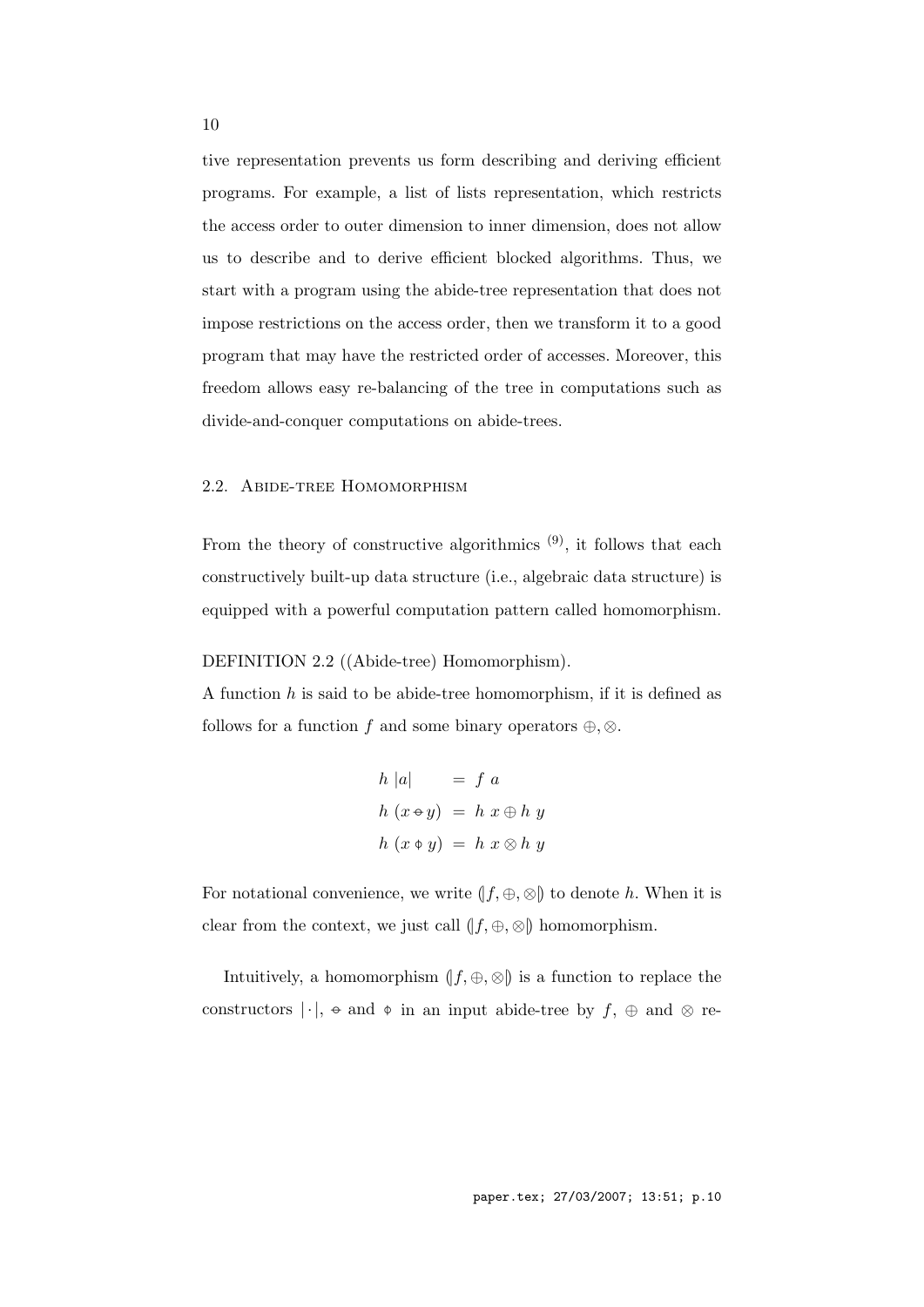spectively. We will see in Section 3 that many algorithms on twodimensional arrays can be concisely specified by homomorphisms.

Note that  $\oplus$  and  $\otimes$  in  $(f, \oplus, \otimes)$  should be associative and satisfy the abide property, inheriting the properties of *−◦* and *−◦*.

Homomorphism enjoys many nice transformation rules, among which the following fusion rule is of particular importance. The fusion rule gives us a way to create a new homomorphism from composition of a function and a homomorphism. As will be seen in Section 4, it plays a key role in derivation of efficient parallel programs on abide-trees.

THEOREM 2.3 (Fusion). Let *h* and  $(f, \oplus, \otimes)$  be given. If there exist  $\odot$  and  $\ominus$  such that for any *x* and *y*,

$$
\begin{cases}\nh(x \oplus y) = h x \odot h y \\
h(x \otimes y) = h x \ominus h y\n\end{cases}
$$

hold, then

$$
h\circ(f,\oplus,\otimes) = (h\circ f,\odot,\ominus)
$$
.

*Proof.* The theorem is proved by induction on the structure of abidetrees. See the technical report  $(16)$  for details.  $\Box$ 

Because of the flexibility of the abide-tree representation, a homomorphism  $(f, \oplus, \otimes)$  can be implemented *efficiently* in parallel, which will be shown in Section 5. Therefore, we will design our parallel skeletons based on the homomorphisms.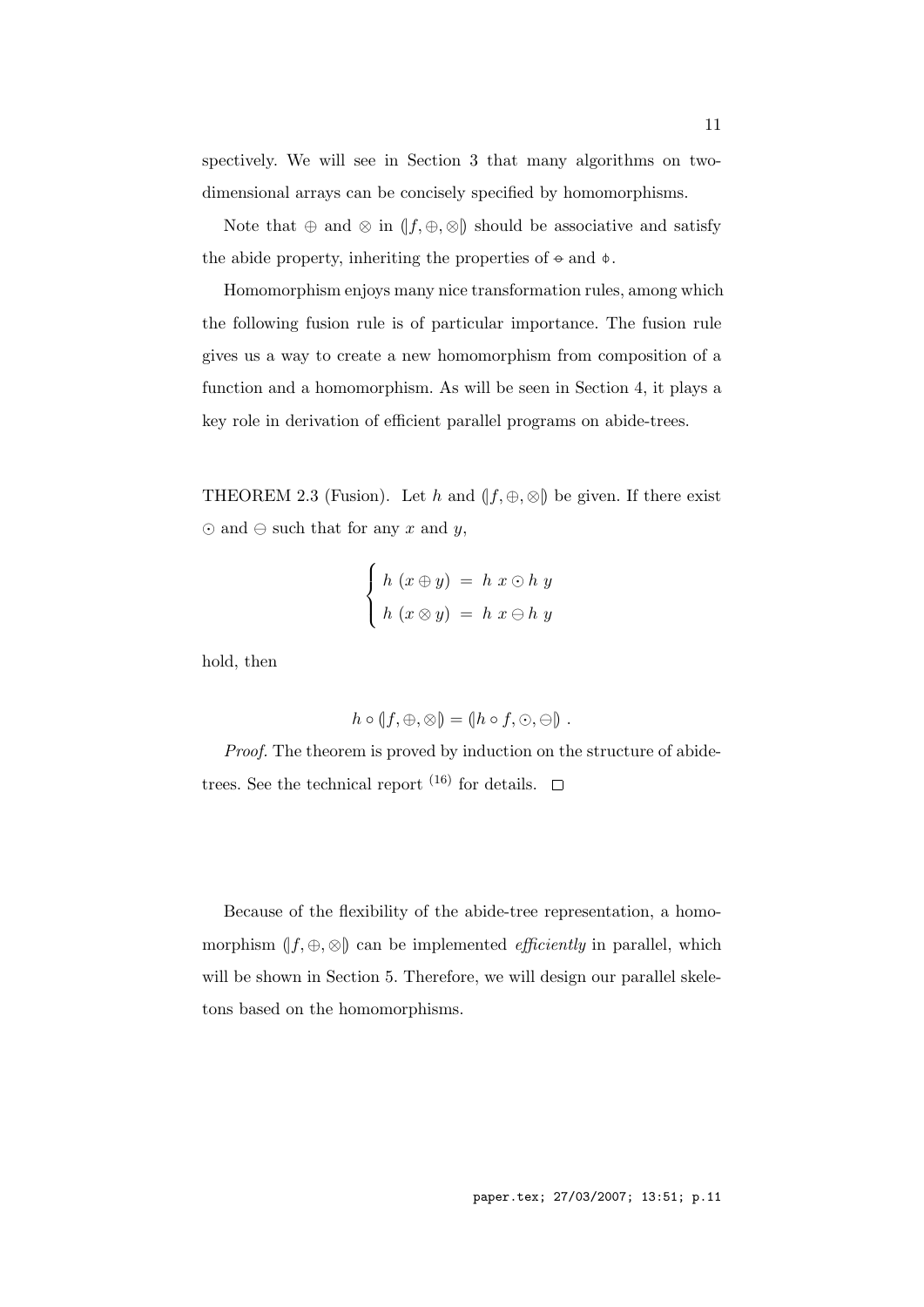# **3. Parallel Skeletons and Algorithms on Two-Dimensional Arrays**

In this section, we design a set of basic parallel skeletons for manipulating two-dimensional arrays, and show composition of the skeletons is powerful enough to describe useful parallel algorithms. Since homomorphisms are suitable for manipulating and developing parallel programs, which has been argued in the previous section, we will use the homomorphisms for the basis of the design of our parallel skeletons. The power of composition of the skeletons will be shown by describing nontrivial problems such as matrix multiplication and QR decomposition. One important fact here is that any homomorphism can be written as a composition of two basic skeletons. This fact is motivating the systematic derivation of parallel programs in Section 4.

## 3.1. Data Parallel Skeletons

We define four primitive functions map, reduce, zipwith and scan on the data type *AbideTree*. In the theory of Constructive Algorithmics  $(7,9,38)$ , these functions are known to be the most fundamental computation components for manipulating algebraic data structures and for being glued together to express complicated computations. We call them *parallel skeletons* because they have potential parallelism and can be implemented efficiently in parallel (see Section 5.) Intuitive definitions of the skeletons are shown in Figure 1.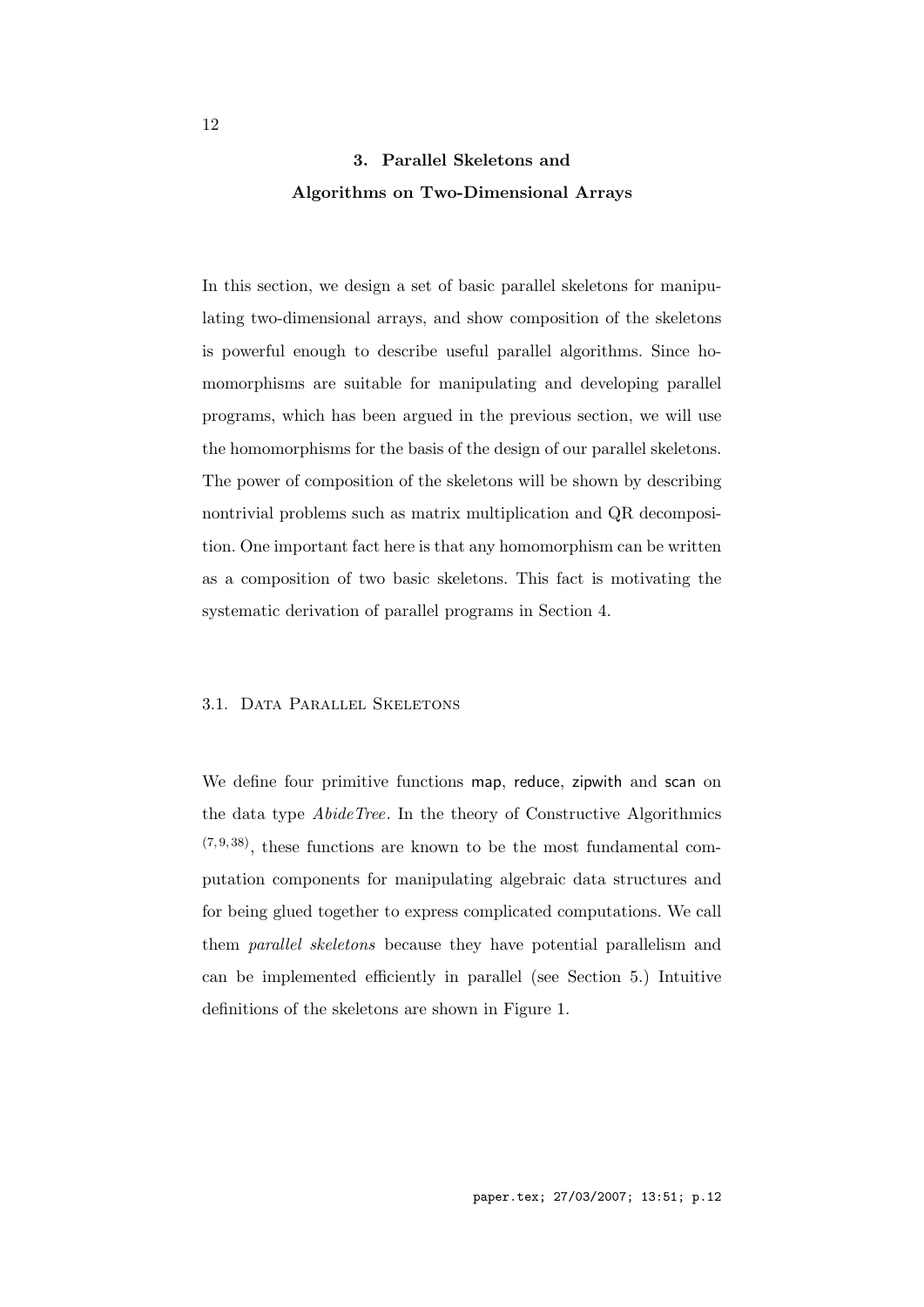## *Map and Reduce*

The skeletons map and reduce are two special cases of homomorphism. The skeleton map applies a function *f* to each element of a two-dimensional array while keeping the structure, and is defined by

$$
\begin{aligned}\n\text{map } f |a| &= |f a| \\
\text{map } f (x \circ y) &= (\text{map } f x) \circ (\text{map } f y) \\
\text{map } f (x \circ y) &= (\text{map } f x) \circ (\text{map } f y) \text{ ,}\n\end{aligned}
$$

that is,  $\mathsf{map}\, f = \left( \left| \cdot \right| \circ f, \div, \psi \right)$ . For example, a scalar product of an array is performed with map as follows.

map (2×) 
$$
\begin{pmatrix} 6 & 2 & 1 \\ 4 & 3 & 5 \end{pmatrix}
$$
 =  $\begin{pmatrix} 12 & 4 & 2 \\ 8 & 6 & 10 \end{pmatrix}$ 

The skeleton reduce collapses a two-dimensional array to a value using two abiding binary operators *⊕*, *⊗*, and is defined by

$$
reduce(\oplus, \otimes) |a| = a
$$
  
reduce( $\oplus$ ,  $\otimes$ ) ( $x \oplus y$ ) = (reduce( $\oplus$ ,  $\otimes$ )  $x$ )  $\oplus$  (reduce( $\oplus$ ,  $\otimes$ )  $y$ )  
reduce( $\oplus$ ,  $\otimes$ ) ( $x \oplus y$ ) = (reduce( $\oplus$ ,  $\otimes$ )  $x$ )  $\otimes$  (reduce( $\oplus$ ,  $\otimes$ )  $y$ ) ,

that is, reduce $(\oplus, \otimes) = (id, \oplus, \otimes)$ . For example, a summation of an array is calculated with reduce as follows.

$$
reduce(+, +) \begin{pmatrix} 6 & 2 & 1 \\ 4 & 3 & 5 \end{pmatrix} = 21
$$

Interestingly, any homomorphism can be written as a composition of map and reduce.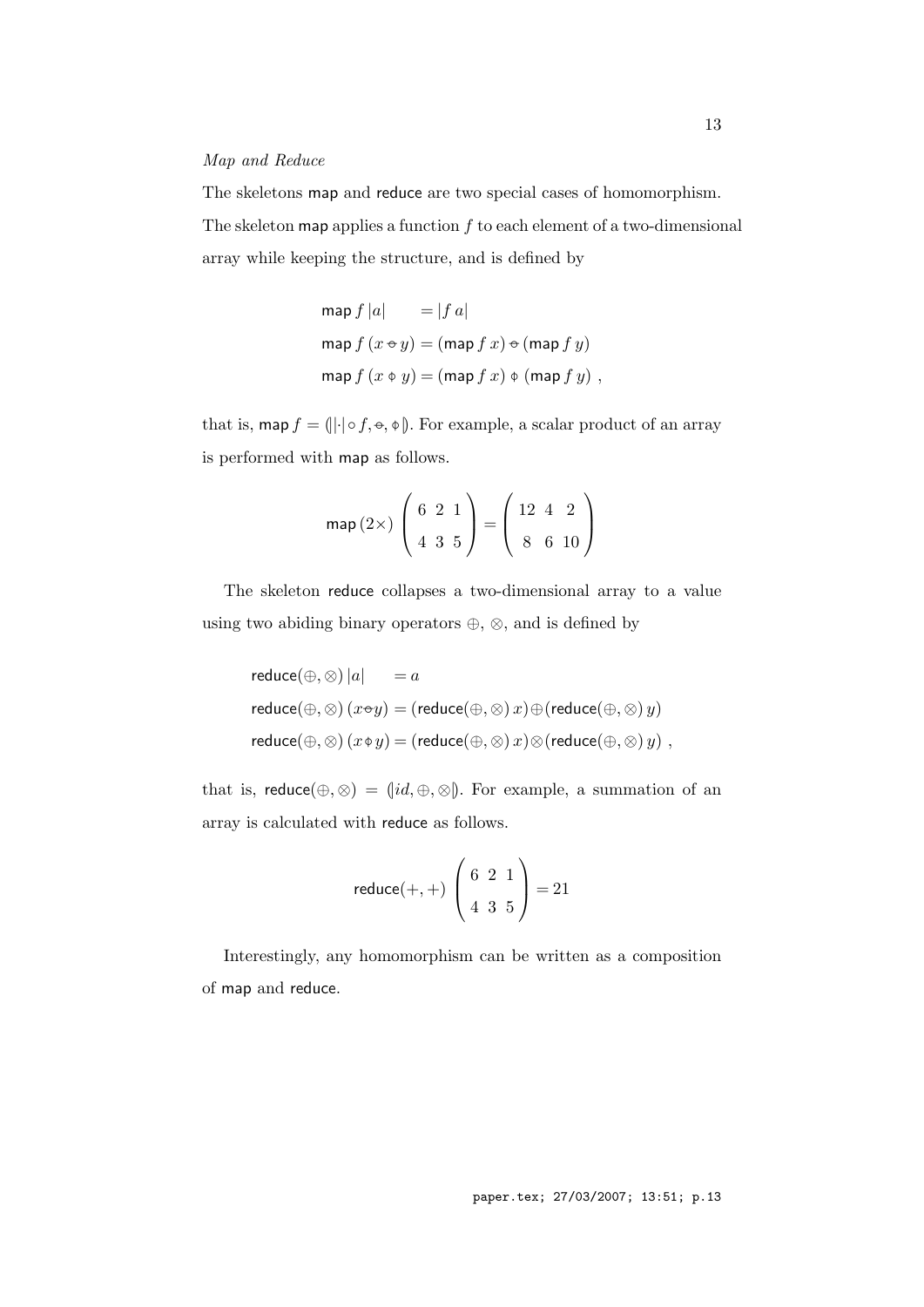LEMMA 3.1 (Homomorphism). A homomorphism  $(f, \oplus, \otimes)$  can be written as a composition of map and reduce:

$$
(f, \oplus, \otimes) = reduce(\oplus, \otimes) \circ map f.
$$

*Proof.* The lemma is proved by induction on the structure of abidetrees.  $\square$ 

This lemma implies that if we have efficient parallel implementations for reduce and map, we get an efficient implementation for homomorphism. Since it is shown in the Section 5 that parallel skeletons have efficient parallel implementations, a homomorphism has an efficient parallel implementations. This fact is motivating the systematic derivation of parallel programs in Section 4.

#### *Zipwith*

The two skeletons defined above are primitive skeletons. We define other skeletons that are extensions of these primitive skeletons. The skeleton zipwith, an extension of map, takes two two-dimensional arrays of the same shape, applies a function *f* to corresponding elements of the arrays and returns a new array of the same shape.

zipwith 
$$
f |a| |b|
$$
 =  $|f ab|$   
zipwith  $f (x \leftrightarrow y) (u \leftrightarrow v) =$  (zipwith  $f x u$ )  $\Leftrightarrow$  (zipwith  $f y v$ )  
zipwith  $f (x \leftrightarrow y) (u \leftrightarrow v) =$  (zipwith  $f x u$ )  $\Leftrightarrow$  (zipwith  $f y v$ )

Note that in the above definition two-dimensional arrays that are the arguments of the function should be divided in the way that the sizes of *x* and *u* are the same. For example, an addition of two arrays is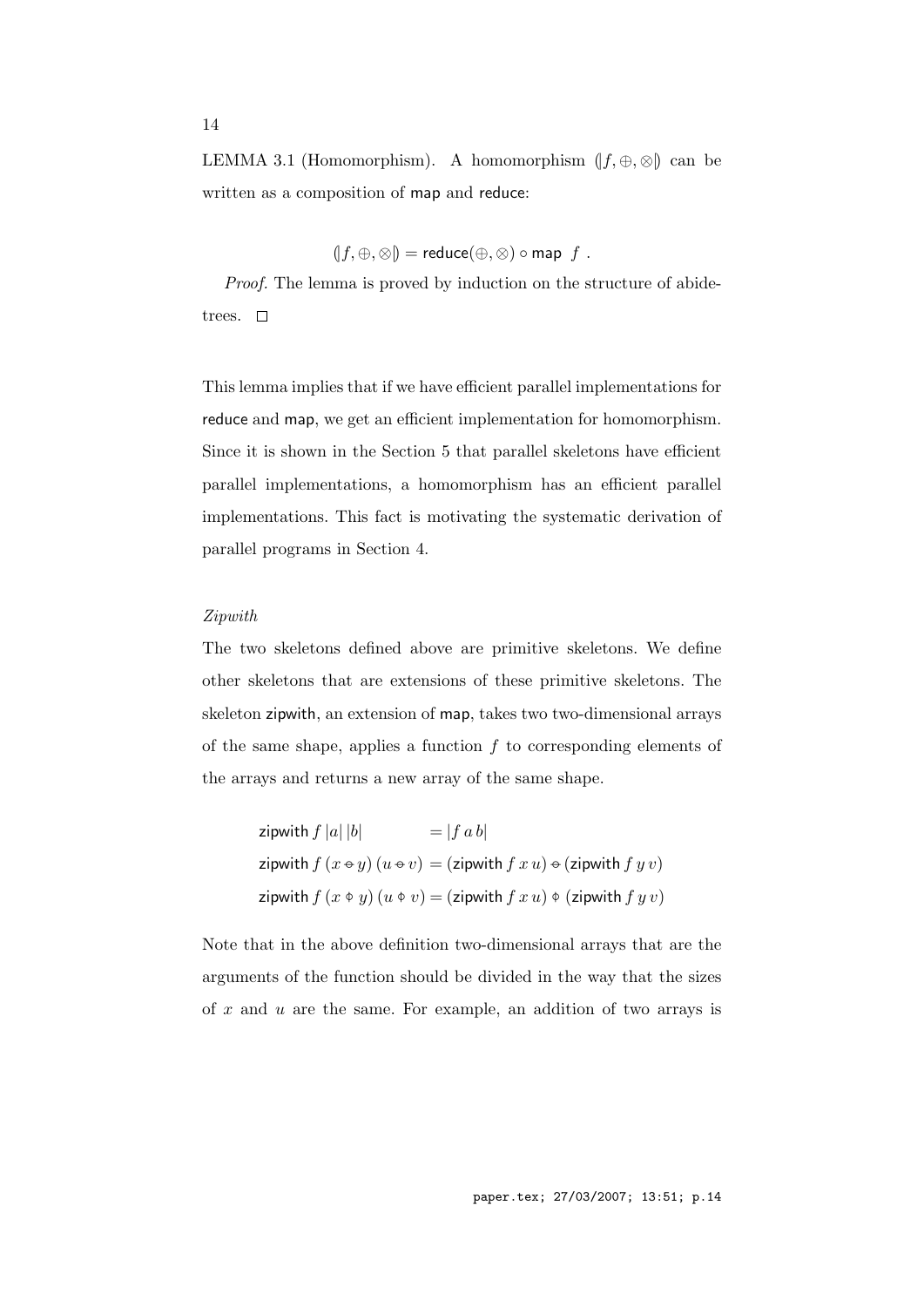calculated with reduce as follows.

zipwith (+) 
$$
\begin{pmatrix} 6 & 2 & 1 \\ 4 & 3 & 5 \end{pmatrix} \begin{pmatrix} 0 & 8 & 2 \\ 9 & 1 & 7 \end{pmatrix} = \begin{pmatrix} 6 & 10 & 3 \\ 13 & 4 & 12 \end{pmatrix}
$$

Function zip is a specialization of zipwith, making a two-dimensional array of pairs of corresponding elements.

$$
zip(u, v) = zipwith (\lambda xy. (x, y)) u v
$$

We may define similar zip and zipwith for the case when the number of input arrays is three or more, and those that take *k* arrays are denoted by  $\mathsf{zip}_k$  and  $\mathsf{zipwith}_k$ . Also, we define unzip to be the inverse of zip.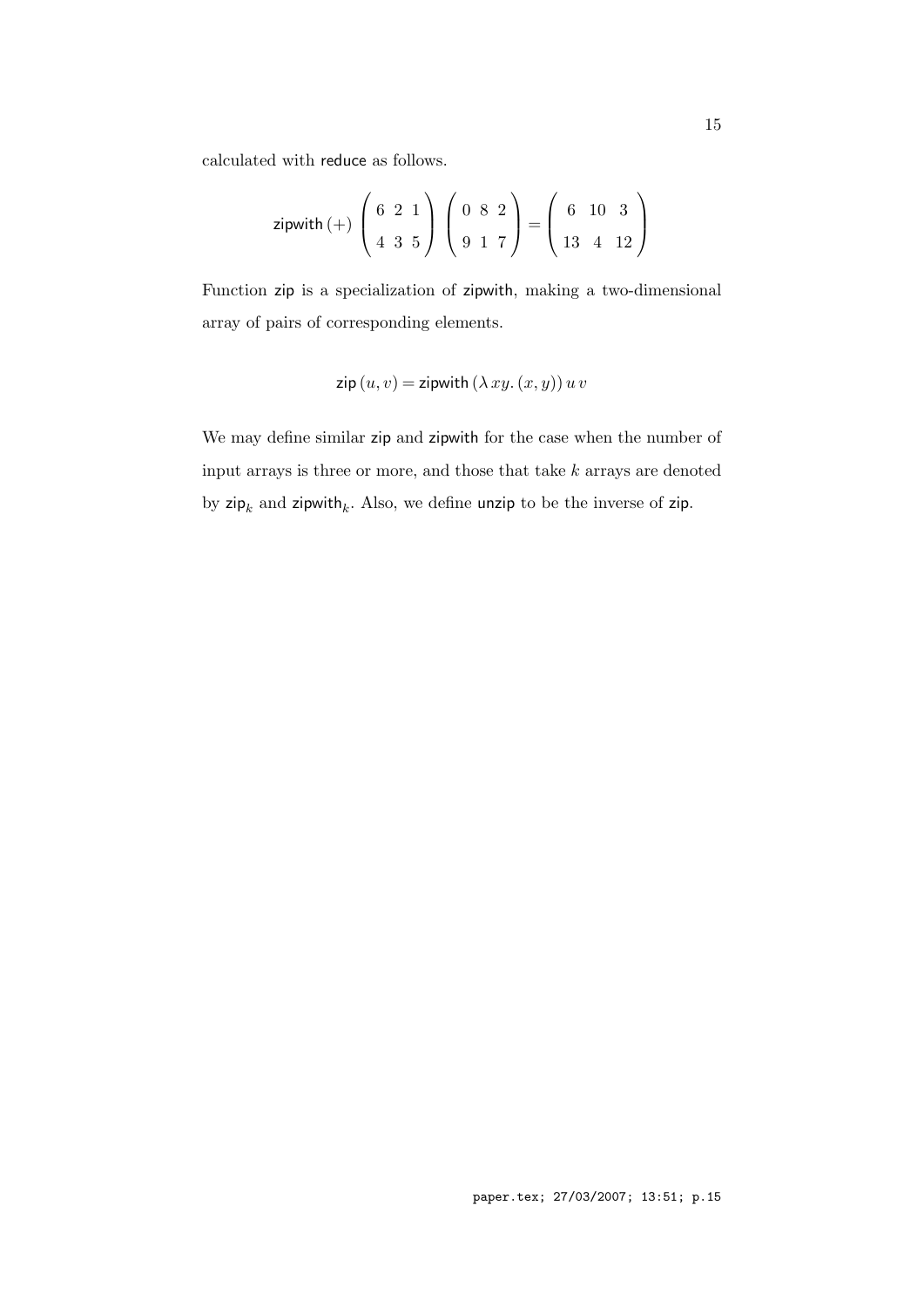Composing these skeletons defined above, we can describe many useful functions.

$$
id = reduce(\Theta, \Phi) \circ map | \cdot |
$$
\n
$$
tr = reduce(\Phi, \Theta) \circ map | \cdot |
$$
\n
$$
rev = reduce(\Phi, \Phi) \circ map | \cdot |
$$
\n
$$
flatten = reduce(\Theta, \Phi)
$$
\n
$$
height = reduce(+, \ll) \circ map (\lambda x. 1)
$$
\n
$$
width = reduce(\llap{$\ltimes$}, +) \circ map (\lambda x. 1)
$$
\n
$$
cols = reduce(\text{zipwith}(\Theta), \Phi) \circ map || \cdot ||
$$
\n
$$
rows = reduce(\text{zipwith}(\Phi)) \circ map || \cdot ||
$$
\n
$$
reduce_c(\Theta) = map(reduce(\Theta, \ll)) \circ \text{cols}
$$
\n
$$
reduce_r(\otimes) = map(reduce(\llap{$\ltimes$}, \Phi) \circ now
$$
\n
$$
map_c f = reduce(\llap{$\ltimes$}, \Phi) \circ map f \circ \text{cols}
$$
\n
$$
map_r f = reduce(\Theta, \ll) \circ map f \circ rows
$$
\n
$$
add = zipwith(+)
$$
\n
$$
sub = zipwith(-)
$$

Here, *||·||* is abbreviation of *|·|◦|·|*. The function *id* is the identity function of *AbideTree*, and *tr* is the matrix-transposing function. The function *rev* takes a two-dimensional array and returns the array reversed in the vertical and the horizontal direction, and *flatten* flattens a nested *AbideTree*. The functions *height* and *width* return the number of rows and columns respectively, and *cols* and *rows* return an array of which elements are columns and rows of the array of the argument respectively. The functions  $reduce_c$  and  $reduce_r$  that are specializations of reduce reduce a two-dimensional array in each column and row direction respectively and return a row-vector (an array of which height is one)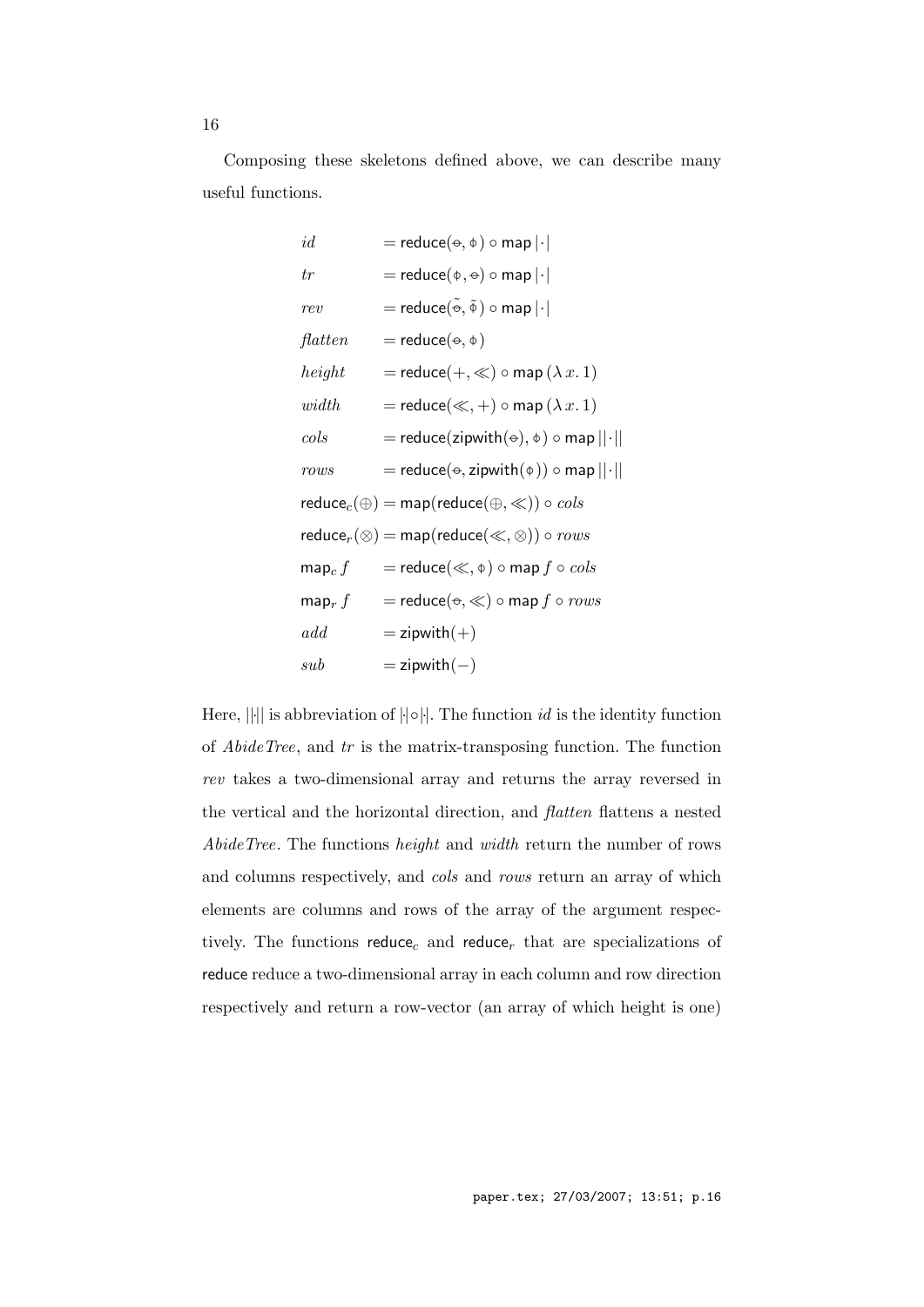and a column-vector (an array of which width is one). The functions  $map_c$  and  $map_r$  that are specializations of map apply a function to each column and row respectively (i.e. the function of the argument takes column-vector or row-vector). The functions *add* and *sub* denote matrix addition and subtraction respectively.

# *Scan*

The skeleton scan, an extension of reduce, holds all values generated in reducing a two-dimensional array by reduce.

$$
scan(\oplus, \otimes) |a| = |a|
$$
  
\n
$$
scan(\oplus, \otimes)(x \oplus y) = (scan(\oplus, \otimes) x) \oplus' (scan(\oplus, \otimes) y)
$$
  
\n
$$
scan(\oplus, \otimes)(x \oplus y) = (scan(\oplus, \otimes) x) \otimes' (scan(\oplus, \otimes) y)
$$

Here operators  $\oplus'$  and  $\otimes'$  are defined as follows.

 $sx \oplus' sy = sx \oplus sy'$ **where**  $sy' = \text{map}_r (\text{zipwith}(\bigoplus)(bottom \, sx)) \, sy$  $sx \otimes' sy = sx \mathrel{\phi} sy'$ **where**  $sy' = \text{map}_c$  (zipwith( $\otimes$ )(*last sx*)) *sy*  $bottom$  = reduce( $\gg$ ,  $\phi$ )  $\circ$  map  $\left| \cdot \right|$  $last = reduce(⇒, ∞) ∘ map |·|$ 

For example, a prefix-um (an upper-left prefix-sum) of an array is calculated with scan as follows.

$$
\text{scan}(+,+)\begin{pmatrix} 6 & 2 & 1 \\ 4 & 3 & 5 \end{pmatrix} = \begin{pmatrix} 6 & 8 & 9 \\ 10 & 15 & 21 \end{pmatrix}
$$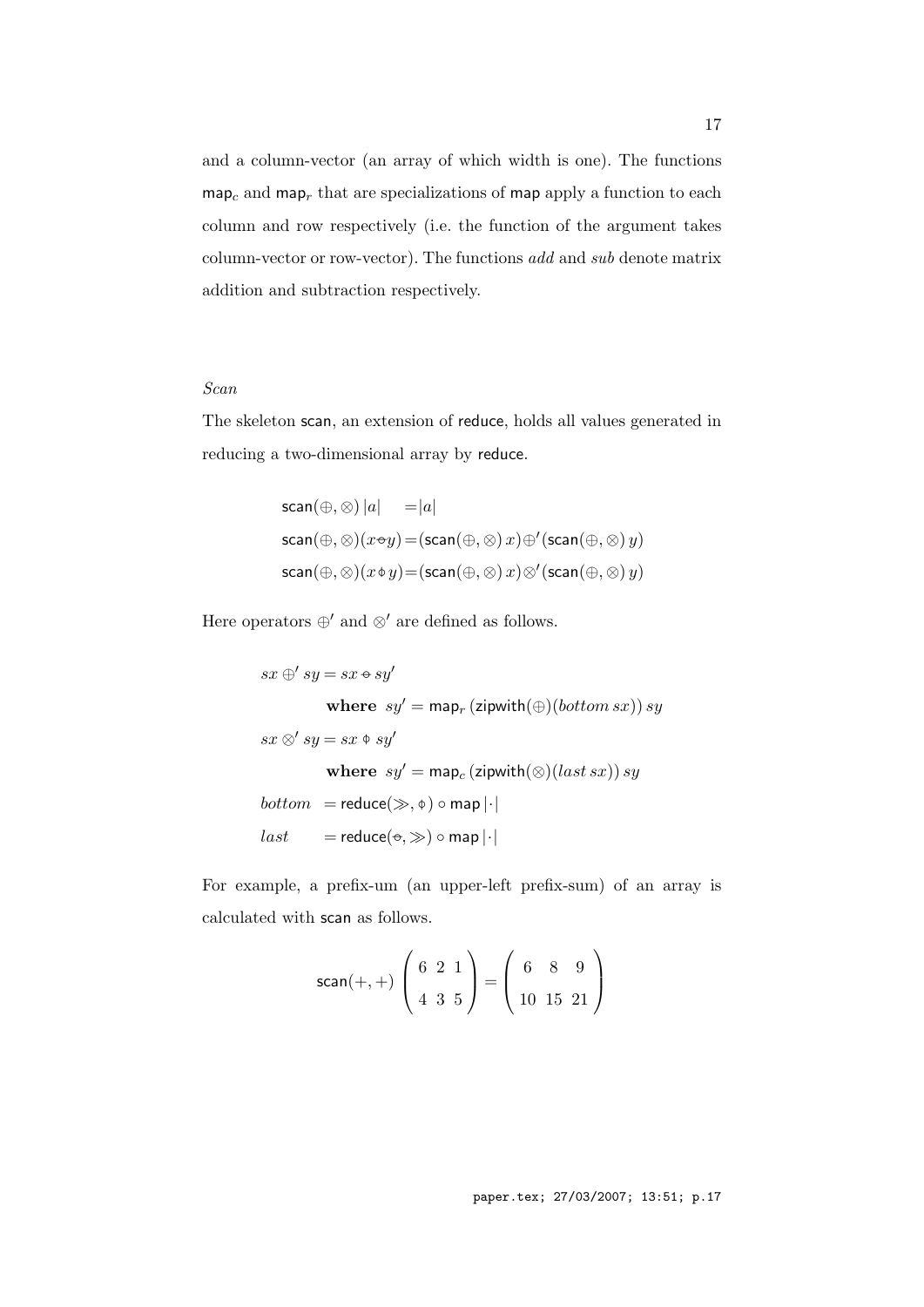It should be noted that reduce can be expressed by reduce*<sup>c</sup>* and reduce<sub>r</sub> when two binary operators  $\oplus$  and  $\otimes$  are abiding.

$$
reduce(\oplus, \otimes) = the \circ reduce_c(\oplus) \circ reduce_r(\otimes)
$$
  
reduce( $\oplus, \otimes$ ) = the \circ reduce\_r(\otimes) \circ reduce\_c(\oplus) (1)

Like reduce, we may define scan*<sup>↓</sup>* and scan*<sup>→</sup>* that are specialization of scan and scan a two-dimensional array in column and row direction respectively:

$$
scan_{\downarrow}(\oplus) = scan(\oplus, \gg)
$$
  

$$
scan_{\rightarrow}(\otimes) = scan(\gg, \otimes);
$$

scan can be expressed by scan*<sup>↓</sup>* and scan*<sup>→</sup>* when two binary operators *⊕* and *⊗* are abiding.

$$
scan(\oplus, \otimes) = scan_{\downarrow}(\oplus) \circ scan_{\rightarrow}(\otimes)
$$
  
\n
$$
scan(\oplus, \otimes) = scan_{\rightarrow}(\otimes) \circ scan_{\downarrow}(\oplus)
$$
  
\n(2)

Using the skeleton scan, we can define scanr that executes scan reversely (i.e. from bottom to top, from right to left), *allred<sup>r</sup>* and *allred<sup>c</sup>* that broadcast the results in each row and column after reduce<sub>r</sub> and reduce<sub>c</sub> respectively. These functions are used in later section.

$$
\begin{aligned} &\text{scar}(\oplus, \otimes) = \textit{rev} \circ \text{scan}(\tilde{\oplus}, \tilde{\otimes}) \circ \textit{rev} \\ &\textit{allred}_c(\oplus) = \text{scanr}(\gg, \ll) \circ \text{scan}(\oplus, \gg) \\ &\textit{allred}_r(\otimes) = \text{scanr}(\ll, \gg) \circ \text{scan}(\gg, \otimes) \end{aligned}
$$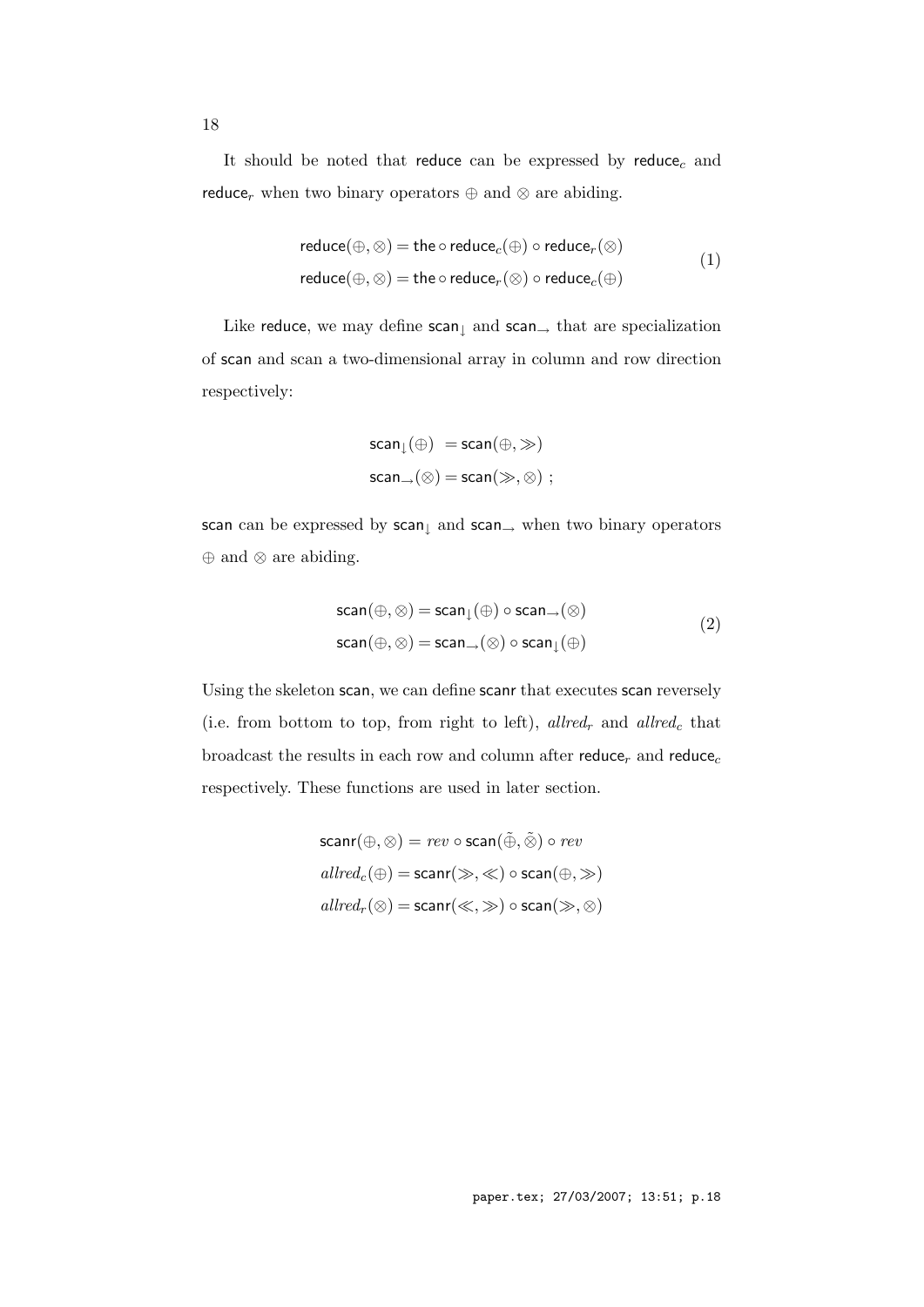## 3.2. DATA COMMUNICATION SKELETONS

We show how to define data communication skeletons dist, gather, rot*<sup>r</sup>* and rot*<sup>c</sup>* that abstract distribution, collection and rearrangement of a two-dimensional array among processors. The idea is to use nested twodimensional arrays to represent distributed two-dimensional arrays.

The skeleton dist abstracts distribution of a two-dimensional array to processors, and is defined as

$$
\begin{aligned} \text{dist } p \, q \, x &= \left( \text{flatten } \circ \text{map}(\text{gr} p_c n) \circ \text{gr} p_r m \right) x \\ \text{where } m &= \left[ \text{height } x/p \right], \ n = \left[ \text{width } x/q \right] \end{aligned}
$$

where  $g r p_r$  is defined as follows and  $g r p_c$  is defined similarly.

$$
grp_r k (x \oplus y) = |x| \oplus (grp_r k y) \text{ if } height x = k
$$
  

$$
grp_r k x = |x| \text{ if } height x < k
$$

The distribution  $\text{dist } p q x$  means that the two-dimensional array x will be divided into  $p \times q$  subarrays (i.e.  $x$  is divided into  $p$  subarrays in vertical direction, then each subarray is divided into *q* subarrays in horizontal direction), and each subarray is distributed to a processor.

The skeleton gather, the inverse operator of dist, abstracts gathering of two-dimensional arrays distributed to the processors into a two-dimensional array on the root processor.

$$
\text{gather} = \text{reduce}(\textcolor{red}{\text{e}}, \textcolor{red}{\text{e}})
$$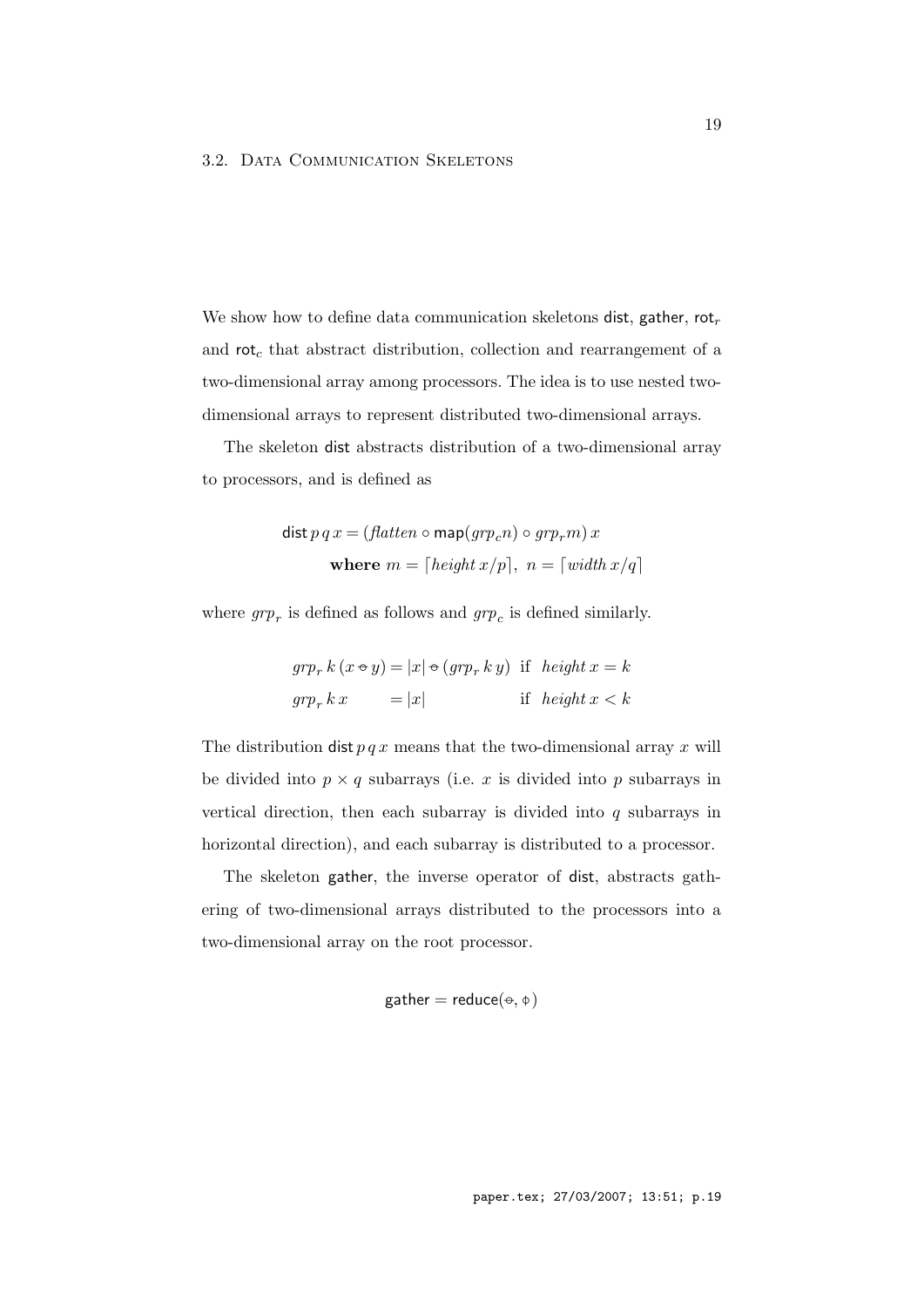Although definitions of these skeletons may seem complicated, actual operations are simple as illustrated in Figure 2. What is significant here is that these skeletons satisfy the relation of  $id =$  gather  $\diamond$  dist  $p q$ .

The rotation skeleton rot<sub>r</sub> that takes a function  $f$  and rotates the *i*-th row (the index begins from 0) by  $f$  *i*, is defined as follows:

$$
\begin{aligned}\n\text{rot}_r f &= \text{flatten} \circ \text{map} \, \text{shift}_r \circ \text{addidx}_r \circ \text{rows} \\
&\quad \text{where} \\
\text{addidx}_r u &= \text{zip}(\text{map } f(\text{idx}_r u), u) \\
&\quad \text{idx}_r = \text{map}(-1) \circ \text{scan}_\downarrow(+) \circ \text{map}(\lambda x. 1) \quad ;\n\end{aligned}
$$

here  $shift_r$  is defined under the condition  $i > 0$ .

$$
shiftr (0, x) = x
$$
  
shift<sub>r</sub> (i, x  $\phi$  y) = y  $\phi$  x if width y = i  
shift<sub>r</sub> (-i, x  $\phi$  y) = y  $\phi$  x if width x = i

Similarly, we can define the skeleton  $\mathsf{rot}_c$  that takes a function  $f$  and rotates the *i*-th column by *f i*. An image of the above communication skeletons is depicted in Figure 2. In the figure, since the rotation skeleton rot*<sup>r</sup>* takes a negation function, the 0-th row does not rotate (rotates by 0), the first row rotates to the left by 1 (to the right by *−*1) and the second row rotates to the left by 2 (to the right by *−*2).

#### 3.3. Matrix Multiplication

As an involved example, we describe two known parallel algorithms for matrix multiplication, which is a primitive operation of matrices, with the above defined parallel skeletons on two-dimensional arrays.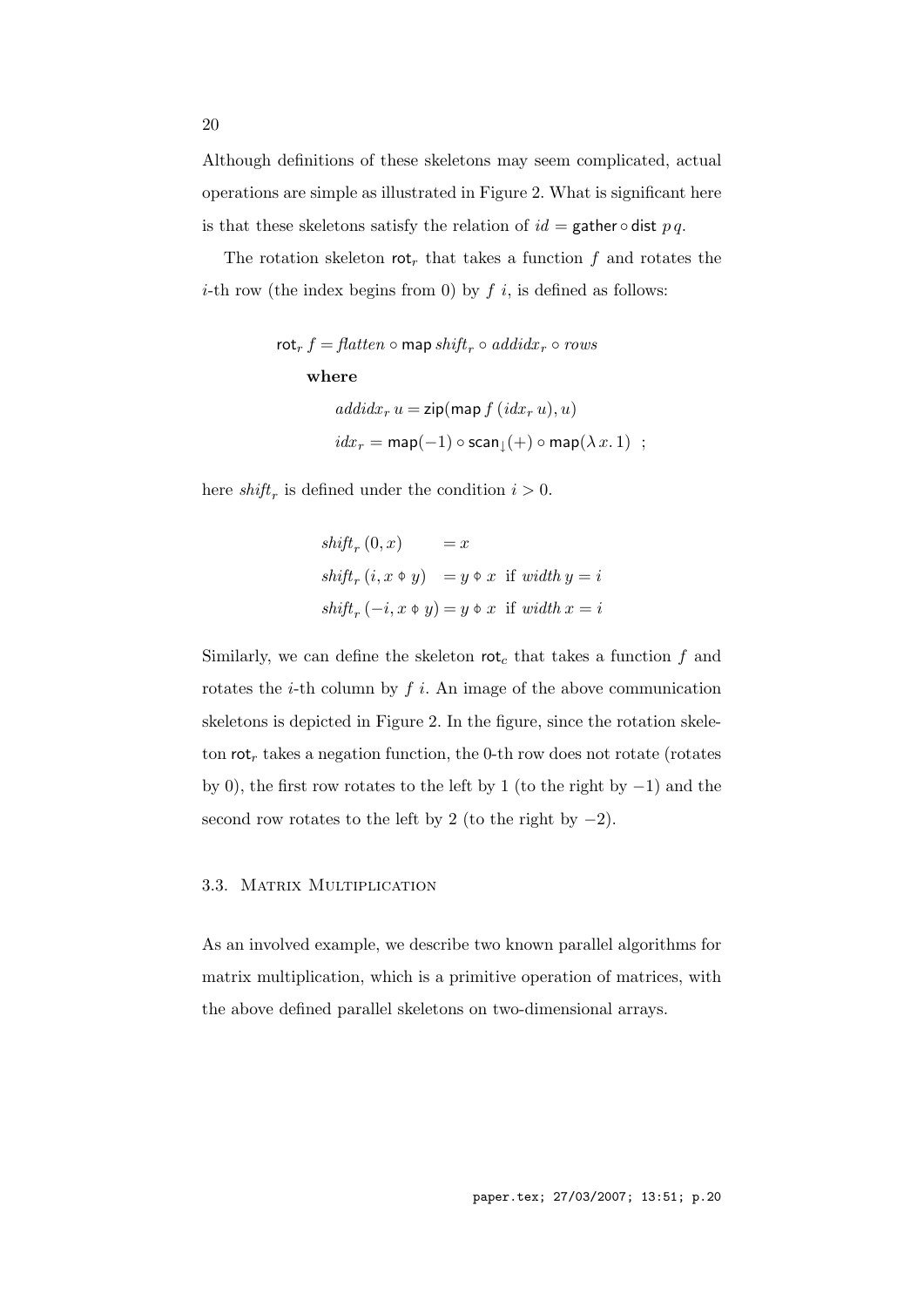The first description is Cannon's Algorithm  $(22)$ :

*mm<sup>C</sup>* = gather *◦*(map *thd*) *◦* (*iter p step*) *◦ arrange ◦ distribute ◦ init*

## **where**

$$
init (A, B) = (A, B, \text{map}(\lambda x. 0) A)
$$
\n
$$
distribute = (\text{dist } pp \times \text{dist } pp \times \text{dist } pp)
$$
\n
$$
arrange = \text{zip}_3 \circ (\text{rot}_r \text{ neg} \times \text{rot}_c \text{ neg} \times id)
$$
\n
$$
step = rearrange \circ \text{unzip}_3 \circ \text{map } \text{lmm}
$$
\n
$$
rearrange = \text{zip}_3 \circ (\text{rot}_r(\lambda x.1) \times \text{rot}_c(\lambda x.1) \times id)
$$
\n
$$
neg \ x = -x
$$
\n
$$
thd \ (x, y, z) = z
$$

where  $p$  is a natural number indicating the number of divisions of matrices in column and row direction, and *lmm* is a function that executes locally matrix multiplication on matrices on each processor, i.e.  $lmm(A, B, C) = (A, B, C + A \times B)$ . The function *iter* is defined as follows.

$$
iter k f x = x
$$
if  $k = 0$   

$$
iter k f x = iter (k - 1) f (f x)
$$
if  $k > 0$ 

Explicit distribution of matrices by the data communication skeletons makes this description looking complicated. However, it should be noted that even non-intuitive complicated Cannon's Algorithm can be described by composition of the skeletons.

The second description is an intuitively understandable description using only data parallel skeletons (an element of the resulting matrix is an inner product of a row vector and a column vector of the input matrices.) This description describes just a definition of matrix multi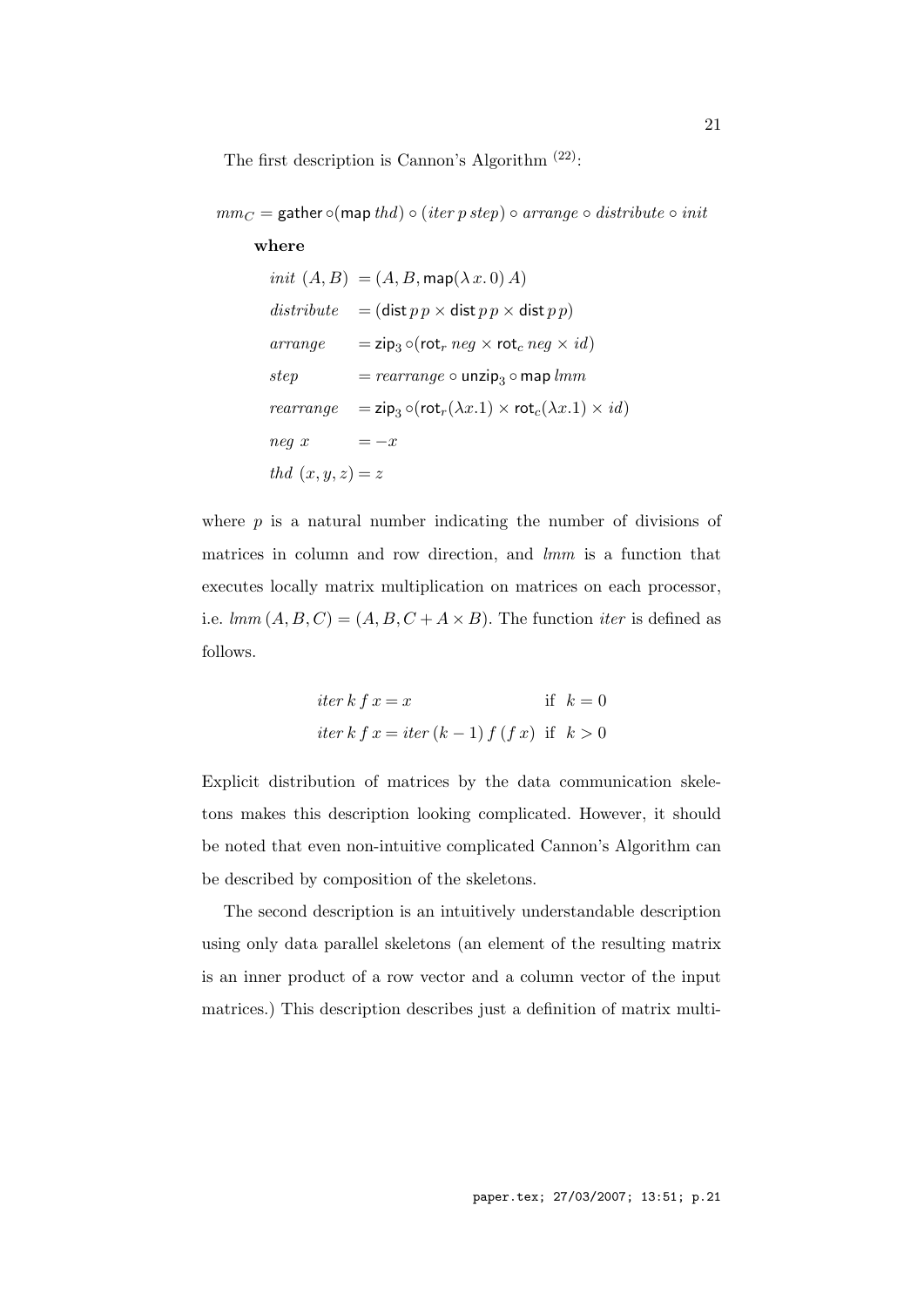plication. Although users do not need to consider parallelism at all, this program can be executed in parallel due to parallelism of each skeleton.

$$
mm = \mathsf{zipwith}_P \text{ }iprod \circ (\text{allrows} \times \text{ }allcols)
$$
\n
$$
\mathbf{where}
$$
\n
$$
\text{allrows} = \text{allred}_r(\phi) \circ \text{map} |\cdot|
$$
\n
$$
\text{allcols} = \text{allred}_c(\phi) \circ \text{map} |\cdot|
$$
\n
$$
\text{iprod} = (\text{reduce}(+, +) \circ) \circ \text{zipwith}(\times) \circ \text{tr}
$$
\n
$$
\text{zipwith}_P(\otimes) (x, y) = \text{zipwith} (\otimes) x y
$$

Although this definition seems to use  $O(n^3)$  memory space for  $n \times n$ matrices due to duplications of rows and columns with *allred<sup>r</sup>* and  $allred<sub>c</sub>$ , we can execute this multiplication using  $O(n<sup>2</sup>)$  memory space. This is because we can use references instead of duplications in the implementation of *allred<sup>r</sup>* and *allred<sup>c</sup>* due to the properties of the operators in their definitions. This kind of optimization is currently done by hand. However, we think it will be automatically done by compilers when it takes the properties of the operators into account.

## 3.4. QR FACTORIZATION

As the final nontrivial example, we show descriptions of two parallel algorithms for QR factorization  $(15)$ . We will not explain the details, but we hope to show that these algorithms can be dealt with in our framework.

We give the recursive description of a QR factorization algorithm based on Householder transform. This function returns *Q* and *R* which satisfy  $A = QR$  where  $A$  is a matrix of  $m \times n$ ,  $Q$  an orthogonal matrix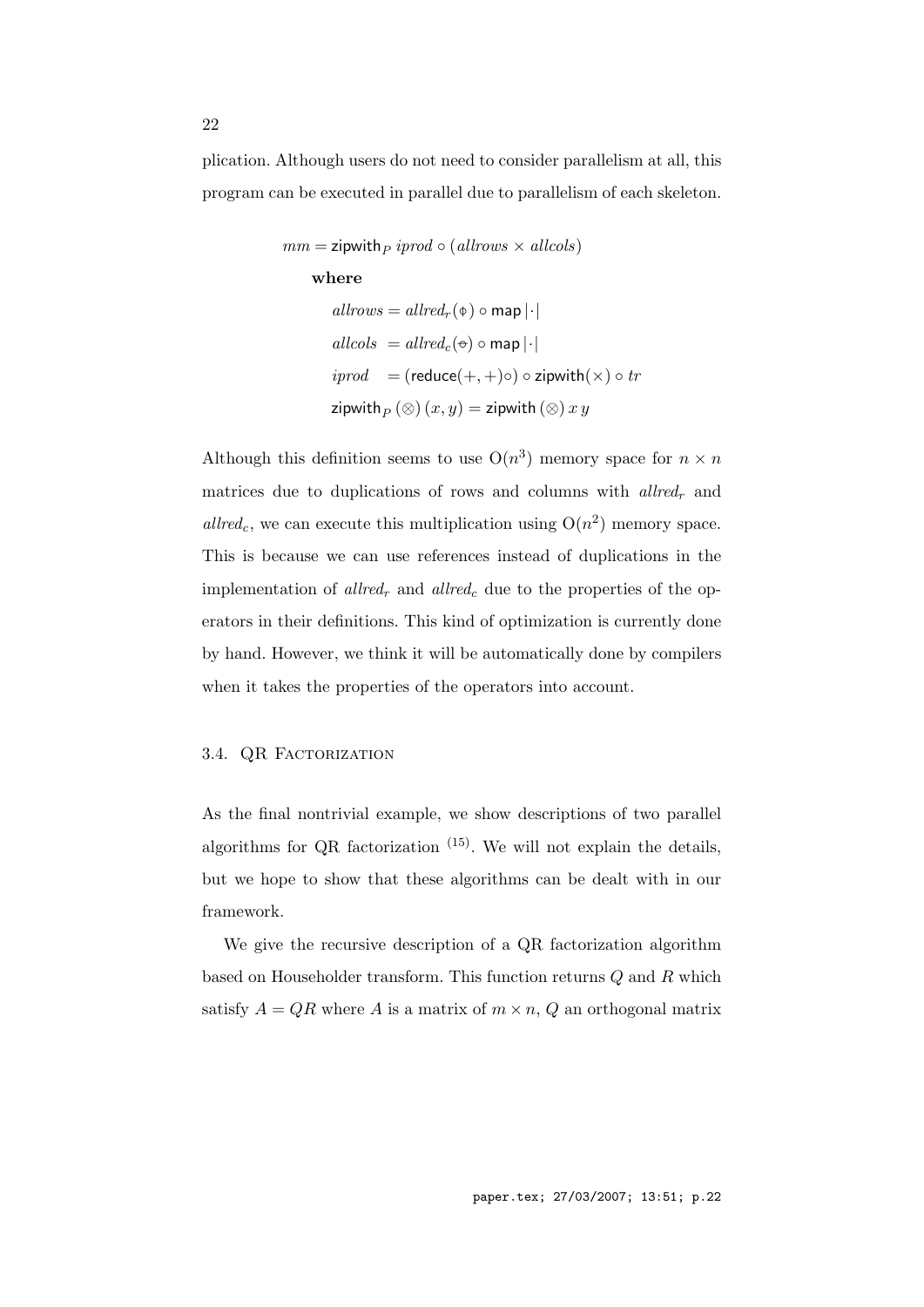of  $m \times m$  and  $R$  an upper-triangular matrix of  $m \times n$ .

$$
qr ((A_{11} \leftrightarrow A_{21}) \diamond (A_{12} \leftrightarrow A_{22}))
$$
  
= let  $(Q_1, R_{11} \leftrightarrow 0) = qr (A_{11} \leftrightarrow A_{21})$   
 $(R_{12} \leftrightarrow A_{22}) = mm (trQ_1) (A_{12} \leftrightarrow A_{22})$   
 $(\hat{Q}_2, R_{22}) = qr \hat{A}_{22}$   
 $Q = mm Q_1 ((I \diamond 0) \diamond (0 \diamond \hat{Q}_2))$   
in  $(Q, (R_{11} \diamond R_{12}) \diamond (0 \diamond R_{22}))$   
 $qr (|a| \leftrightarrow x) = hh (|a| \leftrightarrow x)$   
 $hh v = \text{let } v' = add v e$   
 $a = \sqrt{\text{reduce}(+,+) \text{ (zipwith}(x) v' v')}$   
 $u = \text{map } (a) v'$   
 $Q = sub I (\text{map } (\times 2) (mm u (tr u)))$   
in  $(Q, e)$ 

Here  $e$  is a vector (a matrix of which width is 1) whose first element is 1 and the other elements are 0, and *I* and 0 represent an identity matrix and a zero matrix of suitable size respectively.

Furthermore, we give the recursive description of QR factorization algorithm on quadtree  $(18)$ ; transforming algorithms on quadtrees to those on abide-trees is always possible because abide-trees is more flexible than quadtrees. This function  $qr_q$  is mutual recursively defined with an extra function  $e$ , and returns  $Q$  and  $R$  that satisfy  $A = QR$ where *A* is a matrix of  $n \times n$  ( $n = 2^k$  for a natural number *k*), *Q* is an orthogonal matrix of  $n \times n$  and R is an upper-triangular matrix of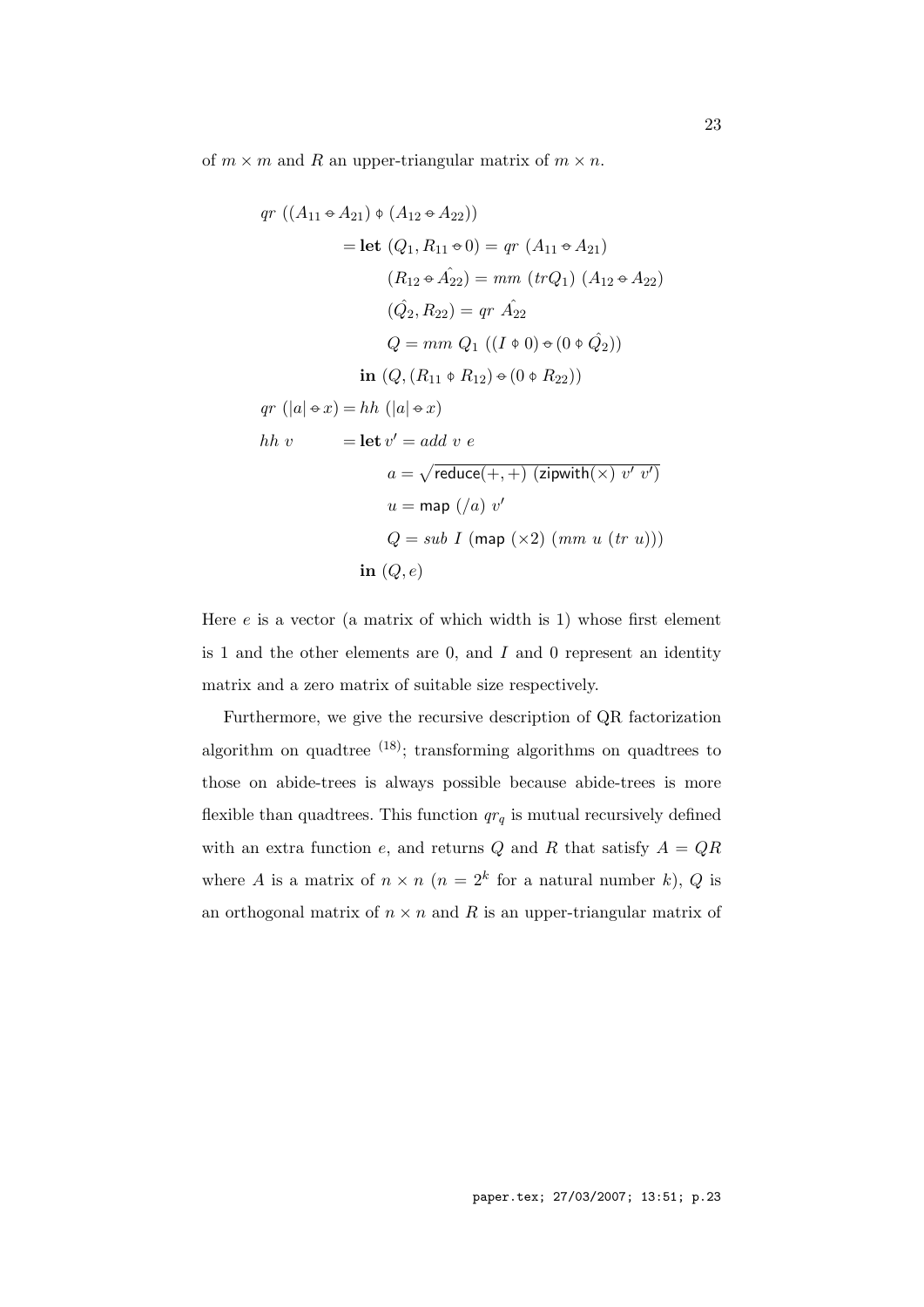$n \times n$ .

$$
qr_q |a| = (|1|, |a|)
$$
  
\n
$$
qr_q ((A_{11} \leftrightarrow A_{21}) \phi (A_{12} \leftrightarrow A_{22}))
$$
  
\n
$$
= let (Q_1, R_1) = qr_q A_{11}
$$
  
\n
$$
(Q_2, R_2) = qr_q A_{21}
$$
  
\n
$$
Q_{12} = (Q_1 \phi 0) \phi (0 \phi Q_2)
$$
  
\n
$$
(Q_3, R_3) = e (R_1, R_2)
$$
  
\n
$$
Q_4 = mm Q_{12} Q_3
$$
  
\n
$$
(U_n \phi U_s) = mm (tr Q_4) (A_{12} \phi A_{22})
$$
  
\n
$$
(Q_6, R_6) = qr_q U_s
$$
  
\n
$$
Q = mm Q_4 ((I \phi 0) \phi (0 \phi Q_6))
$$
  
\n
$$
R = (R_3 \phi U_n) \phi (0 \phi R_6)
$$
  
\n
$$
in (Q, R)
$$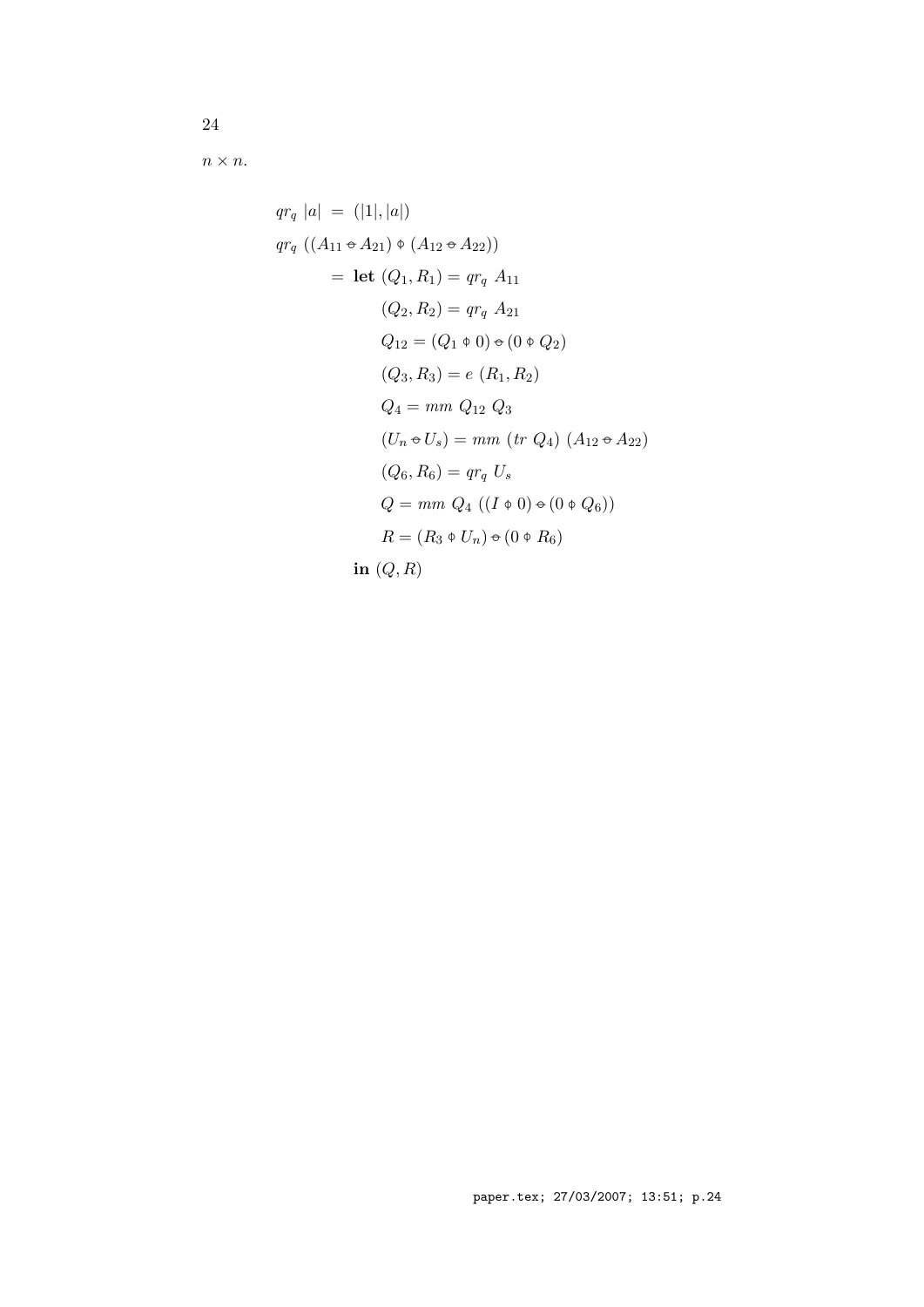Note that  $A_{ij}$   $(i, j \in \{1, 2\})$  have the same shape. A definition of the involved extra function *e* is as follows.

e (N, O) = (I, N)  
\ne (|n|, |s|) = let 
$$
Q = g(n, s)
$$
  
\n(N, O) =  $mm(tr Q)$  (|n|  $\Rightarrow$  |s|)  
\nin (Q, N)  
\ne ((N<sub>11</sub>  $\Rightarrow$  N<sub>21</sub>)  $\phi$  (N<sub>12</sub>  $\Rightarrow$  N<sub>22</sub>), (S<sub>11</sub>  $\Rightarrow$  S<sub>21</sub>)  $\phi$  (S<sub>12</sub>  $\Rightarrow$  S<sub>22</sub>))  
\n= let  
\n((Q<sub>1</sub><sup>11</sup>  $\Rightarrow$  Q<sub>1</sub><sup>21</sup>)  $\phi$  (Q<sub>1</sub><sup>12</sup>  $\Rightarrow$  Q<sub>1</sub><sup>22</sup>), N<sub>1</sub>) = e (N<sub>11</sub>, S<sub>11</sub>)  
\n((Q<sub>2</sub><sup>11</sup>  $\Rightarrow$  Q<sub>2</sub><sup>21</sup>)  $\phi$  (Q<sub>2</sub><sup>12</sup>  $\Rightarrow$  Q<sub>2</sub><sup>22</sup>), N<sub>2</sub>) = e (N<sub>22</sub>, S<sub>22</sub>)  
\nQ<sub>12</sub> = (Q<sub>1</sub><sup>11</sup>  $\phi$  O  $\phi$  Q<sub>1</sub><sup>12</sup>  $\phi$  O)  $\Rightarrow$  (O  $\Rightarrow$  Q<sub>2</sub><sup>12</sup>  $\phi$  O  $\phi$  Q<sub>2</sub><sup>22</sup>)  
\n $\phi$  (Q<sub>1</sub><sup>21</sup>  $\phi$  O  $\phi$  Q<sub>1</sub><sup>22</sup>  $\phi$  O)  $\phi$  (O  $\Rightarrow$  Q<sub>2</sub><sup>21</sup>  $\phi$  O  $\phi$  Q<sub>2</sub><sup>22</sup>)  
\n $Q_1 = (Q_1^{11}  $\Rightarrow$  Q<sub>1</sub><sup>21</sup>)  $\phi$  (Q<sub>1</sub><sup>12</sup>  $\Rightarrow$$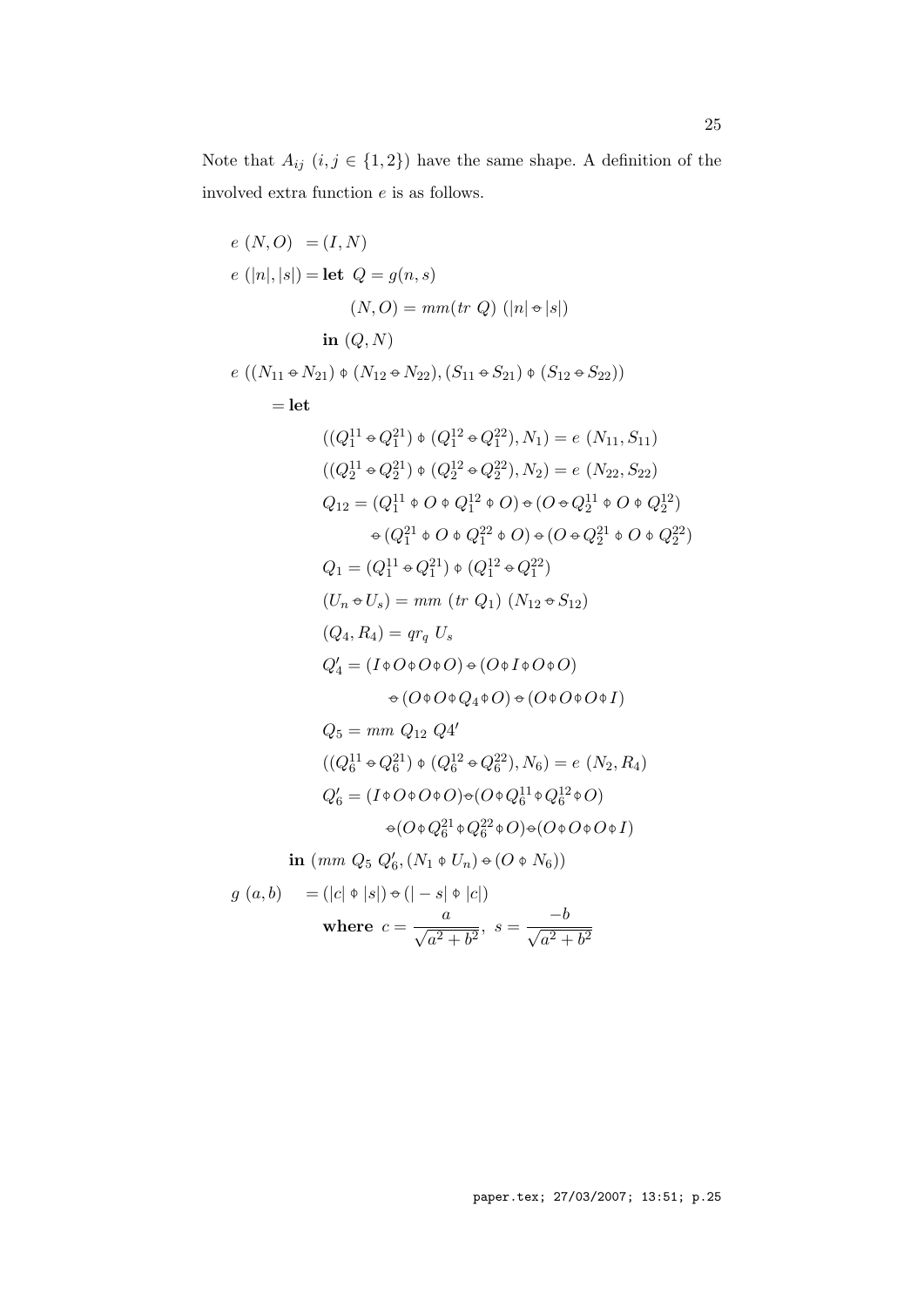Note that  $N_{ij}$  and  $S_{ij}$   $(i, j \in \{1, 2\})$  have the same shape and  $Q_k^{ij}$ *k*  $(i, j, k \in \{1, 2\})$  have the same shape.

We can efficiently parallelize some parts of these complicated recursive functions, such as matrix multiplication and independent calculations like  $(Q_1, R_1) = qr_q A_{11}$  and  $(Q_2, R_2) = qr_q A_{21}$ . These independent calculations are explicitly parallelized by describing them with the map skeleton as follows.

$$
\begin{cases}\n(Q_1, R_1) = qr_q \ A_{11} \\
(Q_2, R_2) = qr_q \ A_{21}\n\end{cases}
$$

| ╲ | ٦<br>۰.<br>z<br>ĉ<br>I |
|---|------------------------|

$$
|(Q_1, R_1)| \oplus |(Q_2, R_2)| = \text{map } apply (|(qr_q, A_{11})| \oplus |(qr_q, A_{21})|)
$$

Here, the function *apply* is defined as *apply*  $(f, x) = f(x)$ . It is, however, still an open problem whether the complicated recursive functions can be parallelized with our defined skeletons, although we can introduce other skeletons such as divide-and-conquer skeleton to parallelize them. This is our future work.

## **4. Developing Efficient Parallel Programs**

It has been shown so far that compositions of recursive functions on abide-trees including homomorphisms and skeletons provide us with a powerful mechanism to describe parallel algorithms on two-dimensional arrays, where parallelism in the original parallel algorithms can be well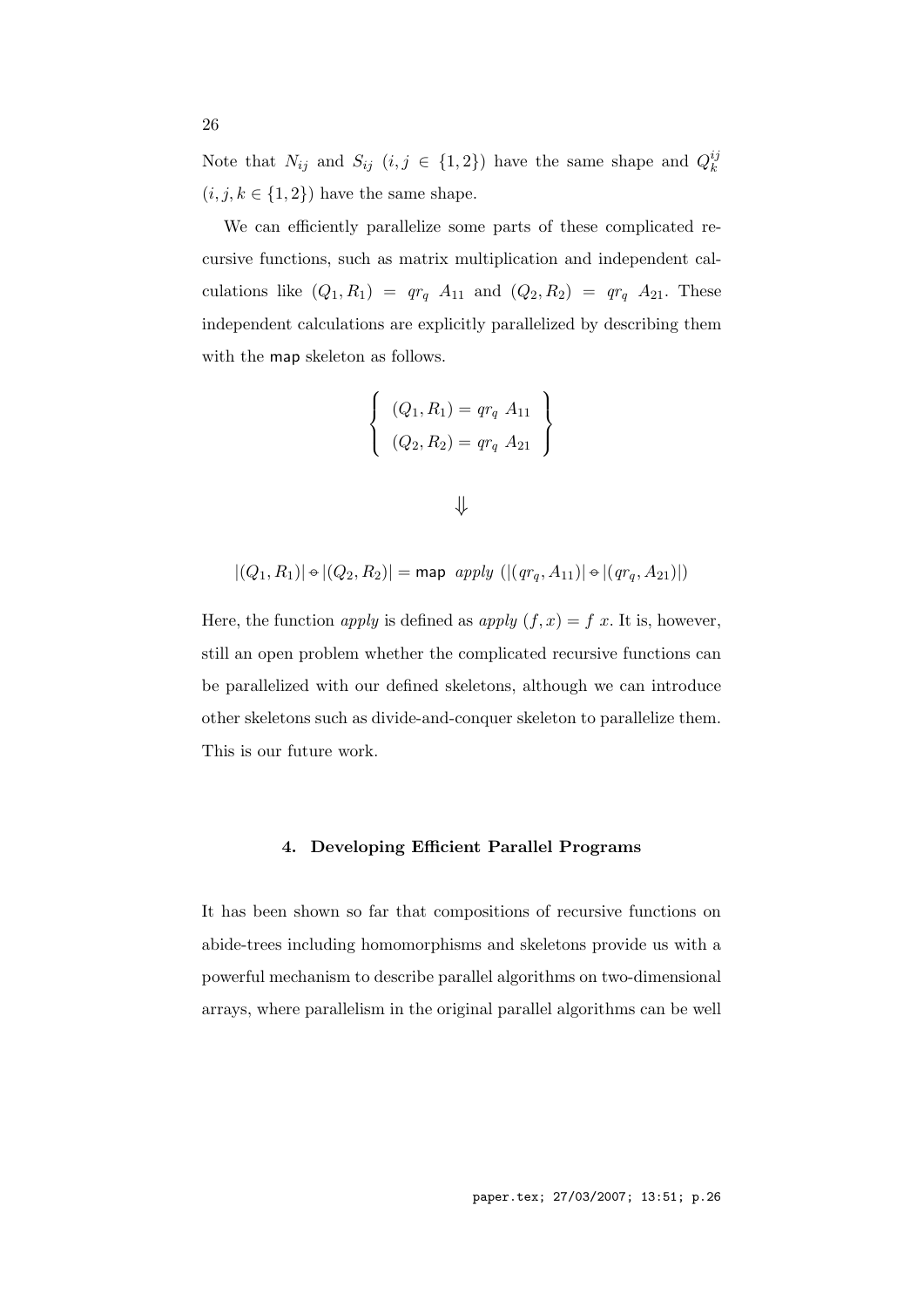captured. In this section, we move on from issues of parallelism to the issues of efficiency. We will illustrate a strategy to guide programmers to develop *efficient* parallel algorithms systematically through program transformation.

Recall homomorphisms have efficient parallel implementation as composition of our parallel skeletons. Thus, a goal of this derivation may be to write a program by a homomorphism. However, not all functions can be specified by a single homomorphism. Therefore, we first introduce a more powerful tool called almost-homomorphism  $(12)$ . Then, we demonstrate the strategy with an example.

## 4.1. Almost-Homomorphism

Not all functions can be specified by a single homomorphism, but we can always tuple these functions with some extra functions so that the tupled functions can be specified by a homomorphism. An *almost homomorphism* is a composition of a projection function and a homomorphism. Since projection functions are simple, almost homomorphisms are suitable for parallel computation as homomorphisms are.

In fact, every function can be represented in terms of an almost homomorphism at the cost of redundant computation. Let *k* be a nonhomomorphic function, and consider a new function *g* such that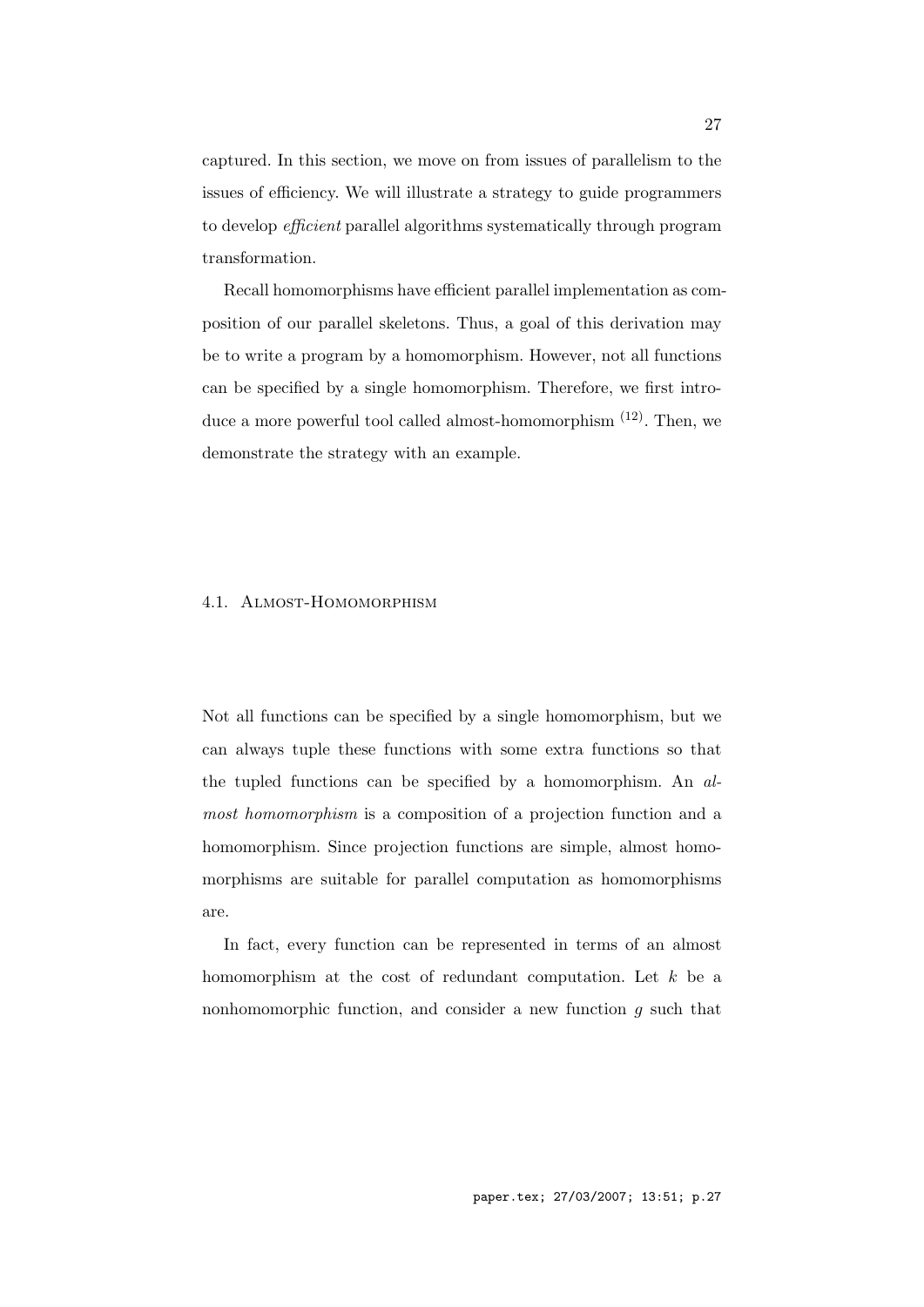$g(x) = (k(x, x))$ . The tupled function  $g$  is a homomorphism.

$$
g |a| = (k |a|, |a|)
$$
  
\n
$$
g (x \oplus y) = g x \oplus g y
$$
  
\nwhere  $(k_1, x_1) \oplus (k_2, x_2) = (k (x_1 \oplus x_2), x_1 \oplus x_2)$   
\n
$$
g (x \oplus y) = g x \otimes g y
$$
  
\nwhere  $(k_1, x_1) \otimes (k_2, x_2) = (k (x_1 \oplus x_2), x_1 \oplus x_2)$ 

Then, *k* is written as an almost homomorphism:

$$
k = \pi_1 \circ g = \pi_1 \circ (g \circ |\cdot|, \oplus, \otimes).
$$

However, the definition above is not efficient because binary operators *⊕* and *⊗* do not use the previously computed values *k*<sup>1</sup> and *k*2. In order to derive a good almost homomorphism, we should carefully define a suitable tupled function, making full use of previously computed values. We will see this in our parallel program development in the next section. However, to determine the class of problems that have good (efficient) almost-homomorphic implementation is an open problem.

# 4.2. A Strategy for Deriving Efficient Parallel Programs

Our strategy for deriving efficient parallel programs on two-dimensional arrays consists of the following four steps, extending the result of lists  $(24)$ . The goal of the strategy is to write a given program by an efficient almost-homomorphism that has an efficient implementation in parallel.

Step 1. Define the target program  $p$  as a composition of  $p_1, \ldots, p_n$  that are already defined, i.e.  $p = p_n \circ \cdots \circ p_1$ . Each of  $p_1, \ldots, p_n$  may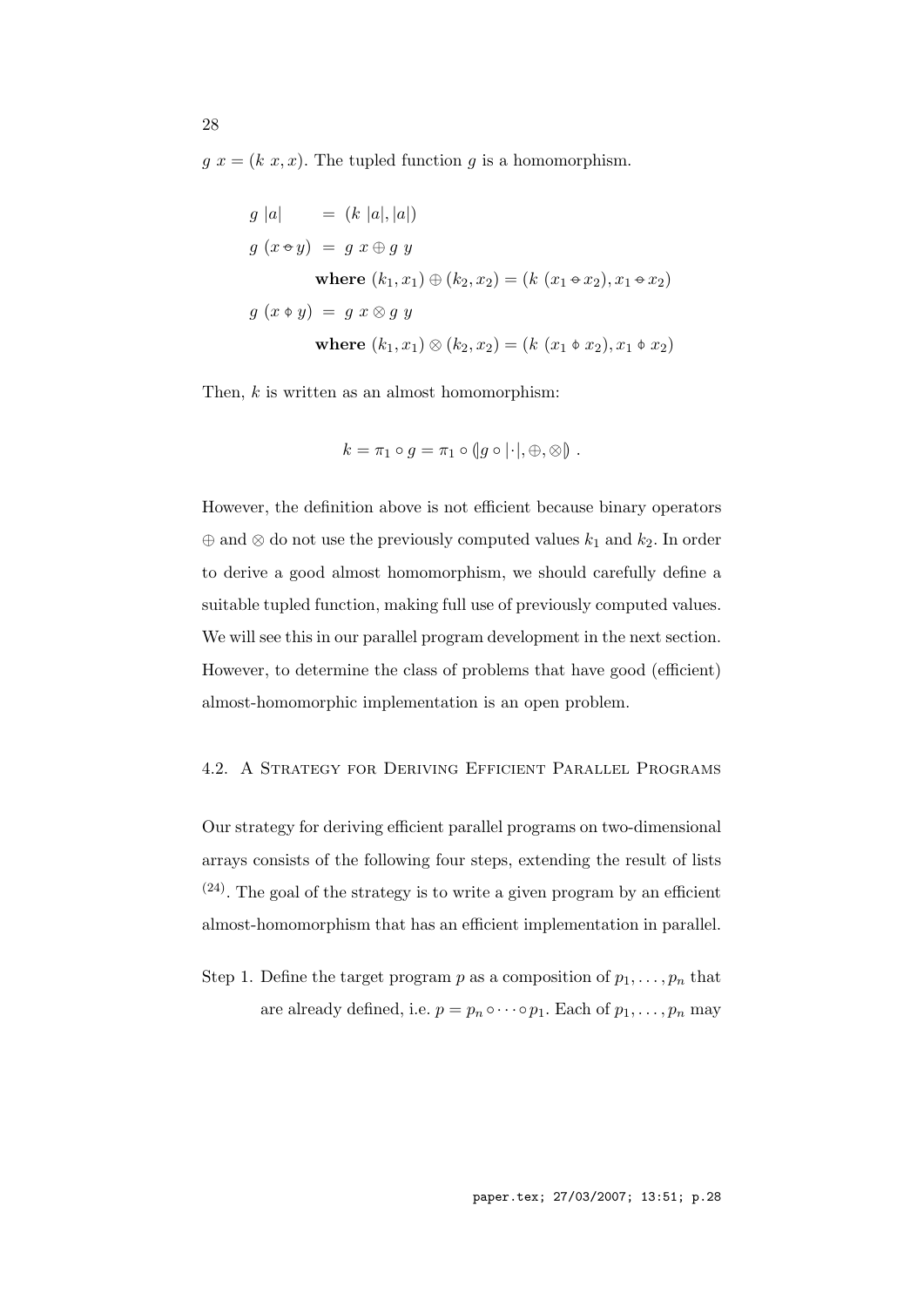be defined as a composition of small functions or a recursive function (see Section 3.3 and Section 3.4).

- Step 2. Derive an almost homomorphism (Section 4.1) from the recursive definition of *p*1.
- Step 3. Fuse  $p_2$  into the derived almost homomorphism to obtain a new almost homomorphism for  $p_2 \circ p_1$ , and repeat this derivation until  $p_n$  is fused.
- Step 4. Let  $\pi_1 \circ (f, \oplus, \otimes)$  be the resulting almost homomorphism for  $p_n \circ \cdots \circ p_1$  obtained at Step 3. For the functions inside the homomorphism, namely *f*, *⊕* and *⊗*, try to repeat Steps 2 and 3 to find efficient parallel implementations for them.

In the following, we explain this strategy through a derivation of an efficient program for the maximum rectangle sum problem: compute the maximum of sums of all the rectangle data areas in a two-dimensional data. This problem was originated by Bentley  $(2,3)$  and improved by Takaoka (41). The solution can be used in a sort of data mining and pattern matching of two dimensional data. For example, for the following two-dimensional data

$$
\begin{pmatrix}\n3 & -1 & 4 & -1 & -5 \\
1 & -4 & -1 & 5 & -3 \\
-4 & 1 & 5 & 3 & 1\n\end{pmatrix}
$$

the result should be 15, which denotes the maximum sum contributed by the sub-rectangular area with bolded numbers above. To appreciate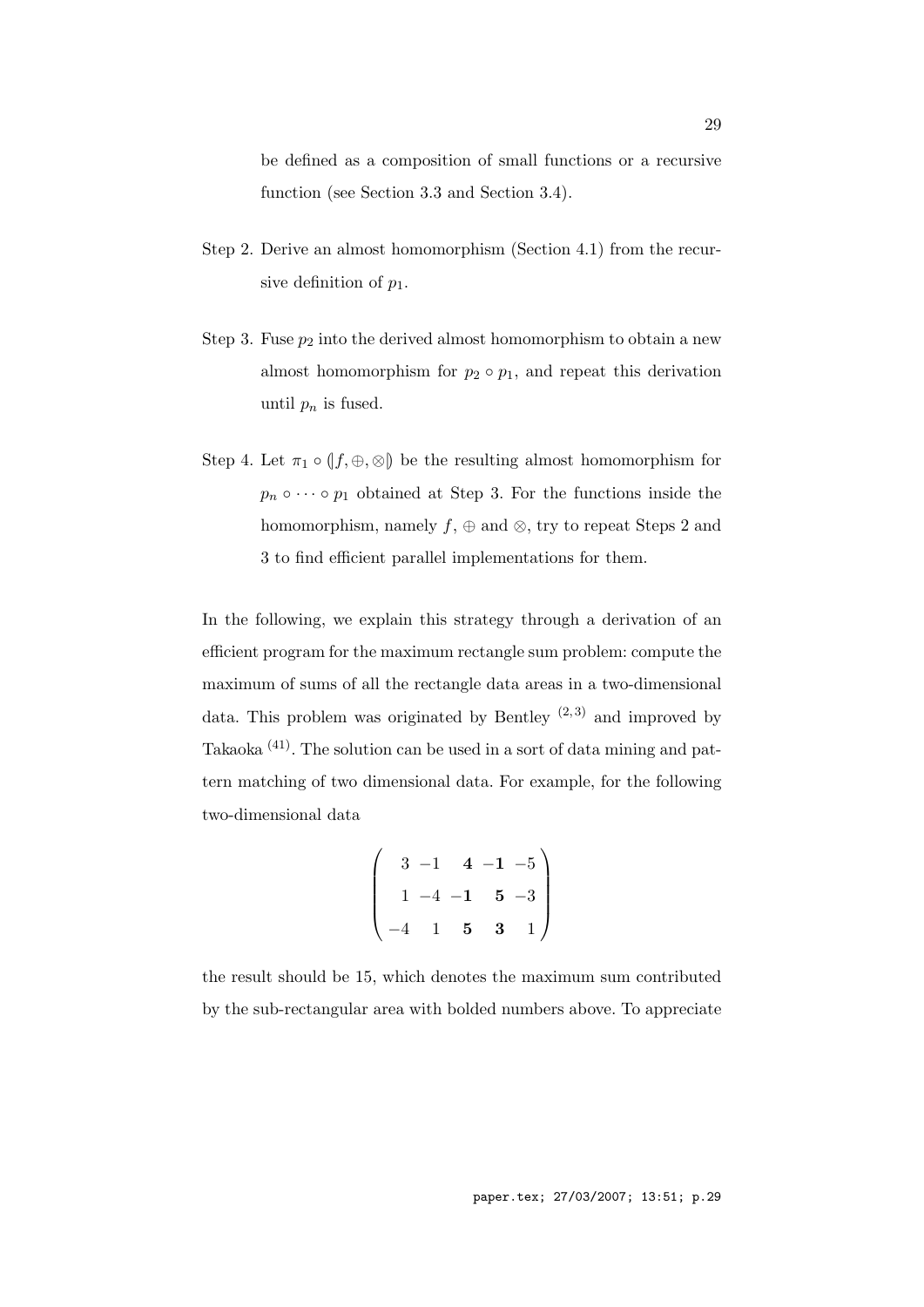difficulty of this problem, we ask the reader to pause for a while to think of how to solve it.

We will omit some portions of the description in the following derivation for the readability. Please see the technical report  $(16)$  for the full description.

# Step 1. Defining a Clear Parallel Program

A clear and straightforward solution to the maximum rectangle sum problem is as follows: enumerating all possible rectangles, then computing sums for all rectangles, and finally returning the maximum value as the result.

 $mrs = max \circ \text{map } max \circ \text{map } (\text{map } sum) \circ rects$ 

## **where**

$$
max = reduce(\uparrow, \uparrow)
$$

$$
sum = reduce(+, +)
$$

Here *rects* is a function that takes a two-dimensional array and returns all possible rectangles of the array. The returned value of *rects* is an array of arrays of arrays, and the  $(k, l)$ -element of the  $(i, j)$ -element of the resulting array is a sub-rectangle having rows from the *i*-th to the *j*-th and columns from the *k*-th to the *l*-th of the original array. An example of *rects* is shown below. Note that we think that the special value is contained in the blank portion of the above-mentioned array, and we write the blank of arbitrary size by *NIL* for brevity. Here, *NIL*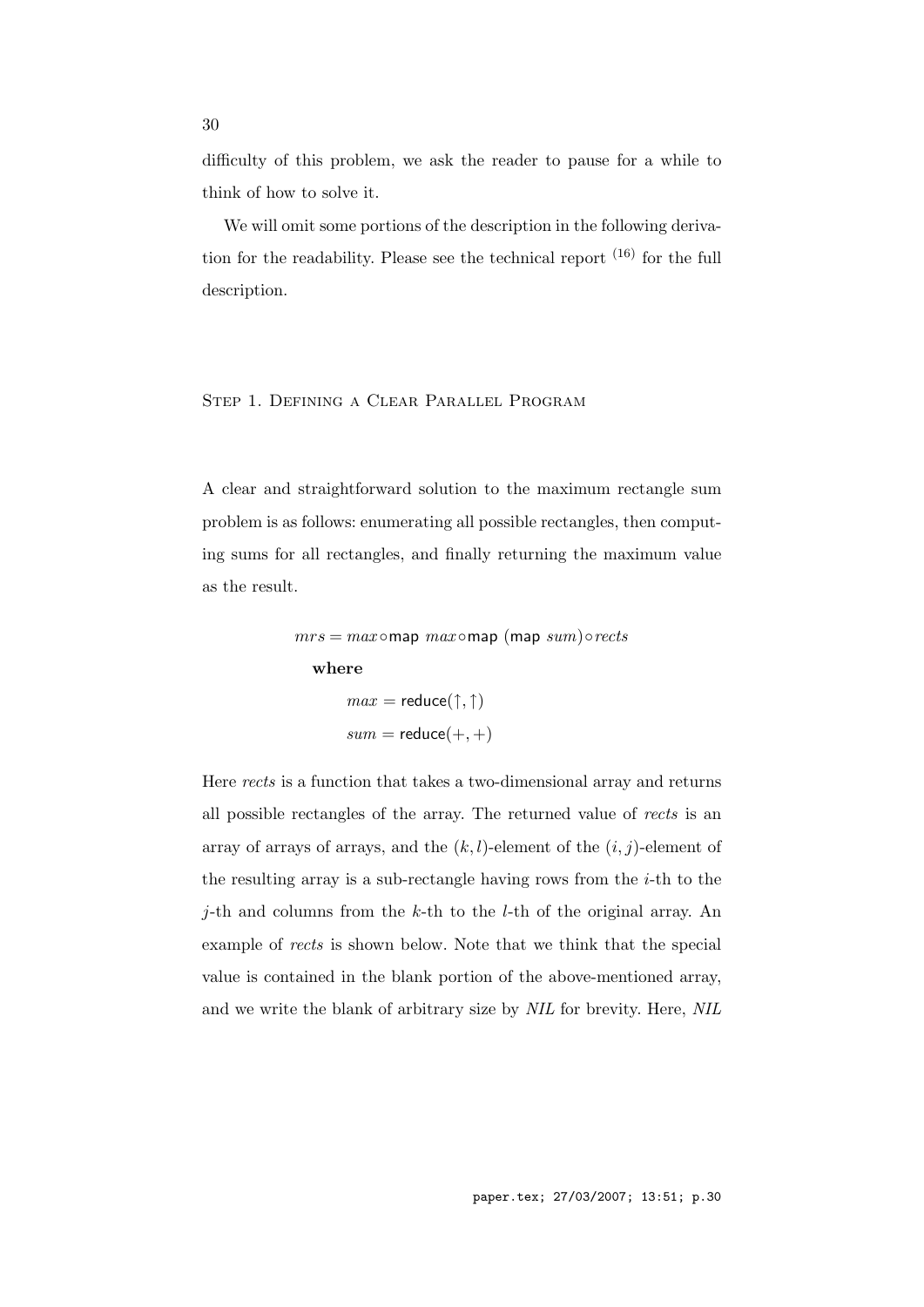may be an array of which element is *−∞* or an array of it.

$$
rects \begin{pmatrix} 1 & 2 & 3 \ 5 & 6 & 7 \end{pmatrix} = \begin{pmatrix} 1 & 2 & 4 & 5 \ 0 & 2 & 3 \ 0 & 6 & 7 \end{pmatrix} \begin{pmatrix} 1 & 2 & 5 & 6 \ 0 & 5 & 6 & 7 \ 0 & 6 & 7 \end{pmatrix} \begin{pmatrix} 1 & 2 & 3 \ 0 & 2 & 3 \ 0 & 6 & 7 \end{pmatrix}
$$

$$
rects \begin{pmatrix} 1 & 2 & 3 \ 5 & 6 & 7 \ 5 & 6 & 7 \end{pmatrix} = \begin{pmatrix} 1 & 2 & 3 \ 0 & 2 & 3 \ 0 & 0 & 7 \end{pmatrix} \begin{pmatrix} 1 & 2 & 3 \ 0 & 5 & 6 \ 0 & 6 & 7 \end{pmatrix} \begin{pmatrix} 3 & 3 & 3 \ 0 & 5 & 6 \ 0 & 6 & 7 \end{pmatrix} \begin{pmatrix} 3 & 6 & 7 \ 0 & 6 & 7 \ 0 & 0 & 7 \end{pmatrix} \end{pmatrix}
$$

The function *rects* is mutual recursively defined as follows.

\n
$$
\text{rects } |a| = |||a|||
$$
\n

\n\n $\text{rects } (x \oplus y) = (\text{rects } x \oplus \text{gemm}(\text{)} , z \text{ipwith}(\oplus)) (\text{bottoms } x) (\text{tops } y))$ \n

\n\n $\text{rects } (x \oplus y) = \text{zipwith}_4 f_s (\text{rects } x) (\text{rects } y) (\text{rights } x) (\text{lefts } y)$ \n

\n\n $\text{where } f_s s_1 s_2 r_1 l_2 = (s_1 \oplus \text{gemm}(\text{)} \oplus) r_1 l_2) \oplus (\text{NIL} \oplus s_2)$ \n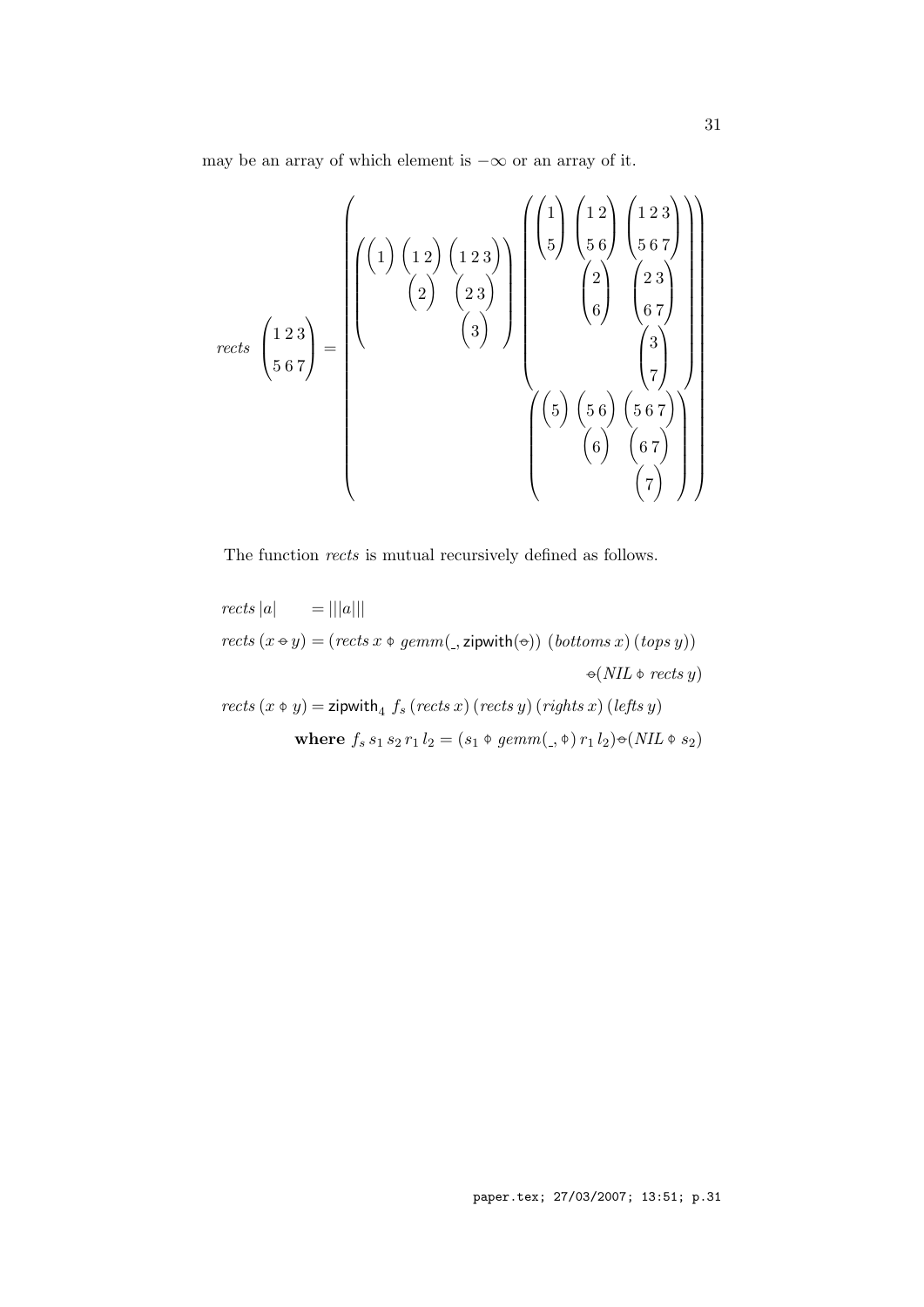where '' indicates "don't care" and generalized matrix multiplication *gemm* is defined as follows.

$$
gemm(\oplus, \otimes) = g
$$
  
\nwhere  
\n
$$
g(X_1 \oplus X_2) (Y_1 \oplus Y_2) = \text{zipwith}(\oplus) (g X_1 Y_1) (g X_2 Y_2)
$$
  
\n
$$
g(X_1 \oplus X_2) Y = (g X_1 Y) \oplus (g X_2 Y)
$$
  
\n
$$
g X (Y_1 \oplus Y_2) = (g X Y_1) \oplus (g X Y_2)
$$
  
\n
$$
g |a| |b| = |a \otimes b|
$$

Figure 3 shows recursive computation of *rects* for the *−◦* case. Since indices *i* and *j* of the resulting array mean the top row and the bottom row of the generated rectangles within the argument array, the upper-left block  $(i \leq m_x$  and  $j \leq m_x)$  of the resulting array contains rectangles included in the upper block of the argument, i.e. *x*. Thus, the upper-left block is *rects x*, and the lower-right block is *rects y* similarly (Figure 3-(a)). Each rectangle in the the upper-right block ( $i \leq m_x$  and  $j > m_x$ ) consists of a rectangle at the bottom of *x* and a rectangle at the top of  $y$  as shown in Figure 3-(b). Since there are all combinations of *i* and *j*, this block is computed by a general matrix multiplication of *bottoms x* and *tops y* as shown in Figure 3-(c). The computation of the *−◦* case is similar.

Functions *bottoms*, *tops*, *rights* and *lefts* are similarly defined as mutual recursive functions shown in Figure 5, and their examples are shown in Figure 6. Each of these functions is the partial result of *rects* in the sense that it returns the rectangles that are restricted to include segments of some edges of the input as shown in Figure 8. For example, the *tops* returns the rectangles that include segments of the top edge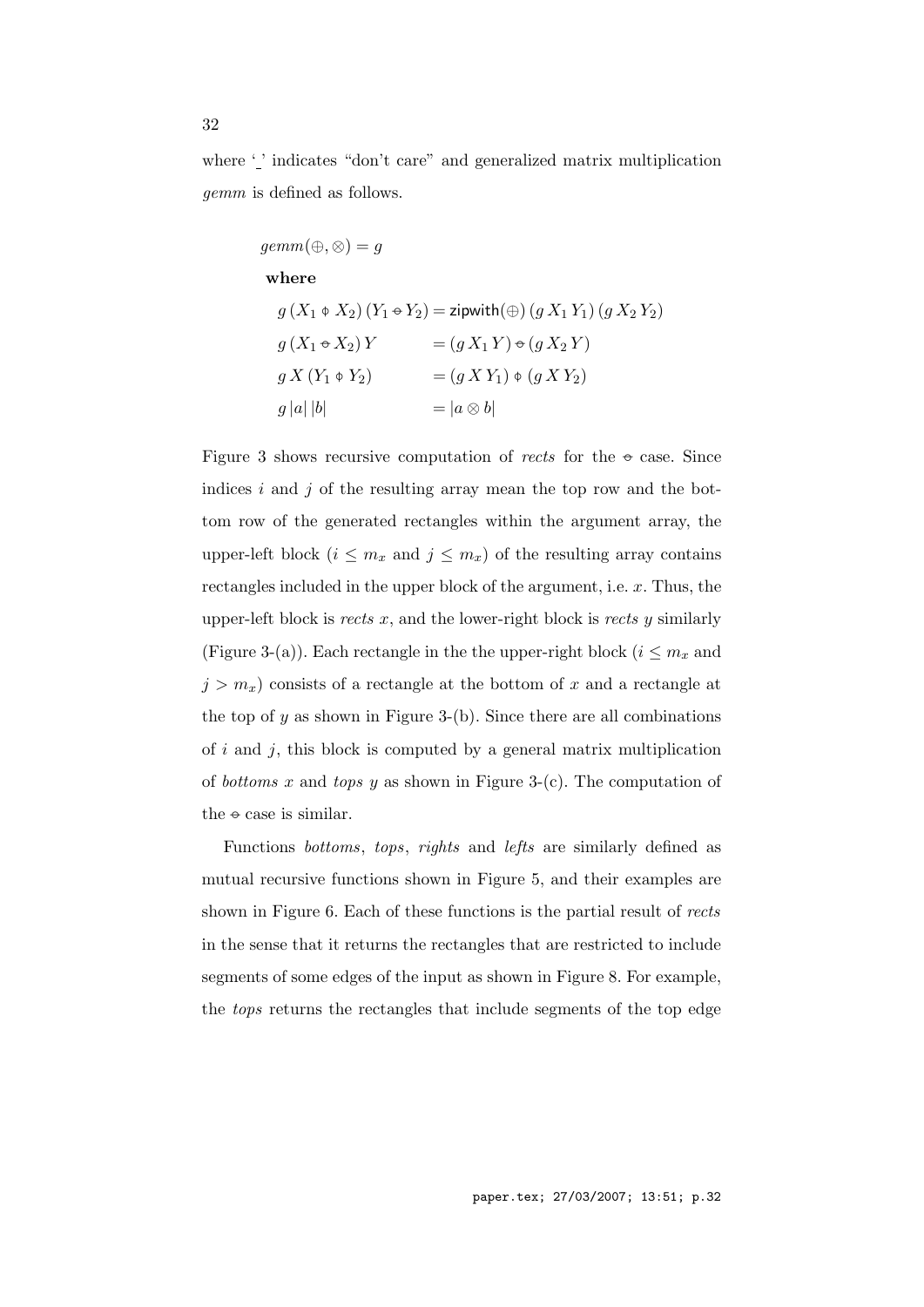(the top-most row) of the input array. Similarly, *bottoms*, *rights* and *lefts* return the rectangles that include segments of the bottom edge, the right edge and the left edge respectively. The other functions returns the rectangles that include segments of two edges of the input. Usually, users do not need to understand well these functions because these functions often used are provided by experts.

Although this initial program is clear and has all its parallelism specified in terms of our parallel skeletons, it is inefficient in the sense that it needs to execute  $O(n^6)$  addition operations for the input of  $n \times n$ array. We will show how to develop a more efficient parallel program.

## Step 2. Driving Almost Homomorphism

First, we propose a way of deriving almost homomorphism from mutual recursive definitions. For notational convenience, we define

$$
\triangle_1^n f_i = f_1 \triangle f_2 \triangle \cdots \triangle f_n
$$
  

$$
x(\triangle_1^n \oplus_i) y = (x \oplus_1 y, x \oplus_2 y, \dots, x \oplus_n y).
$$

Our main idea is based on the following theorem.

#### THEOREM 4.1 (Tupling).

Let  $h_1, h_2, \ldots, h_n$  be mutual recursively defined by

$$
\begin{cases}\nh_i |a| &= f_i a, \\
h_i (x \oplus y) &= ((\triangle_1^n h_i) x) \oplus_i ((\triangle_1^n h_i) y), \\
h_i (x \oplus y) &= ((\triangle_1^n h_i) x) \otimes_i ((\triangle_1^n h_i) y).\n\end{cases}
$$
\n(3)

Then  $\triangle_1^n h_i$  is a homomorphism  $(\triangle_1^n f_i, \triangle_1^n \oplus_i, \triangle_1^n \otimes_i)$ .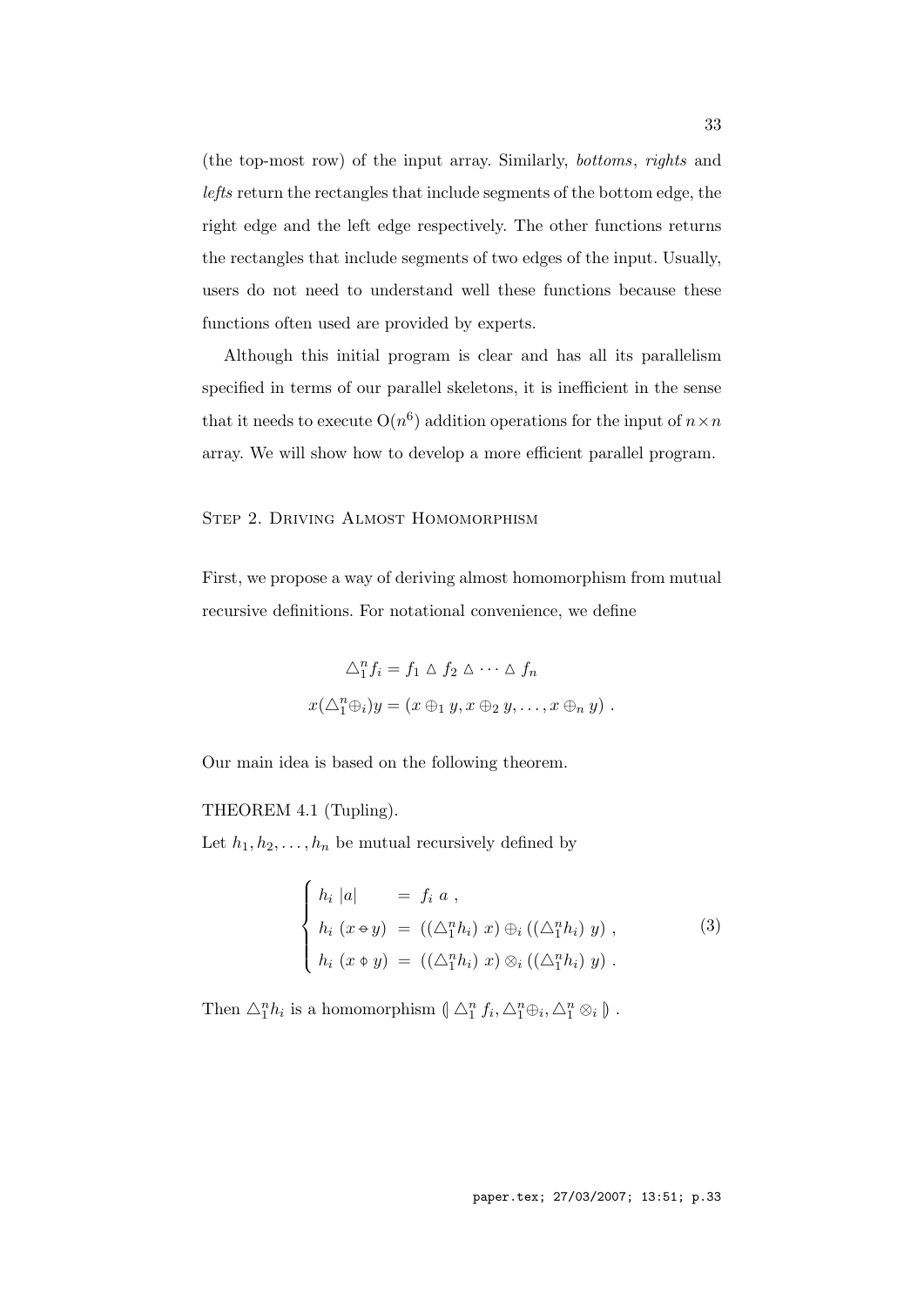*Proof.* The theorem is proven based on the definition of homomorphisms. See the technical report  $^{(16)}$  for details.  $\quad \Box$ 

Theorem 4.1 says that if  $h_1$  is mutually defined with other functions (i.e.  $h_2, \ldots, h_n$ ) which traverse over the same array in the specific form of Eq. (3), then tupling  $h_1, \ldots, h_n$  will give a homomorphism. It follows that every  $h_i$  is an almost homomorphism. Thus, this theorem gives us a systematic way to execute Step 2 of the strategy.

We apply this theorem to derive an almost homomorphism for *rects*. The definition of *rects* and the extra functions are in the form of Eq. (3). Thus, we can obtain the following almost homomorphism by tupling these functions as follows (we show only operators corresponding to *rects* for readability.)

$$
rects = \pi_1 \circ (\Delta_1^{11} f_i, \Delta_1^{11} \oplus_i, \Delta_1^{11} \otimes_i)
$$
  
\nwhere  
\n
$$
f_1 |a| = |||a|||
$$
  
\n
$$
(s_1, t_1, b_1, r_1, l_1, tr_1, br_1, tl_1, bl_1, c_1, ro_1)
$$
  
\n
$$
\oplus_1 (s_2, t_2, b_2, r_2, l_2, tr_2, br_2, tl_2, bl_2, c_2, ro_2)
$$
  
\n
$$
= (s_1 \uplus \text{gemm } (\Box \text{zipwith}(\uplus)) b_1 t_2) \uplus (NIL \uplus s_2)
$$
  
\n
$$
(s_1, t_1, b_1, r_1, l_1, tr_1, br_1, tl_1, bl_1, c_1, ro_1)
$$
  
\n
$$
\otimes_1 (s_2, t_2, b_2, r_2, l_2, tr_2, br_2, tl_2, bl_2, c_2, ro_2)
$$
  
\n
$$
= \text{zipwith}_4 f_s s_1 s_2 r_1 l_2
$$
  
\nwhere  $f_s s_1 s_2 r_1 l_2 = (s_1 \uplus \text{gemm}(\Box \uplus r_1 l_2) \uplus (NIL \uplus s_2)$ 

These operators are straightforward rewriting of the definition of *rects*.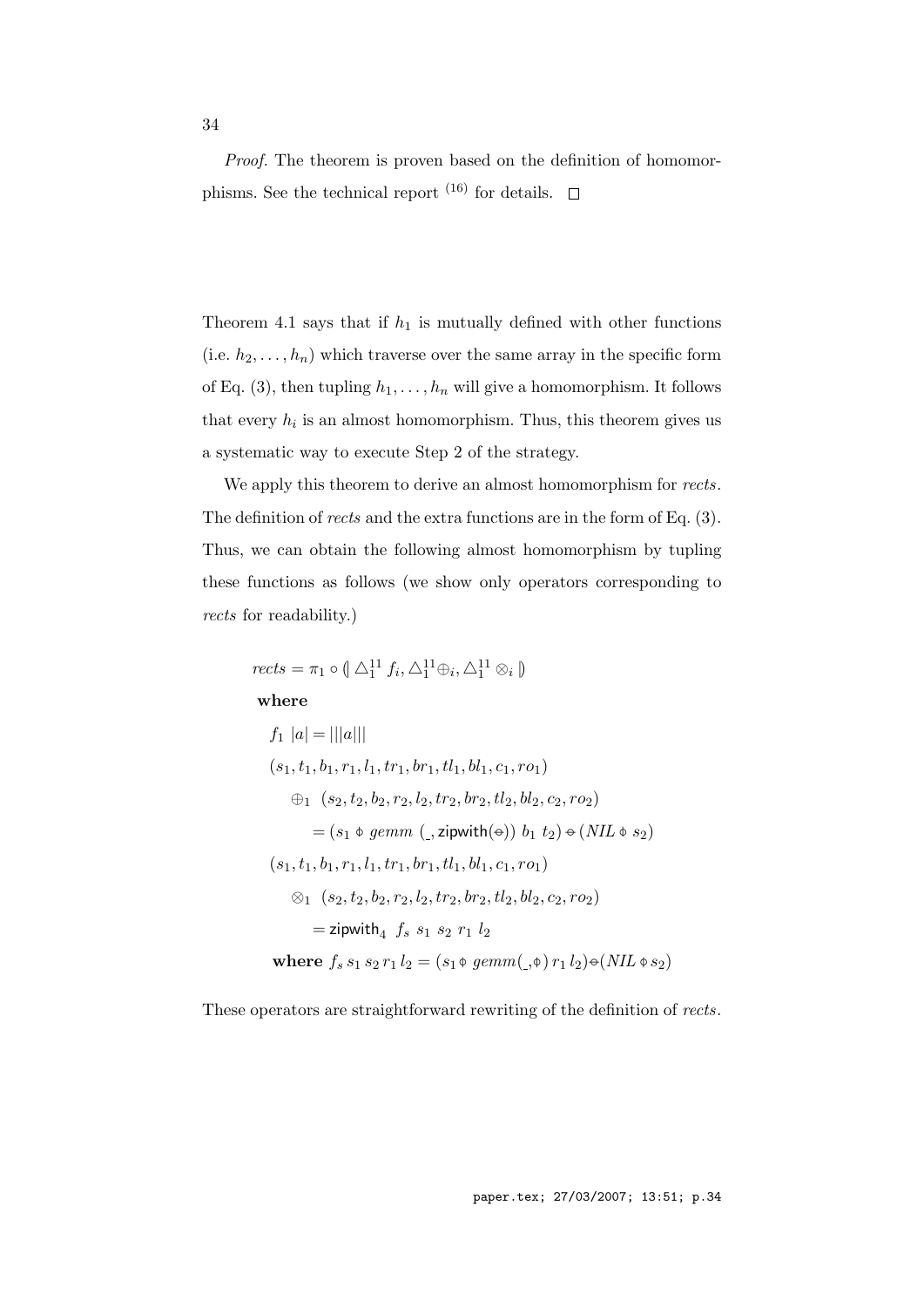We aim to derive an efficient almost homomorphism for *mrs*. To this end, we give the following theorem showing how to fuse a function with an almost homomorphism to get new another almost homomorphism.

## THEOREM 4.2 (Almost Fusion).

Let h and  $(\bigwedge^n_1 f_i, \bigwedge^n_1 \oplus_i, \bigwedge^n_1 \otimes_i)$  be given. If there exist  $\bigcirc_i, \bigcirc_i (i =$ 1,...,*n*) and  $H = h_1 \times h_2 \times \cdots \times h_n (h_1 = h)$  such that for any *i*, *x* and *y*,

$$
h_i (x \oplus_i y) = H x \odot_i H y
$$
  

$$
h_i (x \otimes_i y) = H x \ominus_i H y
$$

hold, then

$$
h \circ (\pi_1 \circ (\Delta_1^n f_i, \Delta_1^n \oplus_i, \Delta_1^n \otimes_i)) = \pi_1 \circ (\Delta_1^n (h_i \circ f_i), \Delta_1^n \odot_i, \Delta_1^n \ominus_i).
$$
\n(4)

*Proof.* The theorem is proven by some calculation and Theorem 2.3. See the technical report <sup>(16)</sup> for details.  $\square$ 

Theorem 4.2 says that we can fuse a function with an almost homomorphism to get another almost homomorphism by finding  $h_2, \ldots, h_n$ together with  $\odot_1, \ldots, \odot_n, \ominus_1, \ldots, \ominus_n$  that satisfy Eq. (4). Thus, this theorem gives us a systematic way to execute Step 3 of the strategy.

Returning to our example, we apply this theorem to *mrs*. The second function  $p_2$  of our example is map (map  $sum$ ), so  $h_1 =$  map (map  $sum$ ).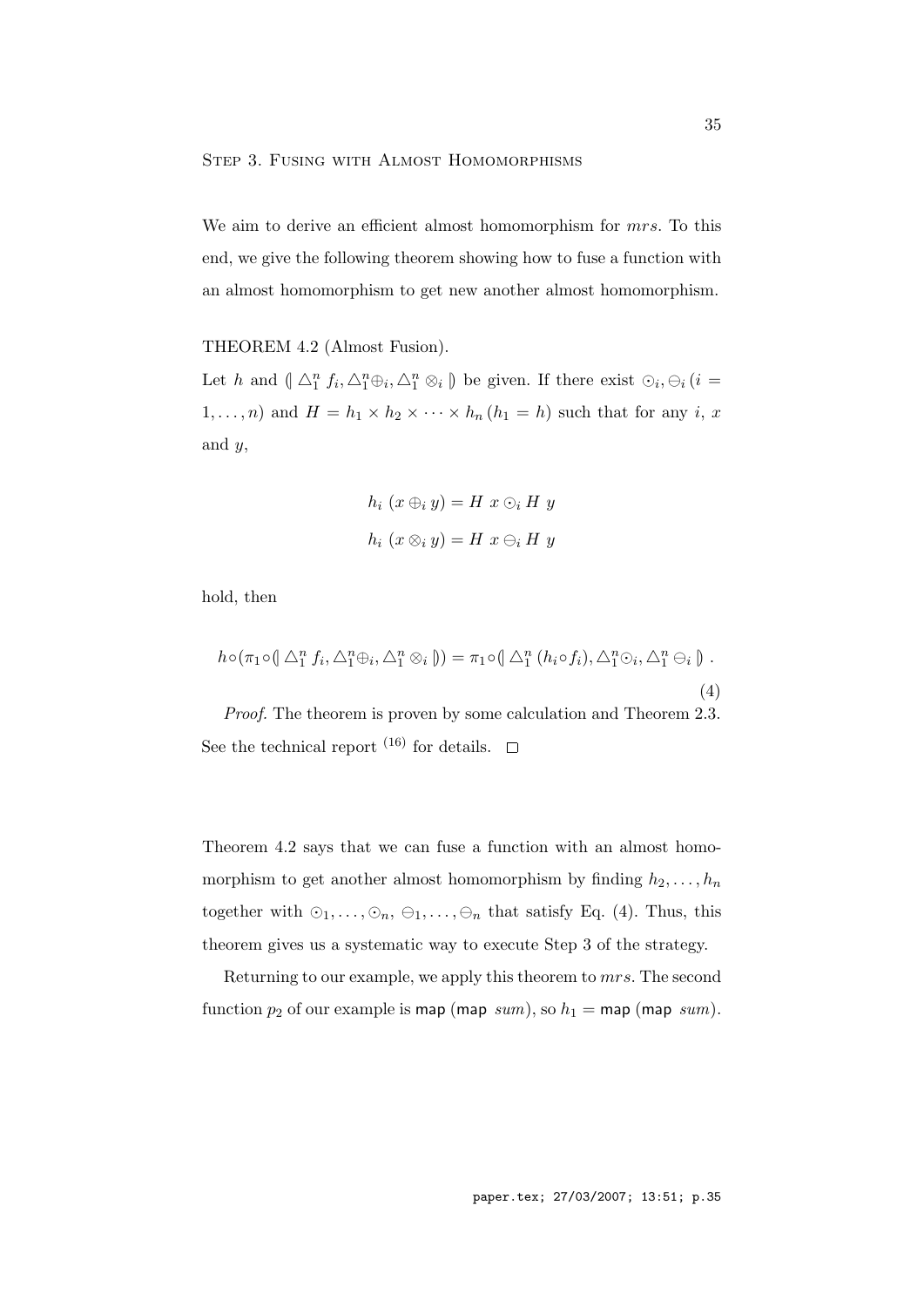Then, we calculate  $h_1$  ( $x \oplus_1 y$ ) to find other functions and operators.

$$
h_1 (x \oplus_1 y)
$$
\n
$$
= \{ \text{ Expand } x, y \text{ and } h_1 \}
$$
\n
$$
\text{map } (\text{map } sum) ((s_1 \oplus \text{germn}(\_,zipwith(\ominus)) b_1 t_2) \ominus (NIL \oplus s_2))
$$
\n
$$
= \{ \text{Definition of } \text{map} \}
$$
\n
$$
(\text{map } (\text{map } sum)s_1 \oplus \text{map } (\text{map } sum) (gemm(\_,zipwith(\ominus)) b_1 t_2))
$$
\n
$$
\ominus (NIL \oplus \text{map } (map sum)s_2)
$$
\n
$$
= \{ \text{Fromotion of } \text{map}, \text{ folding} \}
$$
\n
$$
(h_1 s_1 \oplus \text{germn}(\_,zipwith(+)) (\text{map } (\text{map } sum) b_1) (\text{map } (\text{map } sum) t_2))
$$
\n
$$
\ominus (NIL \oplus h_1 s_2)
$$

In the last formula, functions applied to  $t_1$  and  $b_1$  should be  $h_2$  and  $h_3$ respectively, which suggests us to define  $h_2, \, h_3$  and  $\odot_1$  as follows.

$$
h_1 = h_2 = h_3 = \text{map (map sum)}
$$
  
\n
$$
(s_1, t_1, b_1, r_1, l_1, tr_1, br_1, tl_1, bl_1, c_1, ro_1)
$$
  
\n
$$
\odot_1 (s_2, t_2, b_2, r_2, l_2, tr_2, br_2, tl_2, bl_2, c_2, ro_2)
$$
  
\n
$$
= (s_1 \uplus \text{gemm } (\underline{\text{, zipwith}}(+)) b_1 t_2) \uplus (NIL \uplus s_2)
$$

Similarly, we can derive  $\ominus_1$  by calculating  $h_1$  ( $x \otimes_1 y$ ) as follows:

$$
(s_1, t_1, b_1, r_1, l_1, tr_1, br_1, tl_1, bl_1, c_1, ro_1)
$$
  
\n
$$
\ominus_1 (s_2, t_2, b_2, r_2, l_2, tr_2, br_2, tl_2, bl_2, c_2, ro_2)
$$
  
\n
$$
= \text{zipwith}_4 f_s s_1 s_2 r_1 l_2
$$
  
\nwhere  $f_s s_1 s_2 r_1 l_2 = (s_1 \phi \text{ gemm}(\cdot, +) r_1 l_2) \Theta(NIL \phi s_2)$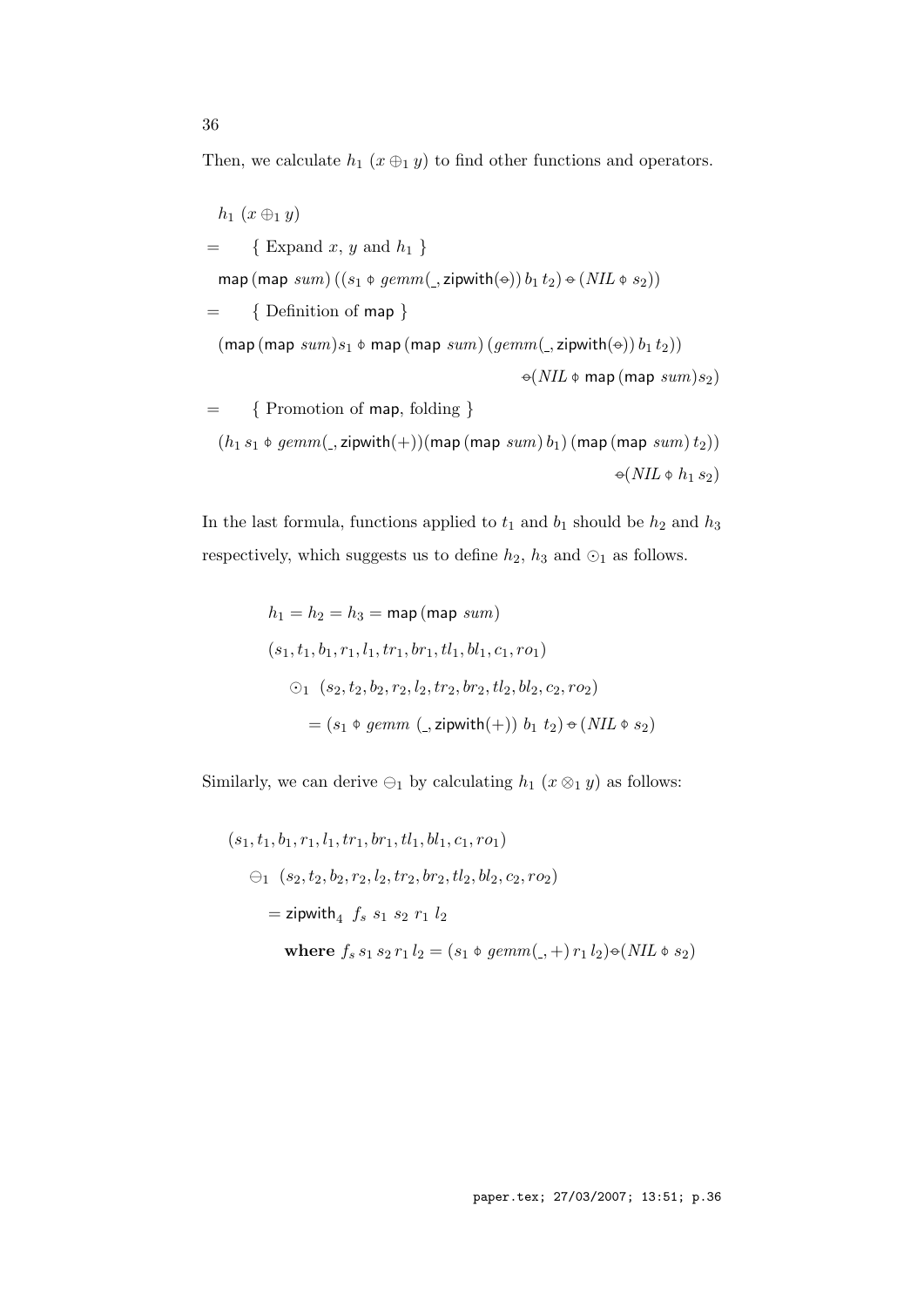and derive other functions and operators by doing similarly about  $\bigoplus_i$ and  $\otimes_i$ . Finally, we get the following.

$$
h_i = \text{map (map sum)} (i = 1, ..., 9)
$$
  
\n
$$
h_{10} = h_{11} = \text{map sum}
$$
  
\n
$$
\text{map (map sum)} \circ rects = \pi_1 \circ (\text{min}^1 f'_i, \text{min}^1 \odot_i, \text{min}^1 \odot_i)
$$
  
\n
$$
\text{where}
$$
  
\n
$$
f'_1 |a| = ||a||
$$

Repeating such fusion with map *max* and *max* will yield the result shown in Figure 7. In this final program, each of the nine elements of the resulting tuple is the partial answer of its counterpart in Figure 8. Some parts are calculated with a general matrix multiplication, and others are updated with map and zipwith. For example, the element  $s_0$ , which is the solution of the maximum rectangle sum, is the maximum of the solutions of upper and lower subarray or the maximum of the solutions generated by combining partial answers of the top and the bottom rectangles as shown in Figure  $4-(a)$ . Here, the rectangles that share the same edge are combined by  $zipwith(+)$ . Similarly, some elements of the array *r*0, which is the partial solutions of the rectangles on the right edge, are calculated with a general matrix multiplication as shown in Figure 4-(b). Here,  $(i, j)$  element in the block is the maximum of  $br_1(i, k) + br_1(k, j)$  for all *k*.

Provided that we divide the input array into two parts evenly, this final parallel program uses only  $O(n^3)$  addition operations as follows. For an  $n \times n$  input array, the program's cost  $T(n, n)$  satisfies the next

paper.tex; 27/03/2007; 13:51; p.37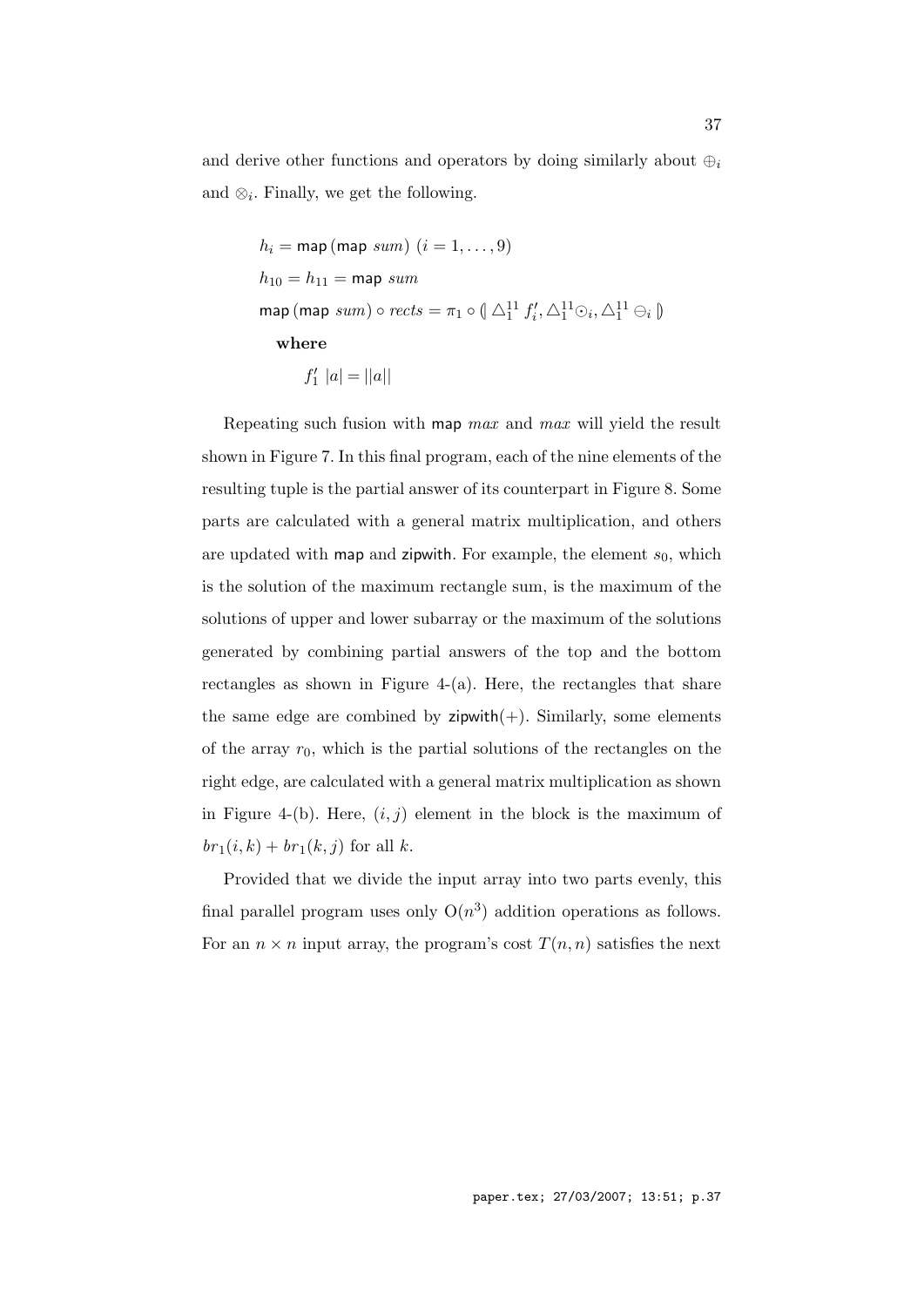equation with *gemm*'s cost  $T_{\text{gemm}}(n, n)$  and some constants  $c_1$  and  $c_2$ .

$$
T(n, n) = 4T(n/2, n/2) + c_1 T_{gemm}(n/2, n/2) + c_2 n^2
$$

Since the cost of the general matrix multiplication (*gemm*) is  $O(n^3)$ , the answer of the above equation is  $T(n,n) = O(n^3)$ . This is much better than the initial one. Moreover, since the general matrix multiplication  $\text{gamma}(^{\uparrow}, +)$  used in the program is a distance matrix multiplication, we can achieve subcubic cost with the special implementation of the  $\textit{gemm}(\uparrow, +)$  used in Takaoka's algorithm <sup>(41)</sup>. However, the implementation is somewhat tricky, so that we cannot describe it with our skeletons.

## Step 4. Optimizing Inner Functions

For our example, we may proceed to optimize the operators and functions such as  $f_i'''$ ,  $\odot_i''$  and  $\ominus_i''$  in the program of Step 3. Since they cannot be made efficient any more, we finish our derivation of an efficient parallel program.

## **5. Implementation**

In this section, we will give an efficient parallel implementation (on PC clusters) of the parallel skeletons, which are primitive operations on two-dimensional arrays defined in Section 3.1 and Section 3.2. Since a homomorphism can be specified as a composition of the reduce and map skeletons, homomorphisms have efficient parallel implementations.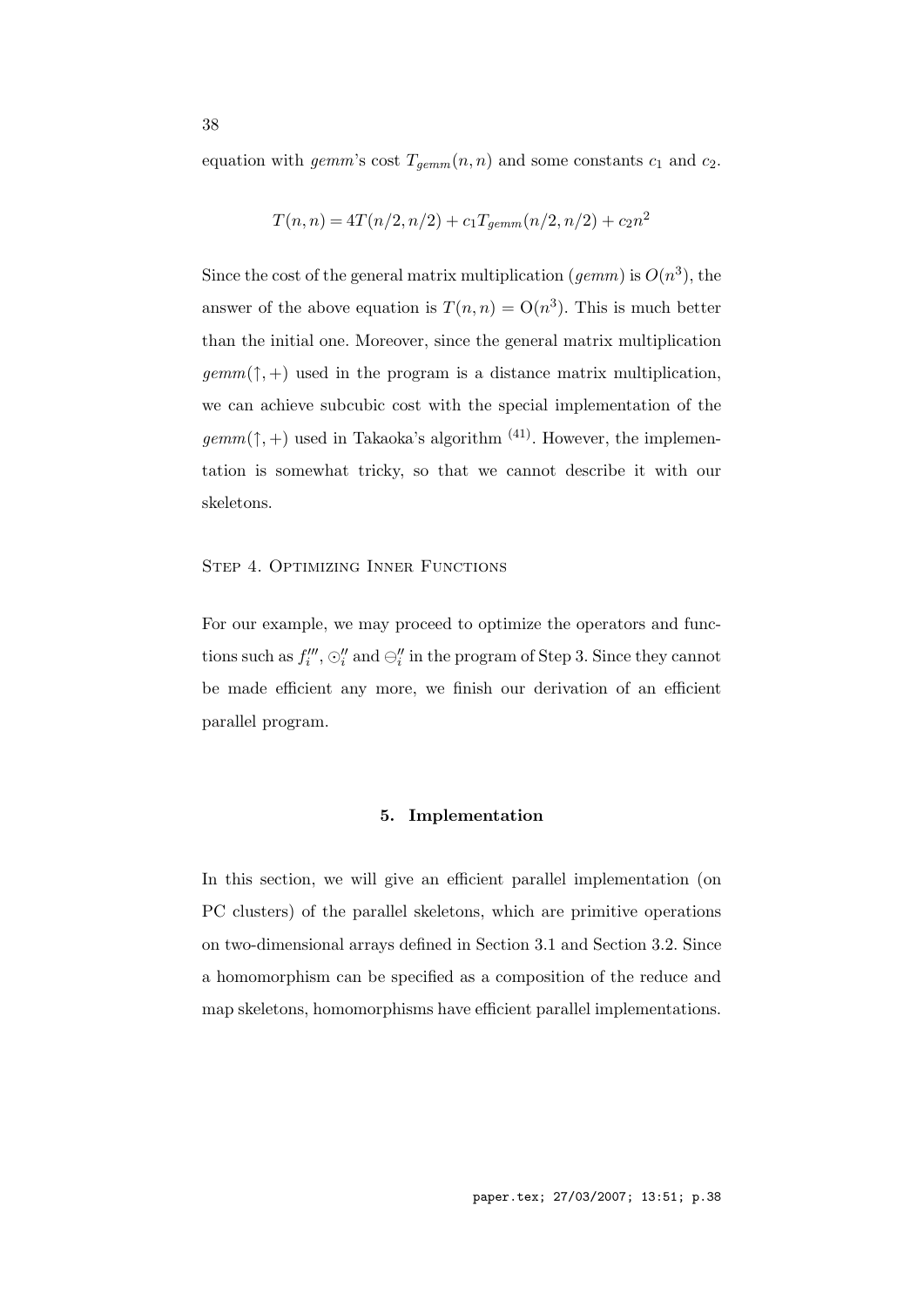Our parallel skeletons are implemented as a C++ library with MPI. We will report some experimental results, showing programs described with skeletons can be executed efficiently in parallel.

## 5.1. Implementation of Data Parallel Skeletons

The four basic data parallel skeletons of map, zipwith, reduce and scan can be efficiently implemented on distributed memory systems. To illustrate this, we separate computations of a skeleton into two parts: local computations within a processor and global computations crossing processors.

For map skeleton, we can separate its computation as follows.

$$
\begin{aligned}\n\mathsf{map}\,f &= \mathsf{map}\,f \circ \mathsf{gather} \circ \mathsf{dist}\ p\ q \\
&= \mathsf{map}\,f \circ \mathsf{reduce}(\mathsf{e}, \mathsf{\Phi}) \circ \mathsf{dist}\ p\ q \\
&= \mathsf{reduce}(\mathsf{e}, \mathsf{\Phi}) \circ \mathsf{map}\,(\mathsf{map}\,f) \circ \mathsf{dist}\ p\ q \\
&= \mathsf{gather} \circ \mathsf{map}\,(\mathsf{map}\,f) \circ \mathsf{dist}\ p\ q\n\end{aligned}
$$

The last formula indicates that we can compute map *f* by distributing a two-dimensional array of the argument to the processors by dist *p q*, applying map *f* to each local array independently on each processor, and finally gathering the results onto the root processor by gather. Thus, for a two-dimensional array of  $n \times n$  size we can compute map  $f$ in  $O(n^2/P)$  parallel time, using  $P = pq$  processors and ignoring distribution and collection provided that the function *f* can be computed in  $O(1)$  time. This is the same also about zipwith.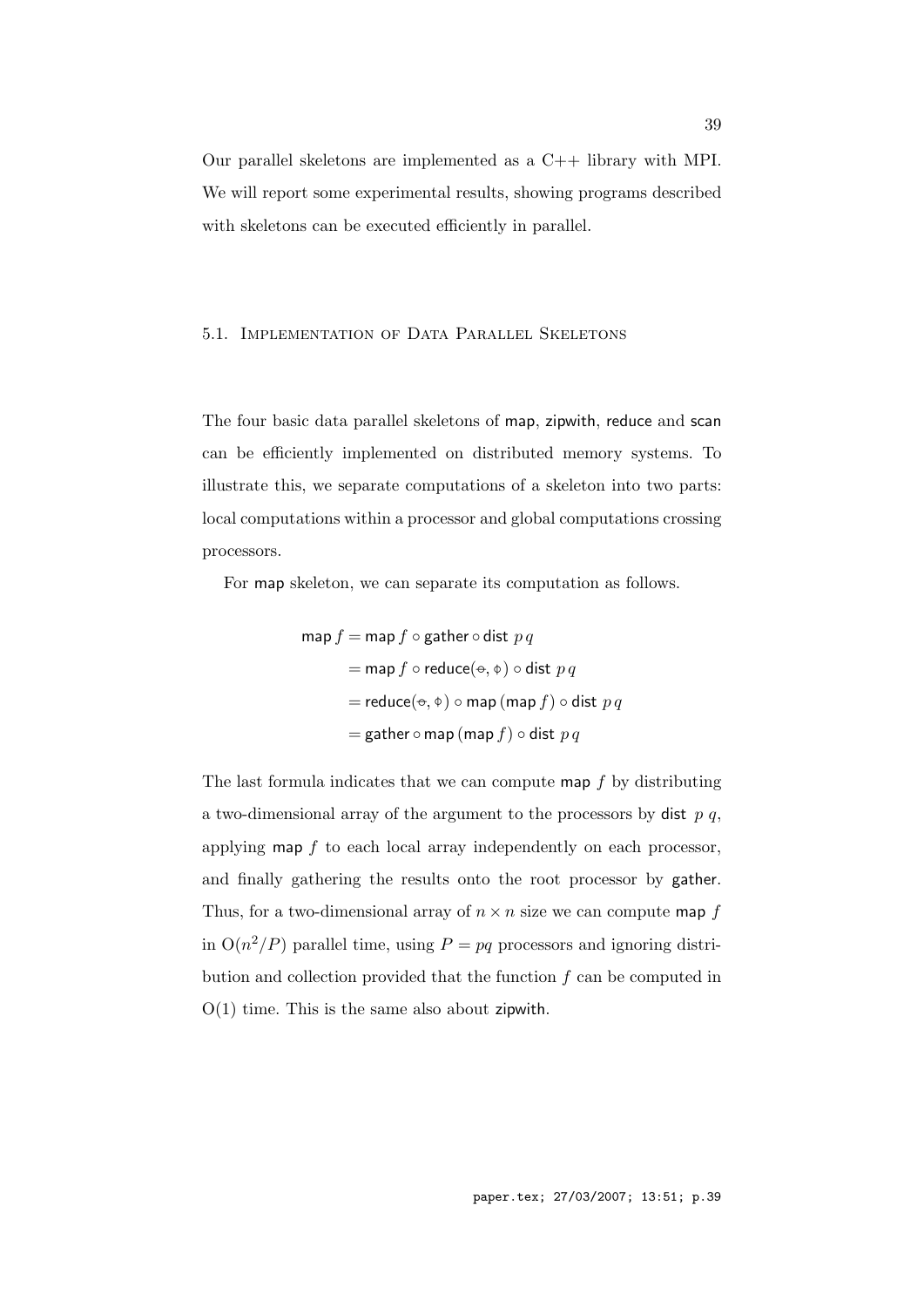For reduce skeleton, we can separate its computation as follows.

$$
\begin{aligned} \text{reduce}(\oplus,\otimes) &= \text{reduce}(\oplus,\otimes) \circ \text{gather} \circ \text{dist}\, p \, q \\ &= \text{reduce}(\oplus,\otimes) \circ \text{reduce}(\bullet,\Phi) \circ \text{dist}\, p \, q \\ &= \text{reduce}(\oplus,\otimes) \circ \text{map}\, (\text{reduce}(\oplus,\otimes)) \circ \text{dist}\, p \, q \end{aligned}
$$

The last formula indicates that we can compute  $reduce(\oplus, \otimes)$  by distributing a two-dimensional array of the argument to the processors by dist *p q*, applying reduce( $\oplus$ ,  $\otimes$ ) to each local array independently on each processor, and finally reducing the results into the root processor by reduce(*⊕, ⊗*) described in the last formula. From the property of Eq. (1), the last reduction over the results of all processors can be computed by using tree-like computation in column and row directions respectively like parallel computation of reduction on one-dimensional lists. Thus, for a two-dimensional array of  $n \times n$  size we can compute reduce( $\bigoplus$ ,  $\otimes$ ) in  $O(n^2/P + \log P)$  parallel time, using  $P = pq$  processors and ignoring distribution provided that the binary operators *⊕* and  $\otimes$  can be computed in O(1) time. Note that we can also execute the tree-like computation in both of column and row directions simultaneously.

For scan skeleton, we can separate its computation as follows.

$$
\begin{aligned} \mathsf{scan}(\oplus,\otimes) &= \mathsf{reduce}(\oplus',\otimes') \circ \mathsf{map} \, | \cdot | \circ \mathsf{gather} \circ \mathsf{dist}\, p \, q \\ &= \mathsf{reduce}(\oplus',\otimes') \circ \mathsf{map} \, | \cdot | \circ \mathsf{reduce}(\ominus,\varphi) \circ \mathsf{dist}\, p \, q \\ &= \mathsf{reduce}(\oplus',\otimes') \circ \mathsf{map} \, (\mathsf{reduce}(\oplus',\otimes') \circ \mathsf{map} \, | \cdot |) \circ \mathsf{dist}\, p \, q \\ &= \mathsf{reduce}(\oplus',\otimes') \circ \mathsf{map} \, (\mathsf{scan}(\oplus,\otimes)) \circ \mathsf{dist}\, p \, q \\ &= \mathsf{gathered}(\oplus',\otimes') \circ \mathsf{map} \, (\mathsf{scan}(\oplus,\otimes)) \circ \mathsf{dist}\, p \, q \end{aligned}
$$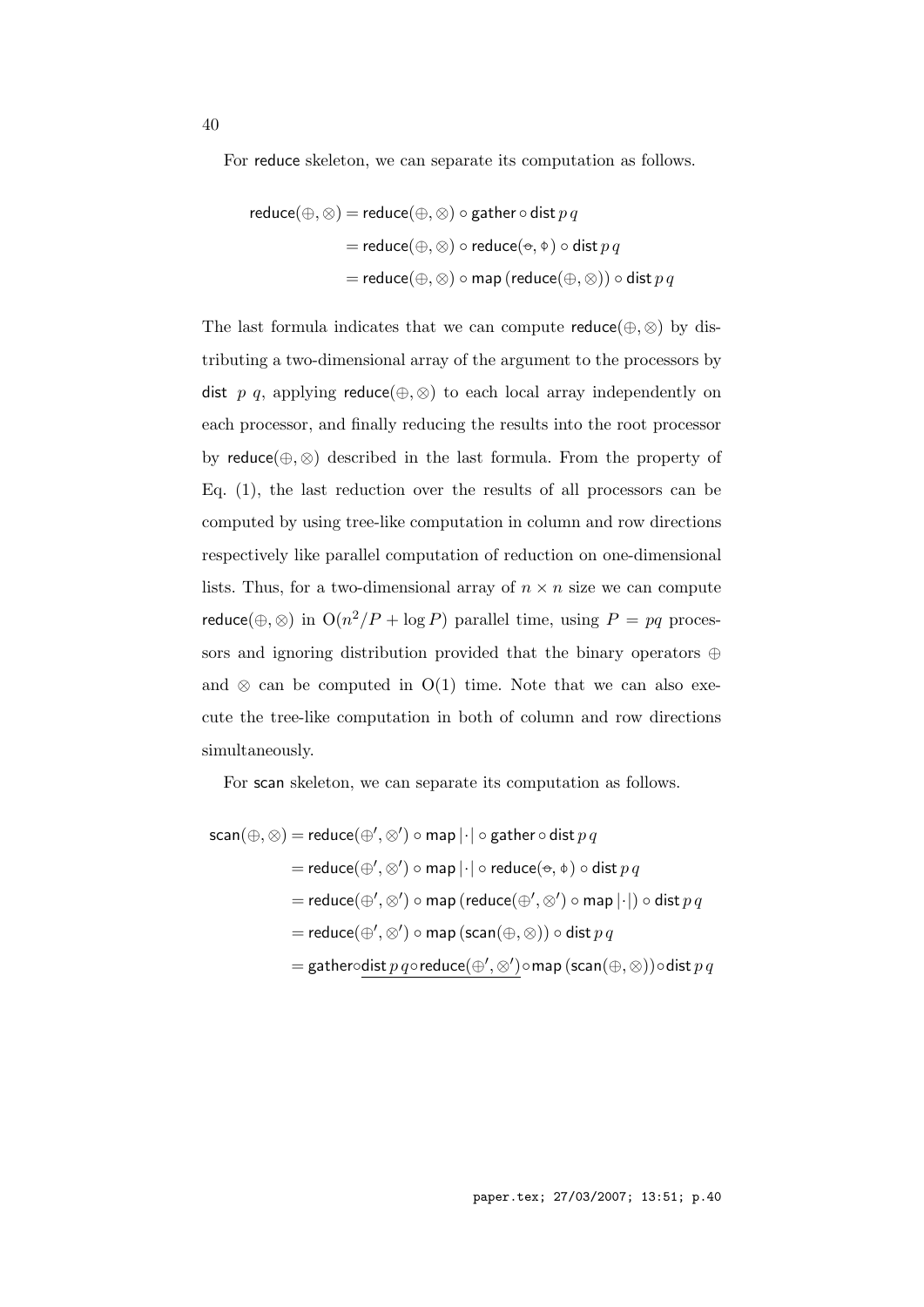The second last formula indicates we can compute  $scan(\oplus, \otimes)$  by distributing a two-dimensional array of the argument to the processors by dist *p q*, applying scan( $\oplus$ ,  $\otimes$ ) to each local array independently on each processor, and finally reducing the results into the root processor by reduce $(\oplus', \otimes')$ . However, since the result of scan $(\oplus, \otimes)$  is a two-dimensional array, we want that the last operation of computing scan( $\oplus$ ,  $\otimes$ ) is gather like the case of map *f*. Thus, we compute underlined  $\mathsf{dist}\,p\,q \circ \mathsf{reduce}(\oplus', \otimes')$  instead of the last reduction  $\mathsf{reduce}(\oplus', \otimes').$ Although under our notation the underlined computation cannot be written in simpler form, we can compute it in sequence in column and row direction like the case of reduce. The computation in each direction can be done like those of lists  $(21)$ . From the property of Eq. (2), we can also compute scan(*⊕, ⊗*) by computing scan*↓*(*⊕*) after scan*→*(*⊗*). Note that scan*↓*(*⊕*) and scan*→*(*⊗*) can be computed in the same way of scan on lists although it performs to two or more lists simultaneously. Thus, for a two-dimensional array of  $n \times n$  size we can compute scan( $\oplus$ ,  $\otimes$ ) in  $O(n^2/P + \sqrt{n^2/P} \log P)$  parallel time, using  $P = pq$  processors and ignoring distribution and collection provided that the binary operators *⊕* and *⊗* can be computed in O(1) time. Note that we can also execute the global computation in both of column and row directions simultaneously.

Finally, we note that gathering and re-distribution between successive calls of skeletons can be canceled when dist  $p \ q \circ \text{gather} = id$ . This condition is satisfied when the argument arrays of the successive calls of skeletons are distributed in the same way. That is, once argument arrays are distributed, we do not need extra communication caused by re-distribution of arrays. Since this situation occurs very often, we omit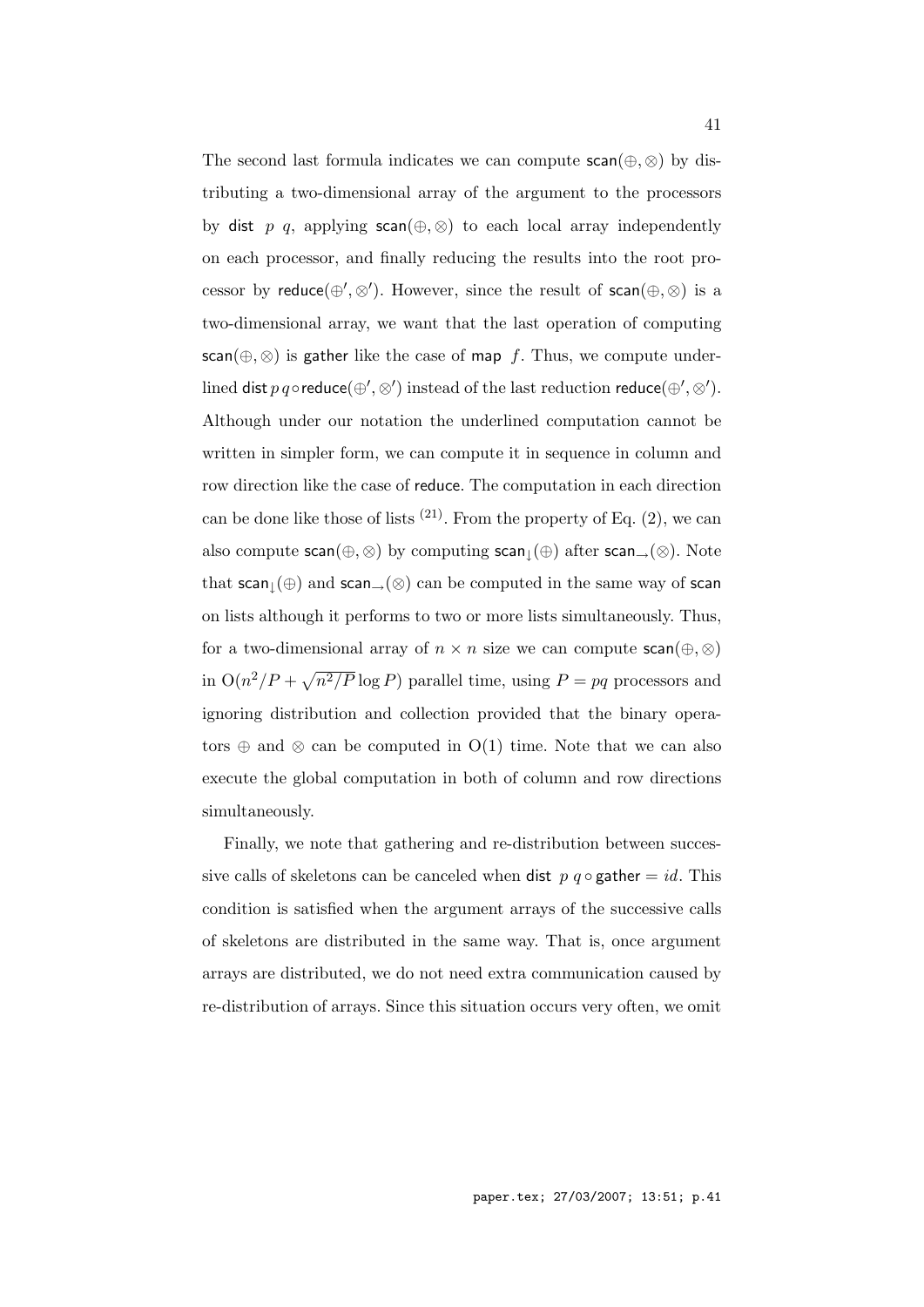communication cost of distribution of argument arrays in the cost of skeletons. However, we sometimes need to change distribution of argument arrays in some computations. For example, iterated matrix-vector multiplication  $x_n = Ax_{n-1}$ , which is the kernel of many important algorithms, needs such re-distribution between steps. In the computation, we distribute the matrix *A* row-wisely and duplicate *xn−*<sup>1</sup> onto each processor. Each processor computes a slice of *x<sup>n</sup>* and then broadcasts it to all other processors for the next iteration. In this case, the communication cost of the re-distribution (the broadcast) cannot be factored out by the condition dist  $p \, q \circ \text{gather} = id$ . To take the communication cost into account, we represent the communication via computation with our skeletons. To illustrate it, we formalize the example as follows.

$$
mvmul n A x_0 = iter n step x_0
$$
\nwhere  $step = (zipwith \text{ } iprod \text{ } nA) \circ duplicate$ 

\n
$$
duplicate = scanr(\gg, \gg) \circ scan(\leftrightarrow, \phi) \circ map | \cdot |
$$
\n
$$
rA = rows \text{ } A
$$
\n
$$
rows = reduce(\leftrightarrow, zipwith(\phi)) \circ map || \cdot ||
$$

In each iteration step, the argument vector *xn−*<sup>1</sup> is redistributed (broadcasted) by *duplicate*, which is a composition of skeletons, and then each copy is used to produce an inner product with a row of the matrix *A*, which is distributed row-wisely and named *rA*. This *duplicate* seems not to do actual computation but does computation of re-distribution, i.e. it copies a partial result on other processor and concatenates it to its own partial result. Since the cost of the concatenating operators (i.e. *−◦* and *−◦*) for arrays of *N* elements is considered to be O(*N*) in the worst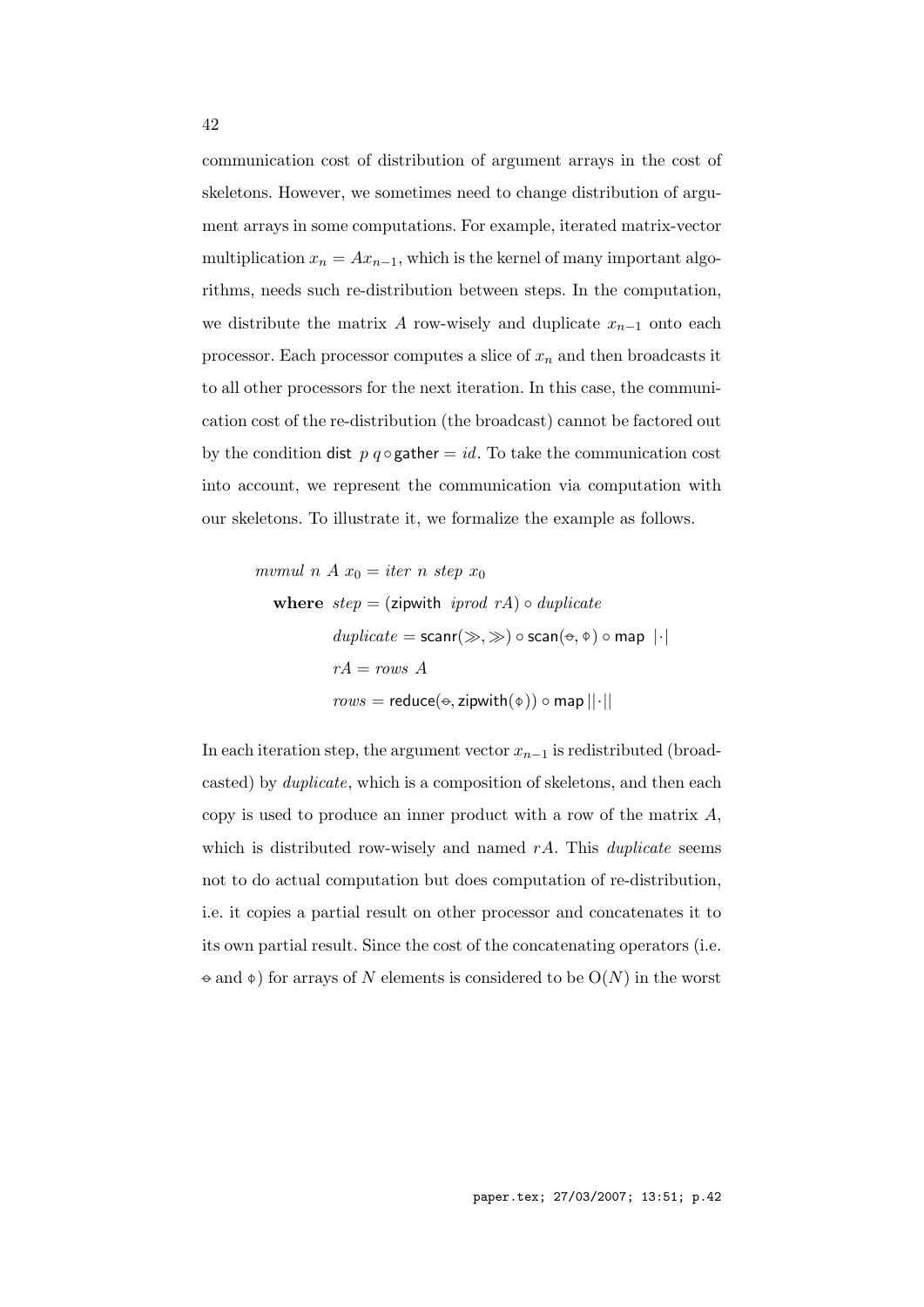case, the cost of *duplicate* is  $O(N \log N)$  and this is equal to the cost of the usual communication. This is the idea to take the communication cost into account. Note that gathering and re-distribution between successive steps in the iteration can be canceled since the distribution of the argument vector  $x_n$  is the same at beginning of each step.

Besides *duplicate*, we can represent several communications such as broadcasting and shifting via our skeletons.

$$
bcast = scan(\ll, \ll)
$$
\n
$$
shift_C = map(\pi_1) \circ scan(\gg, \odot) \circ map \ init
$$
\n
$$
shift_R = map(\pi_1) \circ scan(\odot, \gg) \circ map \ init
$$
\n
$$
where \ init \ a = (\epsilon, a)
$$
\n
$$
(x, a) \odot (\epsilon, b) = (a, b)
$$
\n
$$
(x, a) \odot (y, b) = (y, b) \quad (y \neq \epsilon)
$$

The function *bcast* broadcasts the element on the root processor to the other processors. The column-shifting function  $shift_C$  shifts each column to the right and fills the first column with special value  $\epsilon$ . The row-shifting function  $\textit{shift}_R$  shifts each row to the bottom. As illustrated above, we represent explicit communications by computations with skeletons. However, sometimes those representations have more costs than usual implementations and we need to consider special implementations. Some of such communications are discussed in the next section.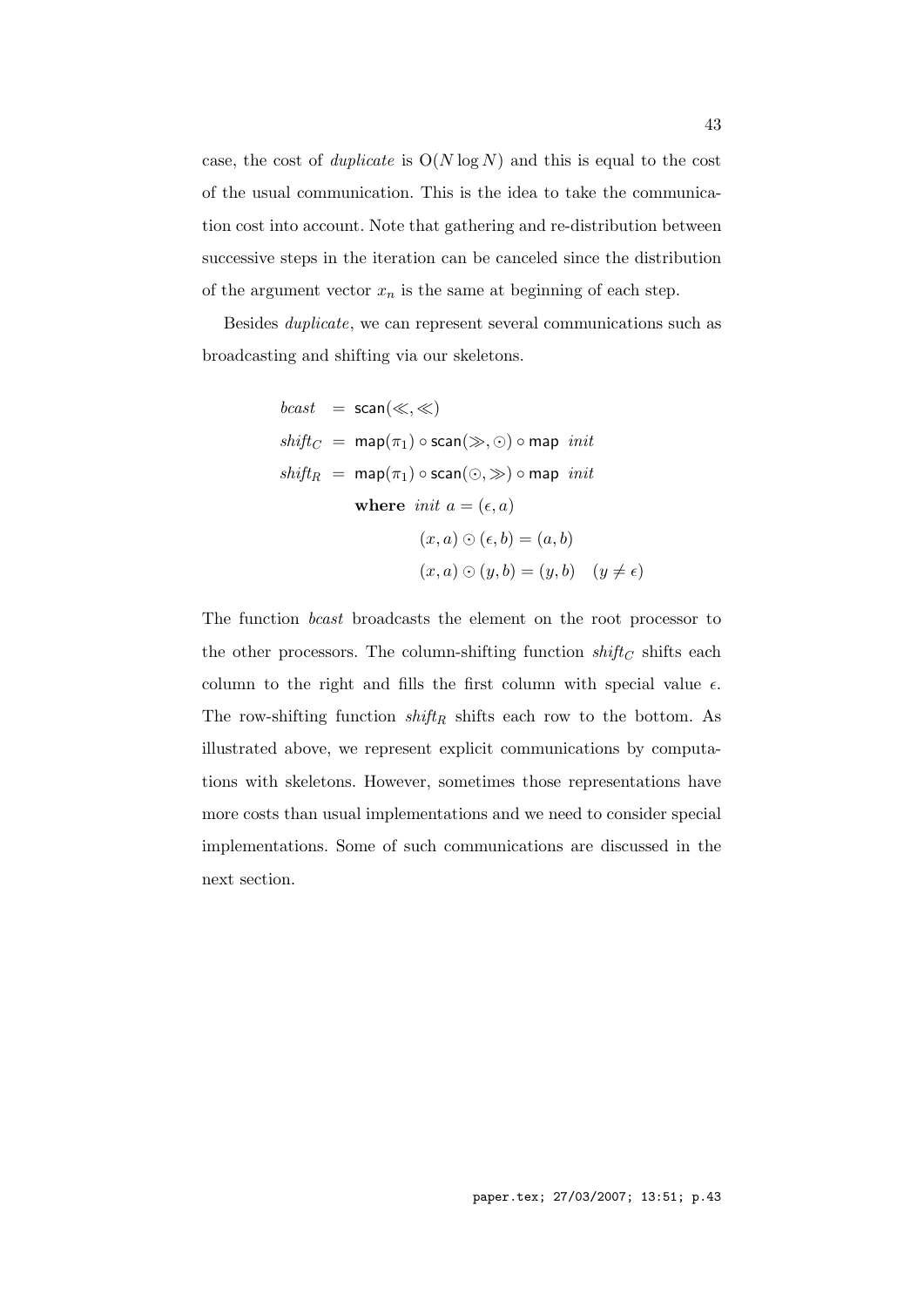## 5.2. Implementation of Data Communication Skeletons

We have efficient parallel implementations for the data communication skeletons defined in Section 3.2.

Since dist distributes all elements of a two-dimensional array at the root processor to all other processors and gather does the inverse, we can compute dist and gather in  $O(n^2)$  parallel time for a two-dimensional array of  $n \times n$  size.

Although the definition of  $\mathsf{rot}_r$  *f* given in Section 3 is complicated, the actual operation of rot<sub>r</sub>  $f$  is simple. Function rot<sub>r</sub>  $f$  merely rotates independently the  $i$ -th row by  $f i$ , and rotation of each row can be done by four parallel communications. Without losing generality we can assume that the amount of rotation  $r = f$  *i* satisfies  $0 < r \leq n/2$  where *n* is the length of the row because we just reverse the direction of rotation in the case of  $n/2 < r$ . The operations are followings: (1) making groups of 2*r* processors from the first processor of the row (i.e.  $n/(2r)$ ) groups are made) and transmitting subarrays of first *r* processors to the rest *r* processors in each group, (2) considering that processors from the 0th to the *r*-th continue behind the last processor, making groups of 2*r* processors from the *r*-th processor of the row and transmitting subarrays of first *r* processors to the rest *r* processors in each group (i.e. processors in the first  $n/(2r)$  groups have transmitted their subarrays), (3) doing the former two operations on the rest processors that have not transmitted their subarrays yet, considering the processors that have done continue behind the processors. Since more than the half processors have transmitted their subarrays by the end of the former two operations, all processors can transmit their subarrays by the end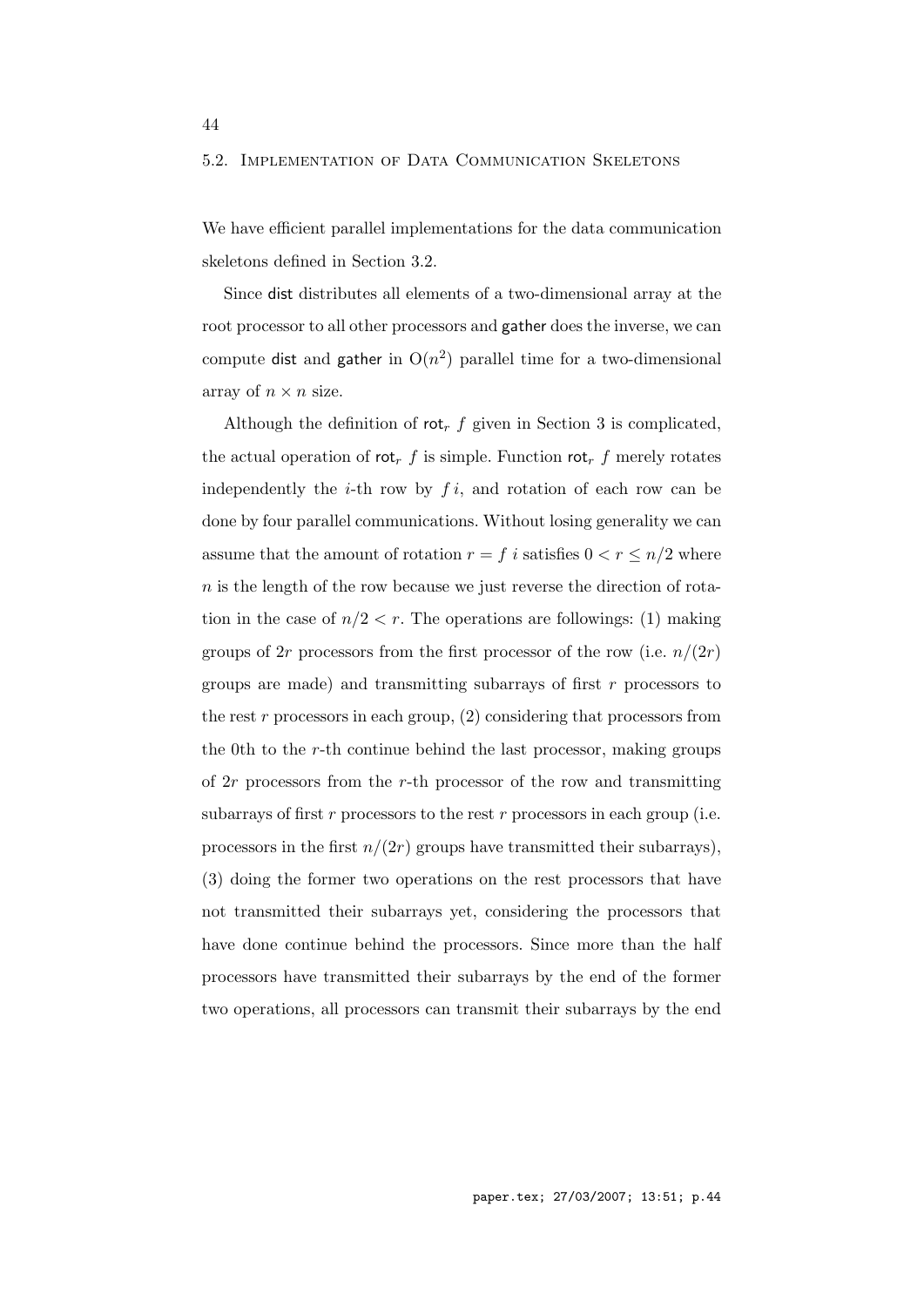of third operation. Thus, since the amount of one communication is  $O(n^2/P)$  for *P* processors, rot<sub>*r*</sub> *f* can be executed in  $O(n^2/P)$  parallel time. Similarly,  $\mathsf{rot}_c$  *f* can be executed in  $O(n^2/P)$  parallel time.

## 5.3. Optimization by Fusion

Although it is easy to make a parallel program by composing parallel skeletons, a simply composed skeletal program has overheads due to redundant intermediate data structures, communications and synchronizations. Thus, we perform optimization on user-written simple skeleton programs by fusing successive skeletons to eliminate redundant intermediate data structures, communications and synchronizations.

The main rules to perform optimization by fusion in our current system are as follows.

$$
\begin{aligned}\n\text{map } f \circ \text{map } g &\Rightarrow \text{map } (f \circ g) \\
\text{reduce}(\oplus, \otimes) \circ \text{map } f &\Rightarrow (f, \oplus, \otimes) \\
\text{(}f, \oplus, \otimes) \circ \text{map } g &\Rightarrow (f \circ g, \oplus, \otimes) \\
\end{aligned}
$$

These rules are instances of the fusion rule of Theorem 2.3. Successive skeletons on the left hand side are fused into one skeleton on the right hand side. Then, intermediate data structures, communications and synchronizations between skeletons on the left hand side are eliminated in the right hand side. Here, a homomorphism  $(f, \oplus, \otimes)$  is just used as an internal representation for the optimization, and users do not need to consider homomopphisms explicitly. Since a homomorphism clearly has an efficient implementation in parallel, we use the implementation for homomorphisms produced by the optimization.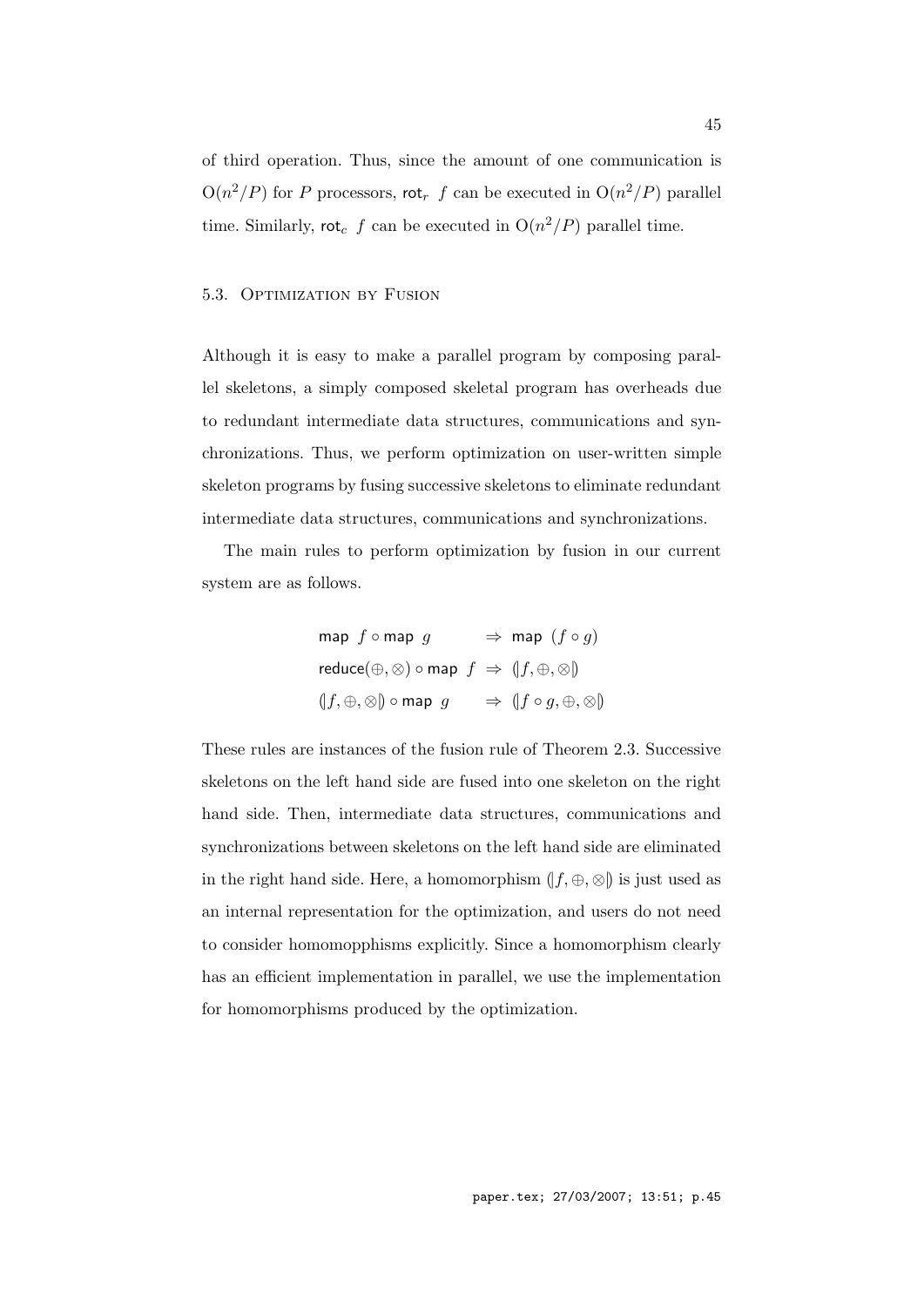This optimization can be done automatically by the library, in the similar way to automatic optimization for lists  $(32)$ . It is our future work to formalize further rules for optimization by fusion.

## 5.4. Experimental Results

We implemented the parallel skeletons as part of the skeleton library  $SkeTo$ <sup>(31)</sup> <sup>1</sup> with C++ and MPI, and did our experiment on a cluster (distributed memory). Each of the nodes connected with Gigabit Ethernet has a CPU of Intel<sup>®</sup> Xeon<sup>®</sup>2.80GHz and 2GB memory, with Linux 2.4.21 for the OS, gcc 4.1.1 for the compiler, and mpich 1.2.7 for the MPI.

We measured execution times and speedups for the following parallel programs described by the parallel skeletons:

*Frobenius Norm*

 $fnorm =$  reduce $(+, +) \circ$  map *square*,

# *Matrix Multiplication*

*mm* (composition of skeletons; see Section 3.3) ,

#### *Maximum Rectangle Sum*

*mrs* (derived program written by skeletons; see Section 4.2) .

Figures 9 through 11 show measured speedups of the programs and their optimized versions. Optimized programs are named XXX opt. The speedup is a ratio of running time of the program on *p* processors to that of hand-written sequential program on one processor, without first distribution of arrays. Tables I through III show measured running

<sup>1</sup> It is available at http://www.ipl.t.u-tokyo.ac.jp/sketo/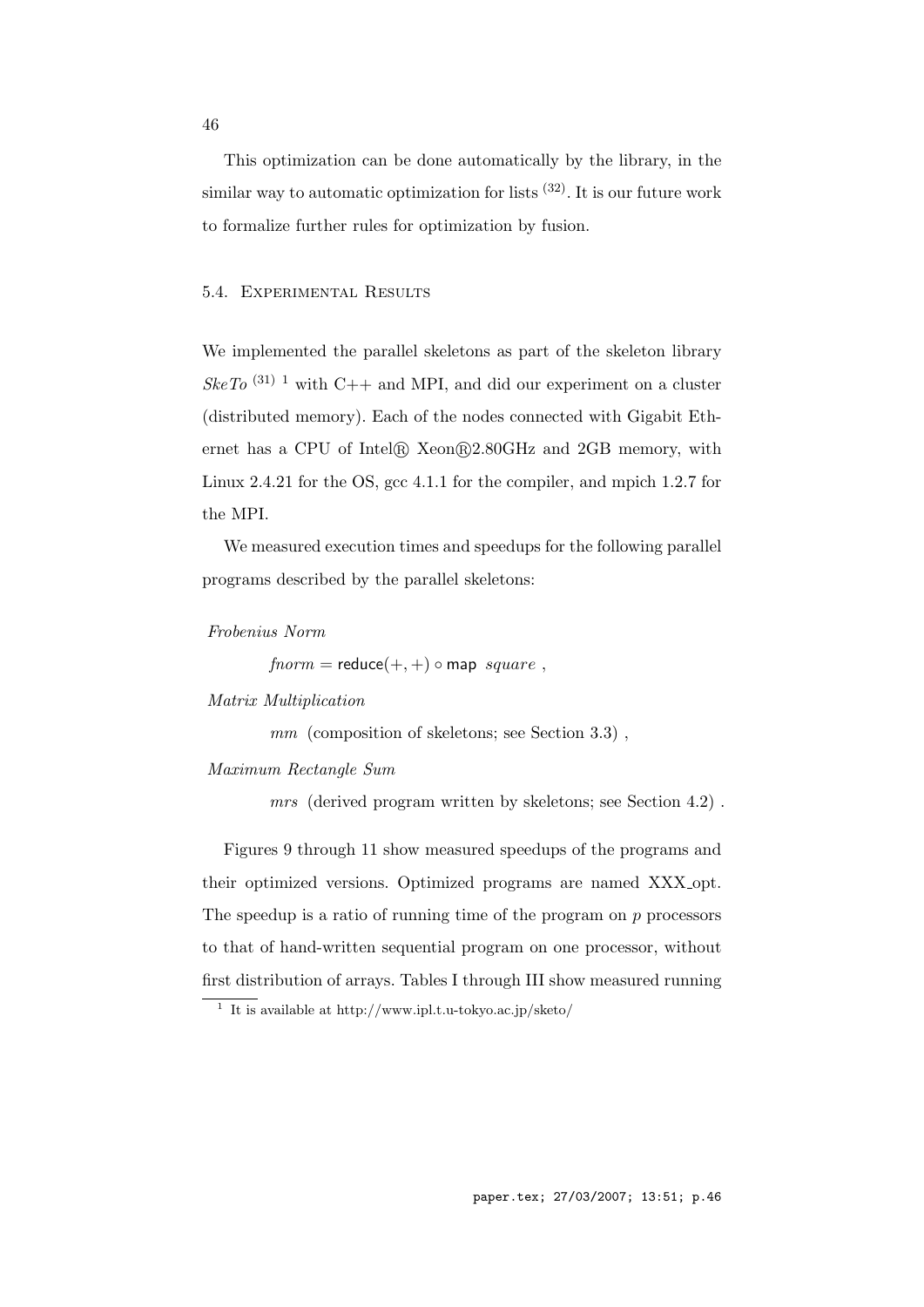times and speedups. Besides speedups with respect to hand-written sequential programs, speedups with respect to the skeleton programs on one processor are listed in the tables. The inputs are an 8000*×*8000 matrix for *fnorm*, a  $3000 \times 3000$  matrix for *mm*, and a  $1000 \times 1000$ matrix for *mrs*. The running time of *mrs* is relatively big because its operators in its calculation are more complicated than those of the others.

The result shows programs described with skeletons can be executed efficiently in parallel, and proves the success of our framework. Both simply composed skeleton programs and optimized programs achieve good speedups. The optimized programs achieve better running time than the simple programs. Since *mrs* requires a large amount of communication data and nested parallelism, speedup of *mrs* on 64 processors for a  $1000 \times 1000$  matrix is not so good.

To examine sequential performances of our skeleton programs, we implemented sequential programs for the above programs. We compared their calculation times with those of the skeleton programs on one processor. The program *fnorm* simply written with our skeletons is five times slower than the hand-made sequential program. This is caused by overhead due to creation of intermediate data between map *square* and  $reduce(+, +)$ . Thus, the program optimized by fusion achieves the same running time as the sequential program due to elimination of the intermediate data. The program *mm* written with our skeletons is two times slower than the hand-made sequential program. This is mainly caused by overhead of methods for accessing elements of matrices, and some compilers can eliminate this overhead. Thus, the program optimized by fusion achieves better running time than the simple program, but it is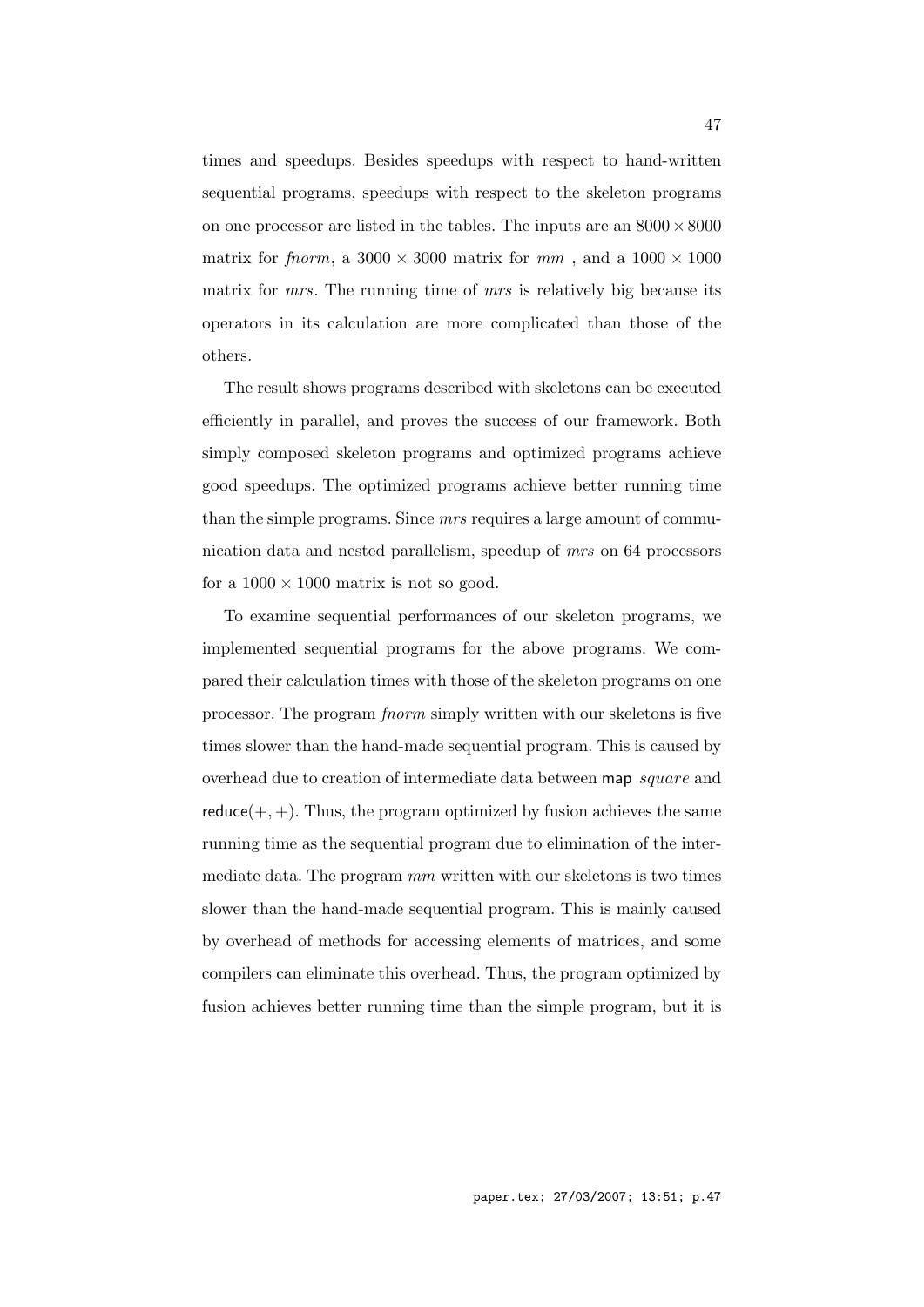still 1.6 times slower than the sequential program. Since operators in the calculation of *mrs* are complicated, the overhead of skeletons are relatively small. Thus, the running times of sequential program, simple program and optimized program are almost the same.

Finally, we list part of the C++ code of  $mm$  written with the skeleton library in Figure 12, to give a concrete impression of the conciseness our library provides.

#### **6. Related Works**

Besides the related work as in the introduction, our work is closely related with the active researches on matrix representation for parallel computations and the compositional approach to parallel program development.

## Recursive Matrix Representations

Wise et al. <sup>(42)</sup> proposed representation of a two-dimensional array by a quadtree, i.e. a two-dimensional array recursively constructed by four small sub-arrays of the same size. This representation is suitable for describing recursive blocked algorithms  $(15)$ , which can provide better performance than existing algorithms for some matrix computations such as LU and QR factorizations  $(18, 43)$ . However, the quadtree representation requires the size of two-dimensional arrays to be the power of two. Moreover, once a two-dimensional array is represented by a quadtree, we cannot reblock the array by restructuring the quadtree, which would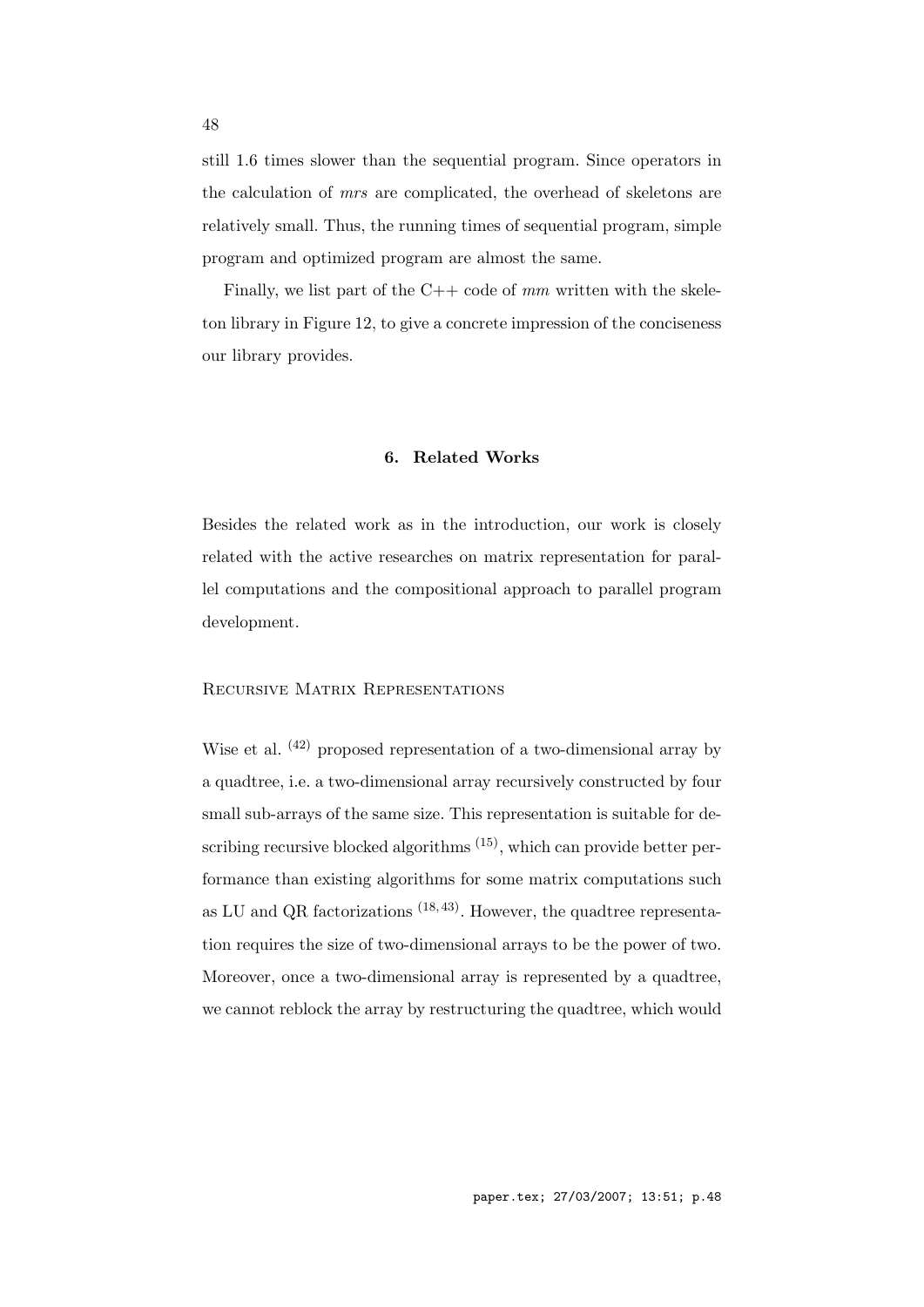prevent us from developing more parallelism in the recursive blocked algorithms on them.

Bikshandi et al. (5) proposed representation of a two-dimensional array by a hierarchically tiled array (HTA). An HTA is an array partitioned into tiles, and these tiles can be either conventional arrays or lower level HTAs. The outermost tiles are distributed across processors for parallelism and the inner tiles are utilized for locality. In the HTA programming, users are allowed to use recursive index accessing according to the structure of HTAs, so that they can easily transform conventional programs onto HTA programs. Communication and synchronization are explicitly expressed by index accessing to remote tiles. Thus HTA programs can control relatively low-level parallelism and can be efficient implementation. However, it is not presented how to derive efficient HTA programs. We think it is good that we derive an efficient algorithm on the abide-tree then implement it on HTAs.

A more natural representation of a two-dimensional array is to use nested one-dimensional arrays (lists)  $(7, 29, 38)$ . The advantage is that many results developed for lists can be reused. However, this representation imposes much restriction on the access order of elements.

The abide-tree representation, as used in this paper, was first proposed by Bird (7), as an extension of one-dimensional join lists. However, the focus there is on derivation of sequential programs for manipulating two-dimensional arrays, and there is little study on the framework for developing efficient parallel programs. Our work provides a good complement.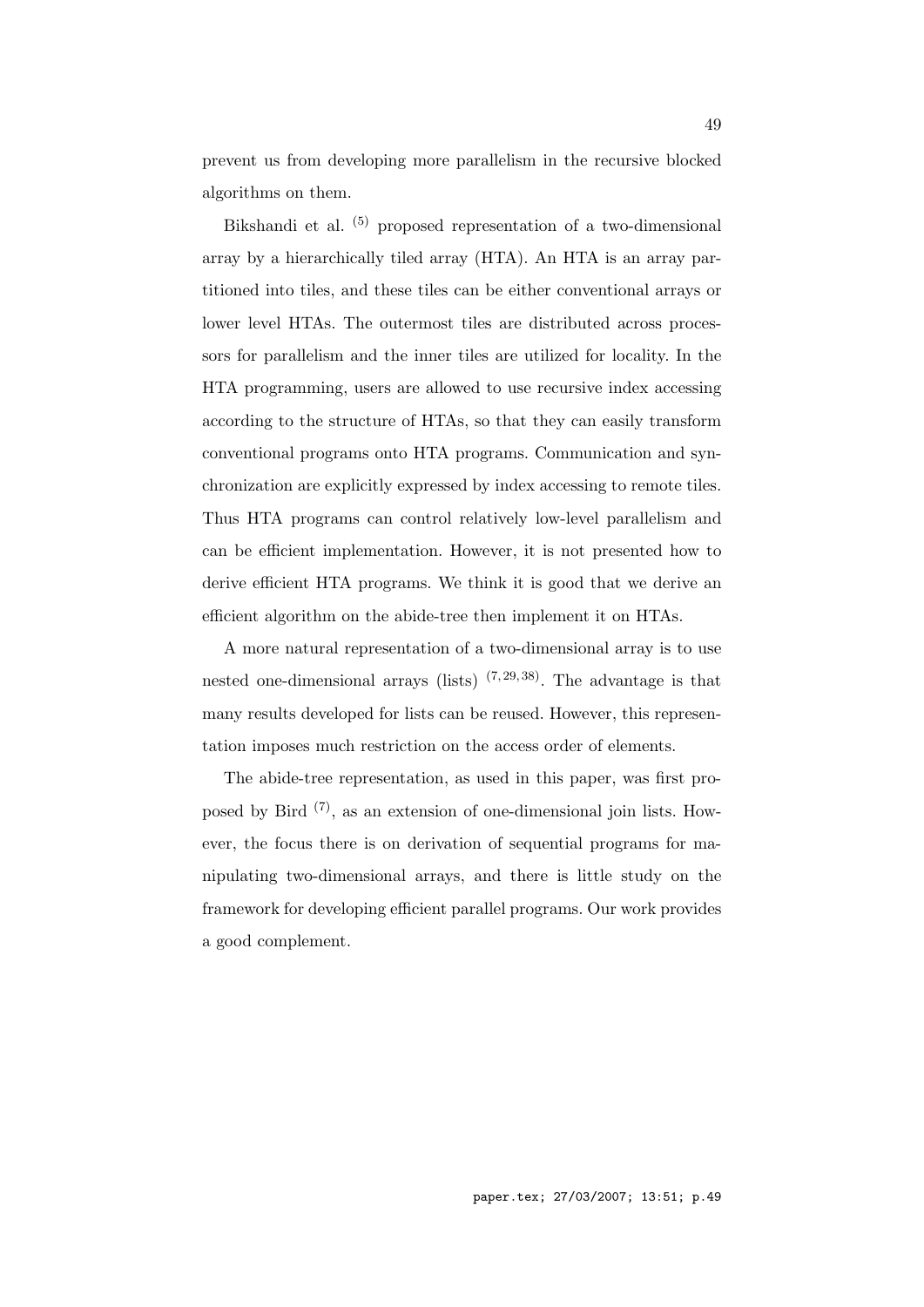### Compositional Parallel Programming

This work was greatly inspired by the success of compositional (skeletal) parallel programming on one-dimensional arrays (lists) (35), and our initial motivation was to import the results so far to two-dimensional arrays. This turns out to be more difficult than we had expected.

Compositional parallel Programming using Bird-Meertens Formalism (BMF) has been attracting many researchers. The initial BMF  $^{(6)}$ was designed as a calculus for deriving (sequential) efficient programs on lists. Skillicorn (37) showed that BMF could also provide an architecture independent parallel model for parallel programming because a small fixed set of higher order functions (skeletons) in BMF such as map and reduce can be mapped efficiently to a wide range of parallel architectures.

Systematic programming methods have actively been studied in the framework of skeletal (compositional) parallel programming on lists. The diffusion theorem  $(27)$  gives a powerful method to obtain suitable composition of skeletons for a program recursively defined on lists and trees. Chin et al.  $(10, 26)$  have studied a systematic method to derive an associative operator that plays an important role in parallelization, based on which Xu et al.  $(44)$  build an automatic derivation system for parallelizing recursive linear functions with normalization rules.

Our parallel skeletons can be seen as an instance of design-patterns in object-oriented programmings. The difference between our approach and usual design-pattern approaches is that we use a small number of skeletons carefully designed rather than heedlessly increasing the number of patterns. This enables us to make a clear automatic optimization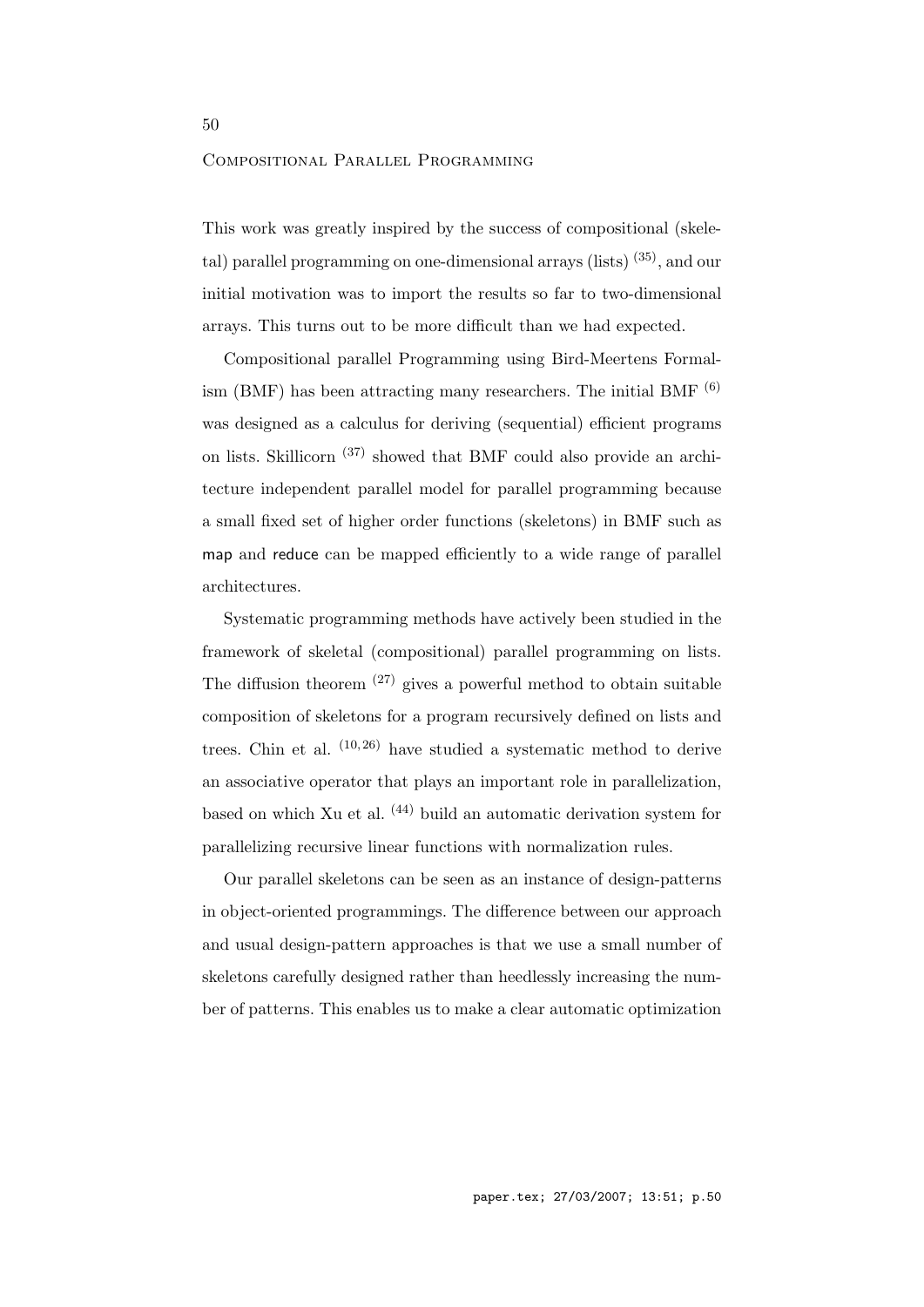mechanism. We also give a methodology to derive an efficient program described with skeletons.

APL  $(4, 17, 28)$  is a pioneer language that supports operators to manipulate arrays, namely array operators. APL's array operators are extensions of scalar operations and functions to multi-dimensional arrays in an element-wise manner, manipulations of the layout of arrays such as shift and rotate, and reduction operators to collapse arrays with binary operators. More complex computations on arrays are constructed by composition of these array operators. The ideas of APL and our skeletal approach are the same in the sense that both provide users with a set of basic patterns of array computations and let users make sophisticated computations by compositions of these basic patterns. Also, both array operators and skeletons conceal complicated parallelism form users. Main difference between APL and our skeletal approach is as follows. We give a systematic methodology to derive (make) correct, safe and efficient programs, i.e. how to derive efficient programs from correct and safe programs that are not so efficient. Our skeletons treat 2D arrays as '2D' in reductions since they can use two binary operators for horizontal direction and vertical direction, while treatment of multidimensional arrays in reductions of APL is rather like '1D' because they use only one operator in one reduction. Our skeletons are designed to consider derivations and optimizations for parallel programs of compositions of skeletons based on the mathematical theory.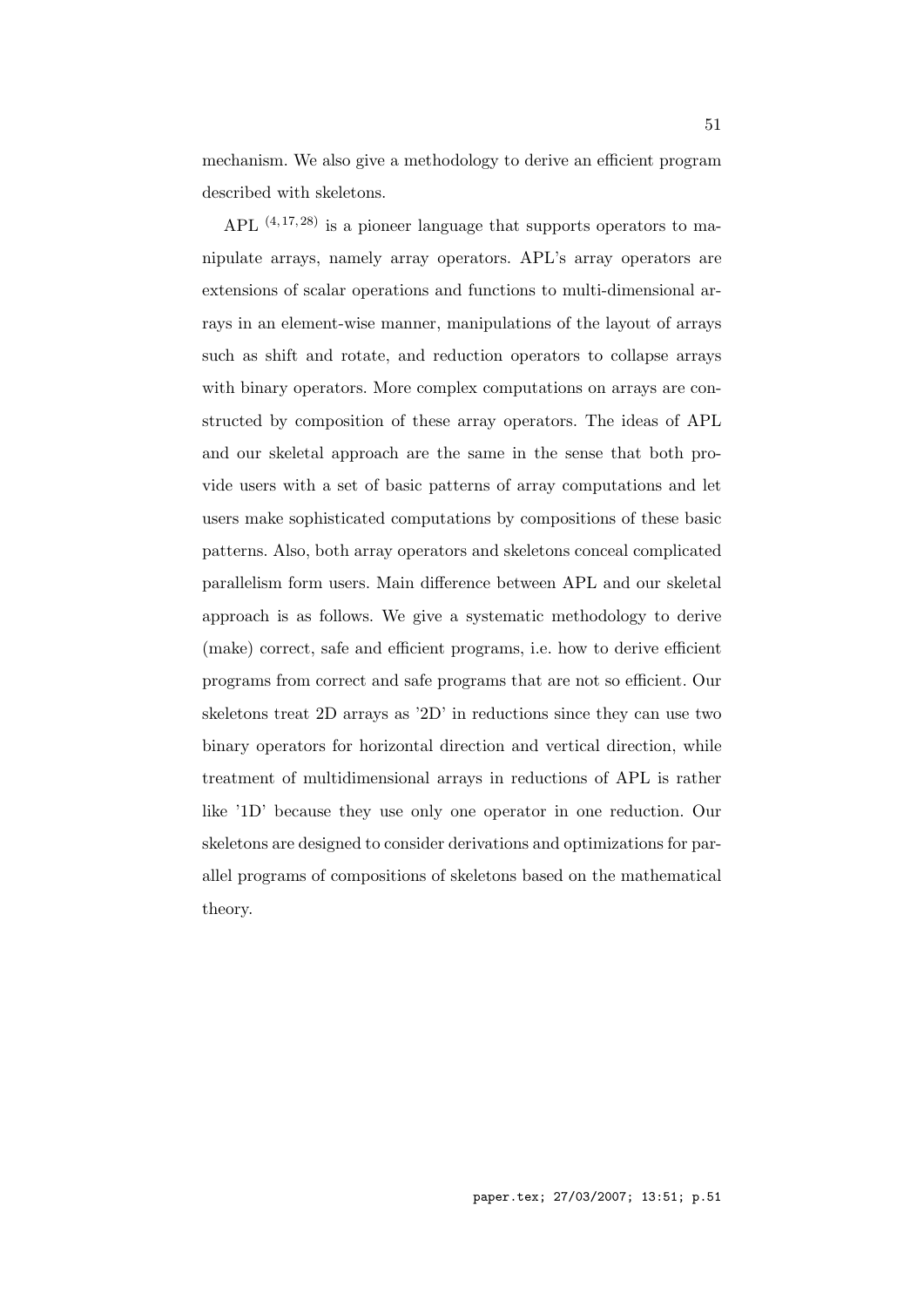## **7. Conclusion**

In this paper, we propose a compositional framework that allows users, even with little knowledge about parallel machines, to describe safe and efficient parallel computation over two-dimensional arrays easily. In our framework, two-dimensional arrays are represented by the abidetree that supports systematic development of parallel programs and architecture-independent implementation, and programmers can easily build up a complicated parallel system by defining basic components recursively, putting components compositionally, and improving efficiency systematically. The power of our approach is seen from the nontrivial programming examples of matrix multiplication and QR decomposition, and a successful derivation of an involved efficient parallel program for the maximum rectangle sum problem (24). A demonstration of an efficient implementation of basic computation skeletons (in  $C++$  and MPI) on distributed PC clusters guarantees that programs composed by these parallel skeletons can be efficiently executed in parallel.

Currently, we have not succeeded in developing efficient and correct parallel programs with parallel skeletons from their recursive specifications such as nested recursive functions on nested lists and divide-andconquer algorithm on quad-trees. Thus, it is our future work to construct more powerful theories for a systematic programming methodology that supports such derivations, and to introduce control skeletons such as divide-and-conquer skeleton if needed. It is also our future work to study an automatic optimization mechanism. The mechanism should be able to eliminate inefficiency due to compositional or nested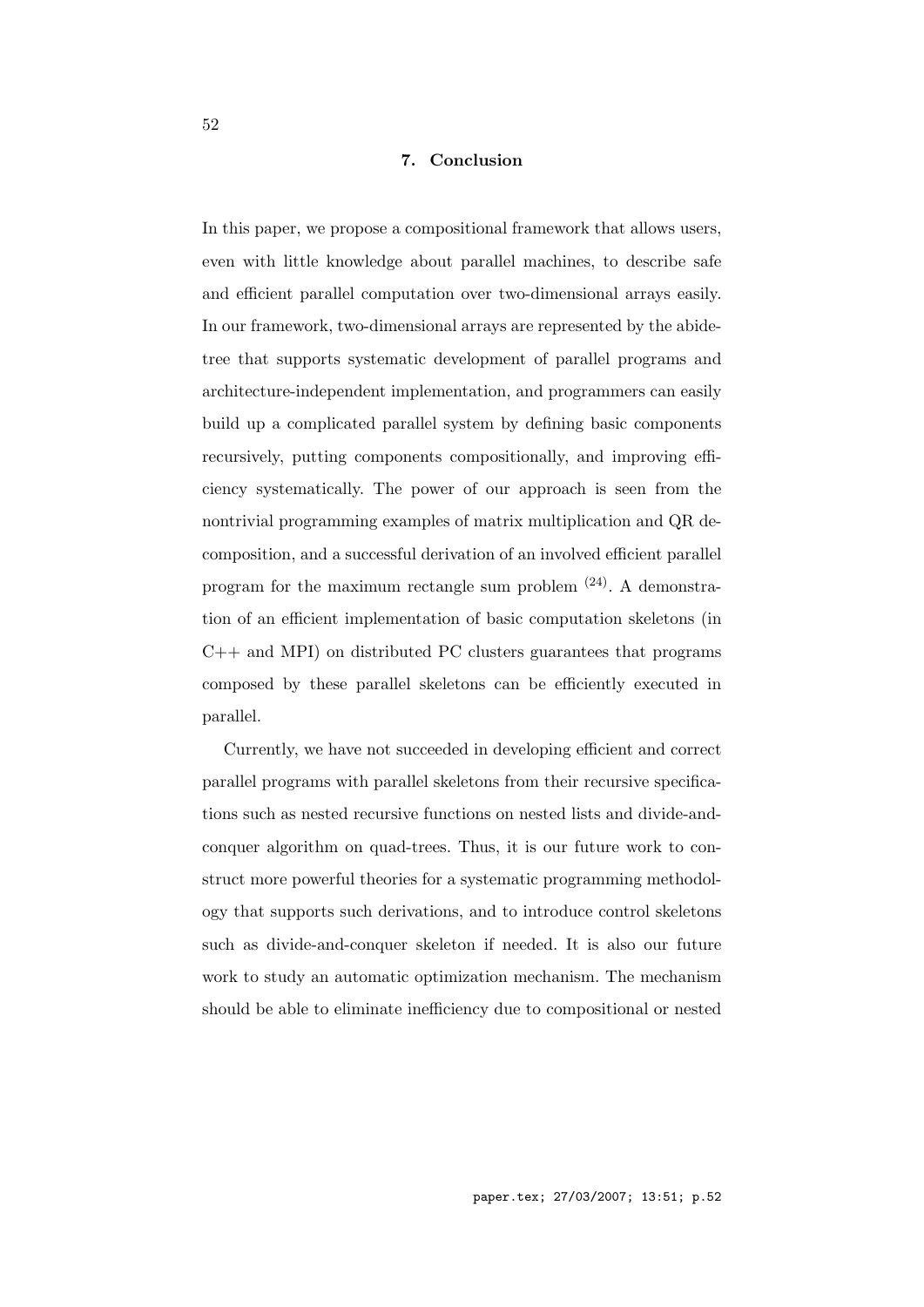uses of parallel skeletons in parallel programs. Moreover, it should be able to introduce low-level parallelism that currently our skeletons cannot describe. Some of the optimizations will be performed based on the properties of operators in the skeletons. Finally, we mention about higher-dimensional arrays. To extend our framework to higher-dimensional arrays, we introduce constructors for new dimensions and the condition that any pair of the constructors satisfies the abide-property. Then, definitions of parallel skeletons and programming methodology for higher-dimensional arrays are almost the same as two-dimensional.

#### **References**

- 1. Alpatov, P., G. Baker, C. Edwards, J. Gunnels, G. Morrow, J. Overfelt, R. van de Geijn, and Y. J. Wu: 1997, 'PLAPACK: Parallel Linear Algebra Package'. In: *Proceedings of the SIAM Parallel Processing Conference*.
- 2. Bentley, J.: 1984a, 'Programming Pearls: Algorithm Design Techniques'. *Communications of the ACM* **27**(9), 865–873.
- 3. Bentley, J.: 1984b, 'Programming Pearls: Perspective on Performance'. *Communications of the ACM* **27**(11), 1087–1092.
- 4. Bernecky, R.: 1993, 'The role of APL and J in high-performance computation'. *APL Ouote Ouad* **24**(1), 17–32.
- 5. Bikshandi, G., J. Guo, D. Hoeflinger, G. Almasi, B. B. Fraguela, M. J. Garzaran, D. Padua, and C. von Praun: 2006, 'Programming for Parallelism and Locality with Hierarchically Tiled Arrays'. In: *Proceedings of 11th ACM SIGPLAN Symposium on Principles and Practice of Parallel Programming (PPoPP'06)*. New York, NY, USA, pp. 48–57.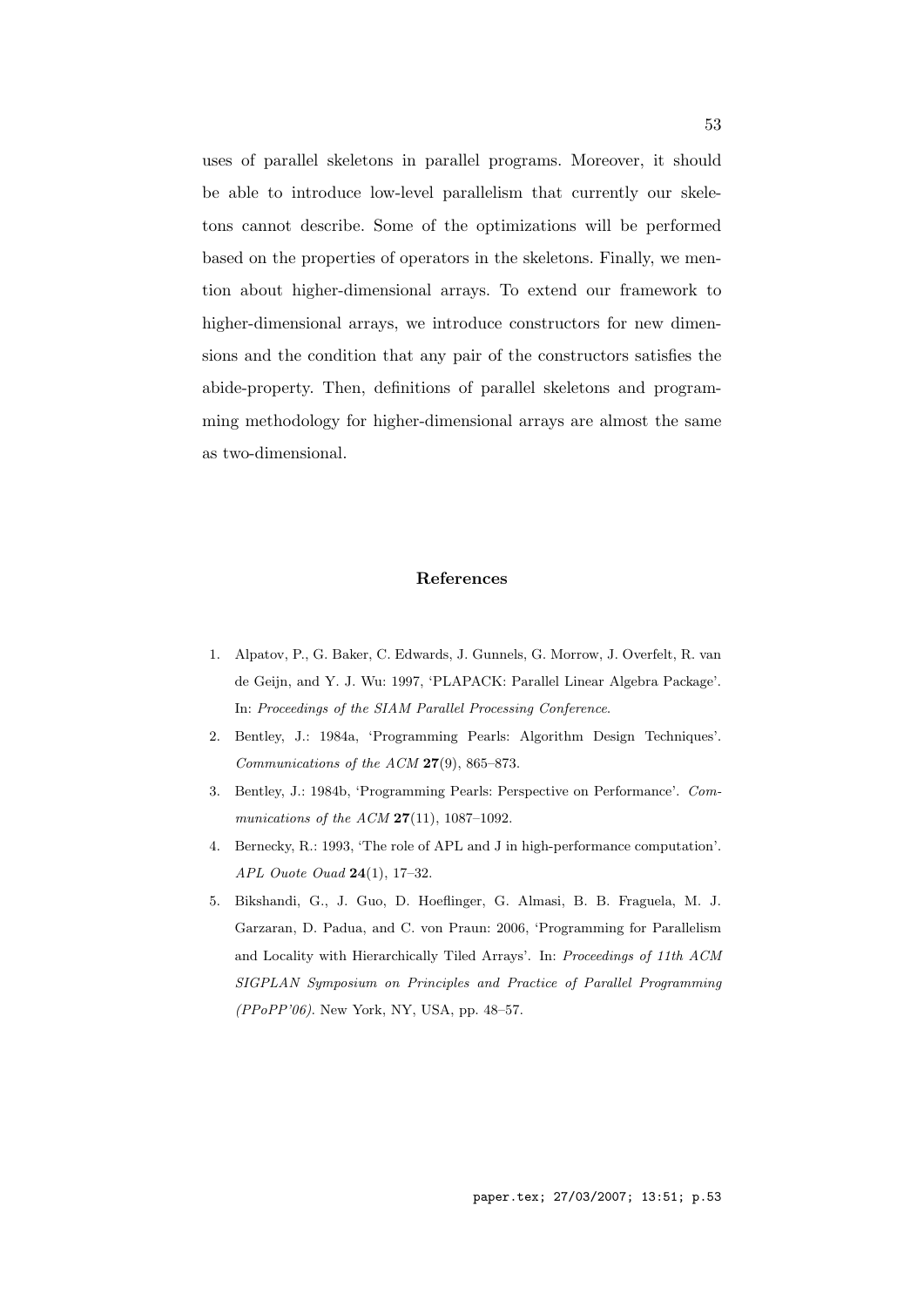- 54
- 6. Bird, R. S.: 1987, 'An Introduction to the Theory of Lists'. In: M. Broy (ed.): *Logic of Programming and Calculi of Discrete Design*, Vol. 36 of *NATO ASI Series F*. pp. 5–42.
- 7. Bird, R. S.: 1988, 'Lectures on Constructive Functional Programming'. Technical Report Technical Monograph PRG-69, Oxford University Computing Laboratory.
- 8. Bird, R. S.: 1998, *Introduction to Functional Programming using Haskell*. Prentice Hall.
- 9. Bird, R. S. and O. de Moor: 1996, *Algebras of Programming*. Prentice Hall.
- 10. Chin, W. N., A. Takano, and Z. Hu: 1998, 'Parallelization via Context Preservation'. In: *Proceedings of IEEE Computer Society International Conference on Computer Languages (ICCL'98)*. pp. 153–162.
- 11. Cole, M.: 1989, *Algorithmic Skeletons : A Structured Approach to the Management of Parallel Computation*. Pitman, London: Research Monographs in Parallel and Distributed Computing.
- 12. Cole, M.: 1995, 'Parallel Programming with List Homomorphisms'. *Parallel Processing Letters* **5**(2).
- 13. Cole, M.: 2002, 'eSkel Home Page'. http://homepages.inf.ed.ac.uk/mic/eSkel/.
- 14. Dongarra, J. J., L. S. Blackford, J. Choi, A. Cleary, E. D'Azeuedo, J. Demmel, I. Dhillon, S. Hammarling, G. Henry, A. Petitet, K. Stanley, D. Walker, and R. C. Whaley: 1997, *ScaLAPACK User's Guide*. Society for Industrial and Applied Mathematics.
- 15. Elmroth, E., F. Gustavson, I. Jonsson, and B. Kagstroom: 2004, 'Recursive Blocked Algorithms and Hybrid Data Structures for Dense Matrix Library Software'. *SIAM Review* **46**(1), 3–45.
- 16. Emoto, K., Z. Hu, K. Kakehi, and M. Takeichi: 2005, 'A Compositional Framework for Developing Parallel Programs on Two Dimensional Arrays'. Technical Report METR2005-09, Department of Mathematical Informatics, University of Tokyo.
- 17. Falkoff, A. D. and K. E. Iverson: 1973, 'The design of APL'. *IBM Journal of Research and Development* **17**(4), 324–334.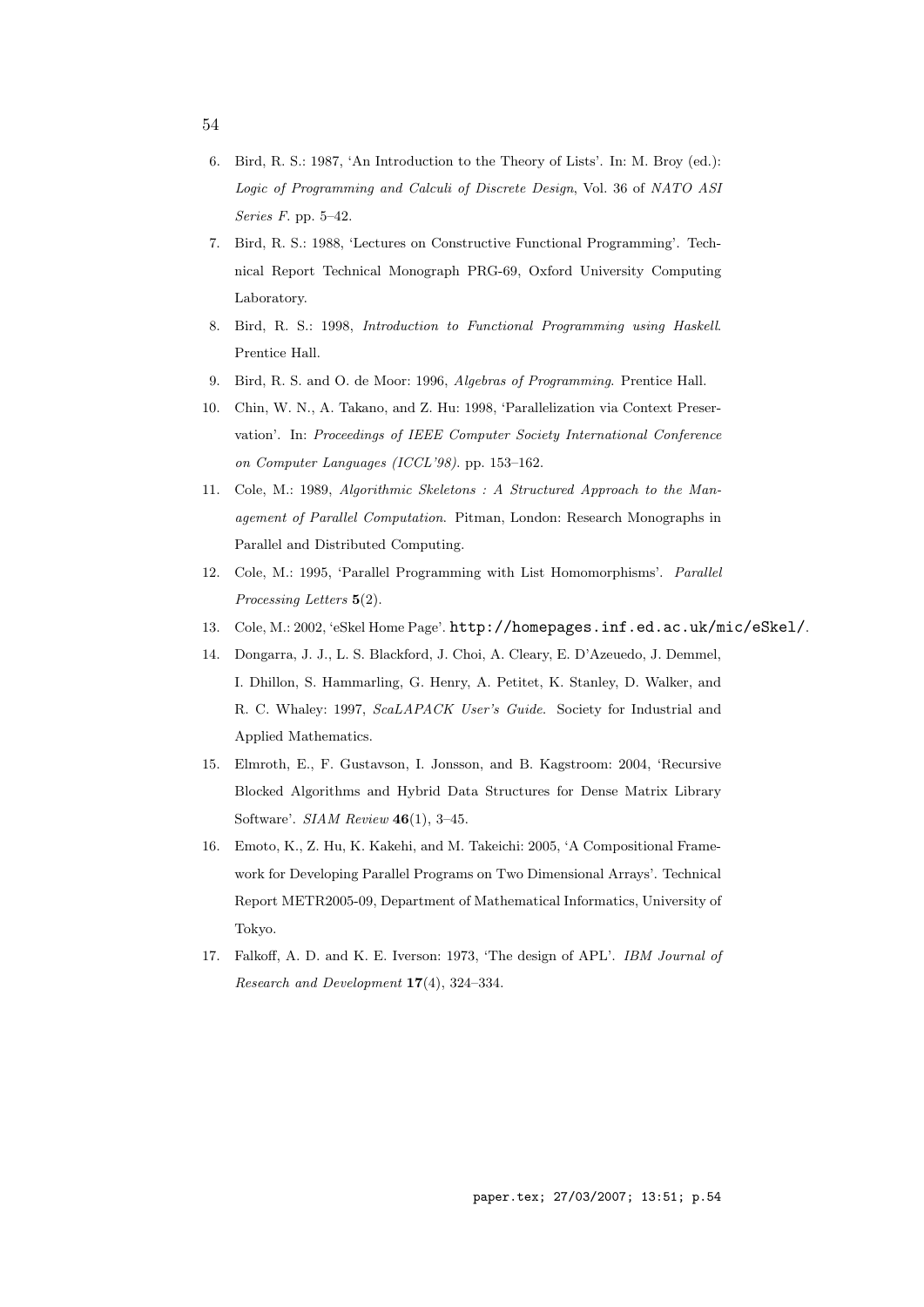- 18. Frens, J. D. and D. S. Wise: 2003, 'QR Factorization with Morton-Ordered Quadtree Matrices for Memory Re-use and Parallelism'. In: *Proceedings of 4th ACM SIGPLAN Symposium on Principles and Practice of Parallel Programming (PPoPP'03)*. pp. 144–154.
- 19. Gibbons, J., W. Cai, and D. B. Skillicorn: 1994, 'Efficient Parallel Algorithms for Tree Accumulations'. *Science of Computer Programming* **23**(1), 1–18.
- 20. Golub, G. H. and C. F. V. Loan: 1996, *Matrix Computations (3rd ed.)*. Johns Hopkins University Press.
- 21. Gorlatch, S.: 1996, 'Systematic Efficient Parallelization of Scan and Other List Homomorphisms'. In: *Proceedings of 2nd International Euro-Par Conference (Euro-Par'96)*, Vol. 1124 of *Lecture Notes in Computer Science*. pp. 401–408.
- 22. Grama, A., A. Gupta, G. Karypis, and V. Kumar: 2003, *Introduction to Parallel Computing*. Addison-Wesley, second edition.
- 23. Hains, G.: 1994, 'Programming with Array Structures'. In: A. Kent and J. G. Williams (eds.): *Encyclopedia of Computer Science and Technology*, Vol. 14. M. Dekker inc, New-York, pp. 105–119. Appears also in *Encyclopedia of Microcomputers*.
- 24. Hu, Z., H. Iwasaki, and M. Takeichi: 1997, 'Formal Derivation of Efficient Parallel Programs by Construction of List Homomorphisms'. *ACM Transactions on Programming Langauges and Systems* **19**(3), 444–461.
- 25. Hu, Z., H. Iwasaki, and M. Takeichi: 2002, 'An Accumulative Parallel Skeleton for All'. In: *Proceedings of 11st European Symposium on Programming (ESOP 2002), LNCS 2305*. pp. 83–97.
- 26. Hu, Z., M. Takeichi, and W. N. Chin: 1998, 'Parallelization in Calculational Forms'. In: *Proceedings of 25th ACM Symposium on Principles of Programming Languages*. San Diego, California, USA, pp. 316–328.
- 27. Hu, Z., M. Takeichi, and H. Iwasaki: 1999, 'Diffusion: Calculating Efficient Parallel Programs'. In: *Proceedings of 1999 ACM SIGPLAN Workshop on Partial Evaluation and Semantics-Based Program Manipulation (PEPM'99)*. pp. 85–94.
- 28. Iverson, K. E.: 1962, *A Programming Language*. John Wiley and Sons.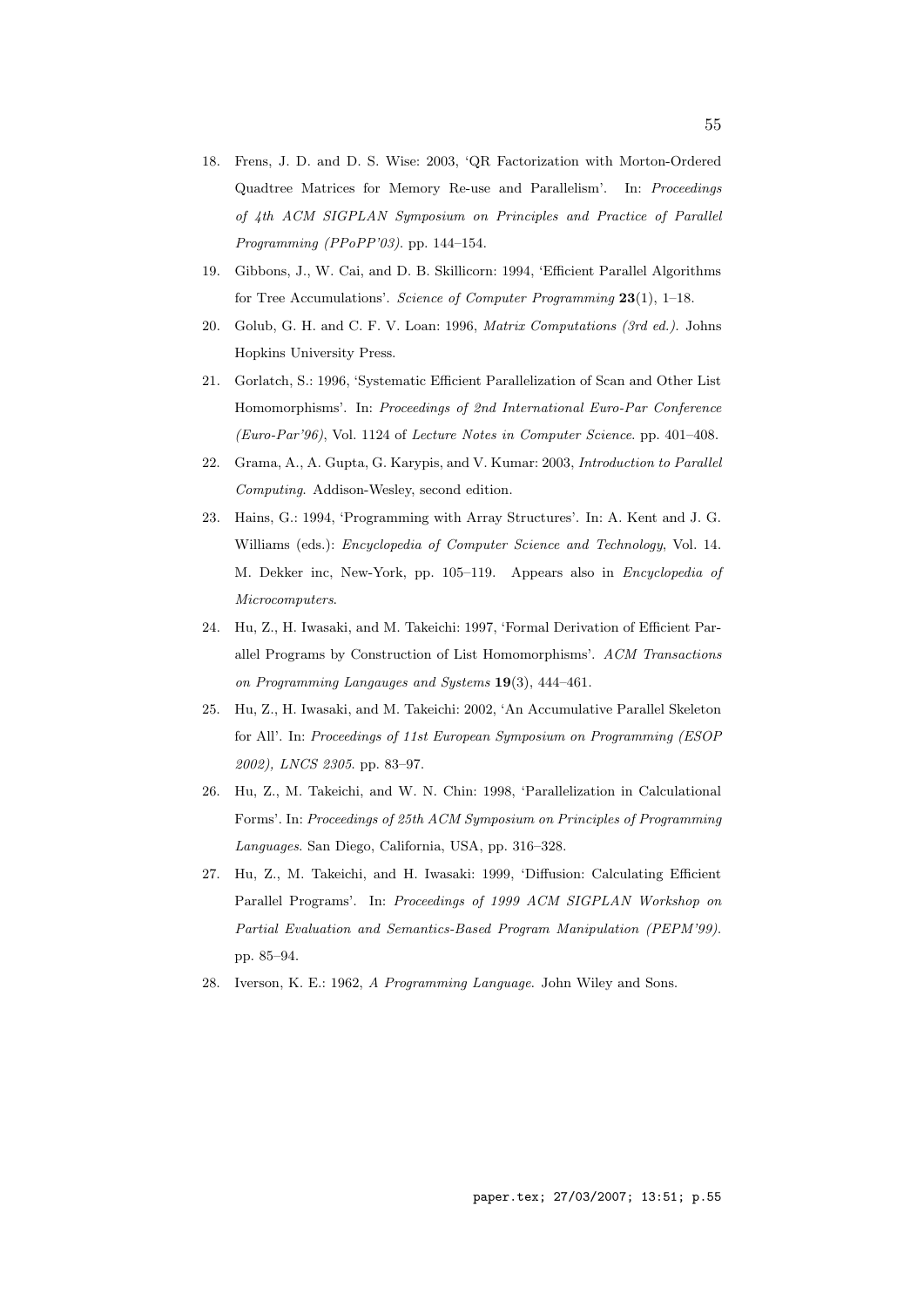- 29. Jeuring, J.: 1993, 'Theories for Algorithm Calculation'. Ph.D. thesis, Utrecht University. Parts of the thesis appeared in the Lecture Notes of the STOP 1992 Summerschool on Constructive Algorithmics.
- 30. Jonsson, I. and B. Kagstroom: 2003, 'RECSY A High Performance Library for Sylvester-Type Matrix Equations'. In: *Proceedings of 9th International Euro-Par Conference (Euro-Par'03)*, Vol. 2790 of *Lecture Notes in Computer Science*. pp. 810–819.
- 31. Matsuzaki, K., K. Emoto, H. Iwasaki, and Z. Hu: 2006, 'A Library of Constructive Skeletons for Sequential Style of Parallel Parogramming (Invited Paper)'. In: *Proceedings of the First International Conference on Scalable Information Systems (INFOSCALE 2006)*. To appear.
- 32. Matsuzaki, K., K. Kakehi, H. Iwasaki, Z. Hu, and Y. Akashi: 2004, 'A Fusion-Embedded Skeleton Library'. In: *Proceedings of 10th International Euro-Par Conference (Euro-Par'04)*, Vol. 3149 of *Lecture Notes in Computer Science*. pp. 644–653.
- 33. Miller, R.: 1994, 'Two Approaches to Architecture-Independent Parallel Computation'. Ph.D. thesis, Computing Laboratory, Oxford University.
- 34. Mullin, L. (ed.): 1991, *Arrays, Functional Languages, and Parallel Systems*. Kluwer Academic Publishers.
- 35. Rabhi, F. A. and S. Gorlatch (eds.): 2002, *Patterns and Skeletons for Parallel and Distributed Computing*. Springer-Verlag.
- 36. Reif, J. and J. H. Reif (eds.): 1993, *Synthesis of Parallel Algorithms*. Morgan Kaufmann.
- 37. Skillicorn, D. B.: 1992, 'The Bird-Meertens Formalism as a Parallel Model'. In: *NATO ARW "Software for Parallel Computation"*.
- 38. Skillicorn, D. B.: 1994, *Foundations of Parallel Programming*. Cambridge University Press.
- 39. Skillicorn, D. B.: 1996, 'Parallel Implementation of Tree Skeletons'. *Journal of Parallel and Distributed Computing* **39**(2), 115–125.
- 40. Stewart, G. W.: 2001, *Matrix Algorithms*. Society for Industrial and Applied Mathematics.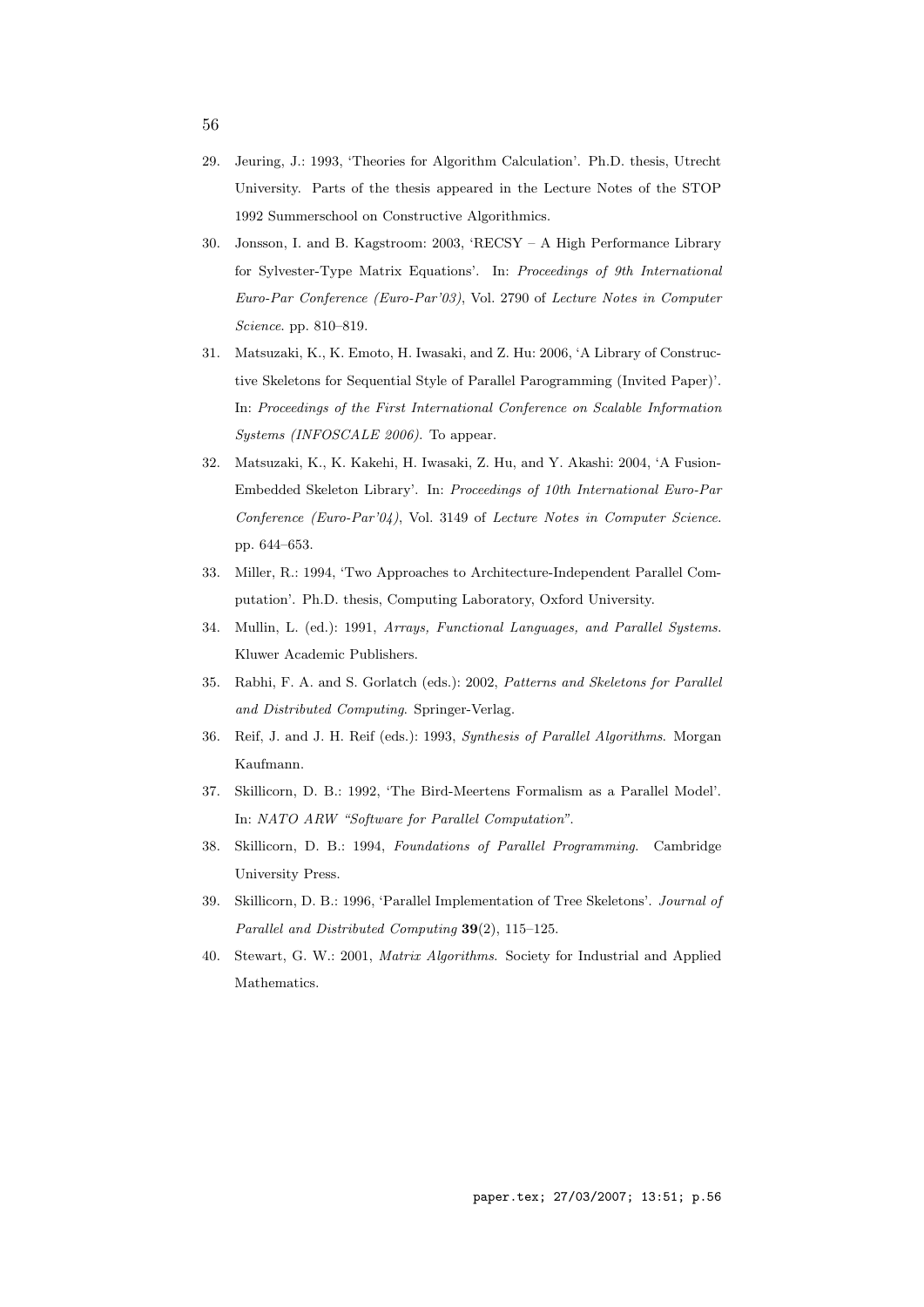- 41. Takaoka, T.: 2002, 'Efficient Algorithms for the Maximum Subarray Problem by Distance Matrix Multiplication'. In: *Proceedings of Computing: The Australasian Theory Symposium (CATS'02)*. pp. 189–198.
- 42. Wise, D. S.: 1984, 'Representing Matrices as Quadtrees for Parallel Processors'. *Information Processing Letters* **20**(4), 195–199.
- 43. Wise, D. S.: 1999, 'Undulant Block Elimination and Integer-Preserving Matrix Inversion'. *Science of Computer Programming* **22**(1), 29–85.
- 44. Xu, D. N., S.-C. Khoo, and Z. Hu: 2004, 'PType System: A Featherweight Parallelizability Detector'. In: *Proceedings of Second Asian Symposium on Programming Languages and Systems (APLAS'04)*, Vol. 3302 of *Lecture Notes in Computer Science*. pp. 197–212.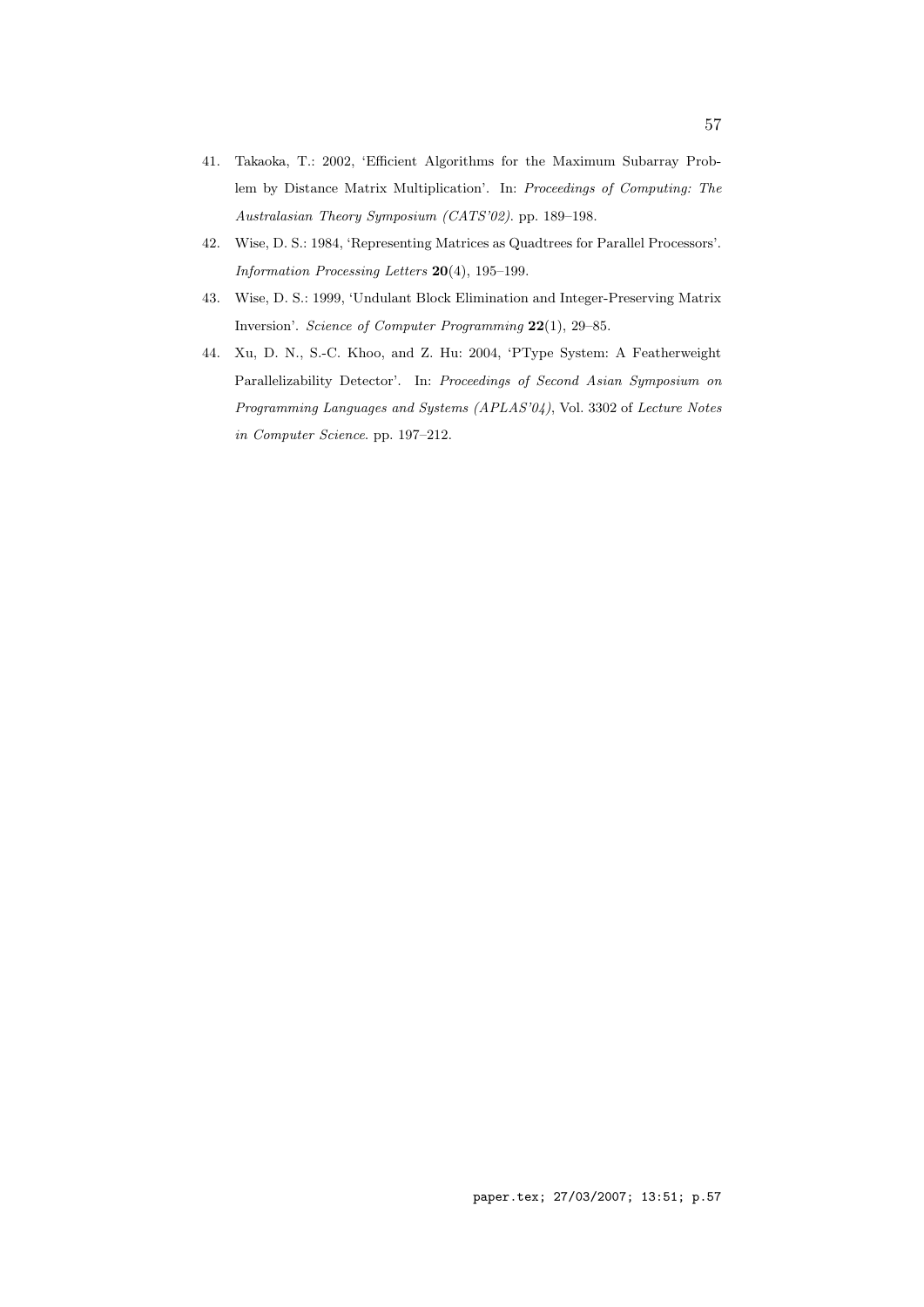map  $f$  $\overline{\phantom{a}}$  $\vert$ x11 x12 x1n x21 x22 x2n . . . . . . . . . . . . **xm2 xm2 xm2 xm2 xm2 xm2**  $11.11$  $\vert$  =  $\overline{\phantom{a}}$  $\overline{\phantom{a}}$ f  $x_{21}$  f  $x_{22}$   $\cdots$   $f_{2n}^x$ <sup>f</sup> xm1 <sup>f</sup> xm2 <sup>f</sup> xmn  $11.11$  $\overline{\phantom{a}}$  $r = 1$ <sup>0</sup>  $\vert$ x11 x12 x1n x21 x22 x2n . . . . . . . . . . . . **xm2 xm2 xm2 xm2 xm2 xm2**  $\sim$  $\Big| =$  $x - 11 = -12 = -12$ ( $21 = 22 = 2n$ )  $\frac{1}{2}$   $\frac{1}{2}$   $\frac{1}{2}$   $\frac{1}{2}$   $\frac{1}{2}$   $\frac{1}{2}$   $\frac{1}{2}$   $\frac{1}{2}$   $\frac{1}{2}$   $\frac{1}{2}$   $\frac{1}{2}$   $\frac{1}{2}$   $\frac{1}{2}$   $\frac{1}{2}$   $\frac{1}{2}$   $\frac{1}{2}$   $\frac{1}{2}$   $\frac{1}{2}$   $\frac{1}{2}$   $\frac{1}{2}$   $\frac{1}{2}$   $\frac{1}{2}$  zipwith format and all the state of the state of the state of the state of the state of the state of the state  $\overline{\phantom{a}}$  $\vert$ x11 x12 x1n x21 x22 x2n . . . . . . . . . . . . **xm2 xm2 xm2 xm2 xm2 xm2**  $\mathbf{1}$  $\overline{\phantom{a}}$  $\overline{\phantom{a}}$  $\vert$ y11 y12 y1n  $\frac{1}{2}$  y2n  $\frac{1}{2}$  y2n  $\frac{1}{2}$  ym2  $\frac{1}{2}$  ym2  $\frac{1}{2}$  ym2  $\frac{1}{2}$  ym2  $\frac{1}{2}$  $\sim$  $\overline{\phantom{a}}$  $\overline{\phantom{a}}$  $\overline{\phantom{a}}$ f and the state of the state of the state of the state of the state of the state of the state of the state of  $j = 2n \frac{1}{2a}$  f  $j = 2n \frac{1}{2a}$ <br>... f first form for you find you find your first first first first first first first first first first first firs  $11.11$  $\overline{\phantom{a}}$  $\cdots$   $\cdots$ <sup>0</sup>  $\vert$ x11 x12 x1n  $x_2$   $x_3$   $x_2$   $x_3$ **xm2 xm2 xm2 xm2 xm2 xm2**  $\sim$  $\Big\vert \qquad \ \ =$  $\overline{\phantom{a}}$  $\overline{\phantom{a}}$  $y111$   $y122$   $y110$  $\frac{\partial^2 u}{\partial x^2} + \frac{\partial^2 u}{\partial y^2} + \frac{\partial^2 u}{\partial z^2} + \frac{\partial^2 u}{\partial z^2} + \frac{\partial^2 u}{\partial z^2} + \frac{\partial^2 u}{\partial z^2} + \frac{\partial^2 u}{\partial z^2} + \frac{\partial^2 u}{\partial z^2} + \frac{\partial^2 u}{\partial z^2} + \frac{\partial^2 u}{\partial z^2} + \frac{\partial^2 u}{\partial z^2} + \frac{\partial^2 u}{\partial z^2} + \frac{\partial^2 u}{\partial z^2} + \frac{\partial^2 u}{\partial z^2} + \frac{\partial^2 u}{\partial$ ym1 ym2 ymn 11 and 12 and 12 and 12 and 12 and 12 and 12 and 12 and 12 and 12 and 12 and 12 and 12 and 12 and 12 and 12  $\perp$  $\cdots$  =  $\cdots$   $\cdots$   $\cdots$  $\mathbf{v}$  is the state of  $\mathbf{v}$  is the state of  $\mathbf{v}$ ( $2x = 22 = 2$ <br> $\vdots$  $x = 1$   $\leq x \leq 1$ 

*Figure 1.* Intuitive Definition of Four Primitive Skeletons on Two-Dimensional Arrays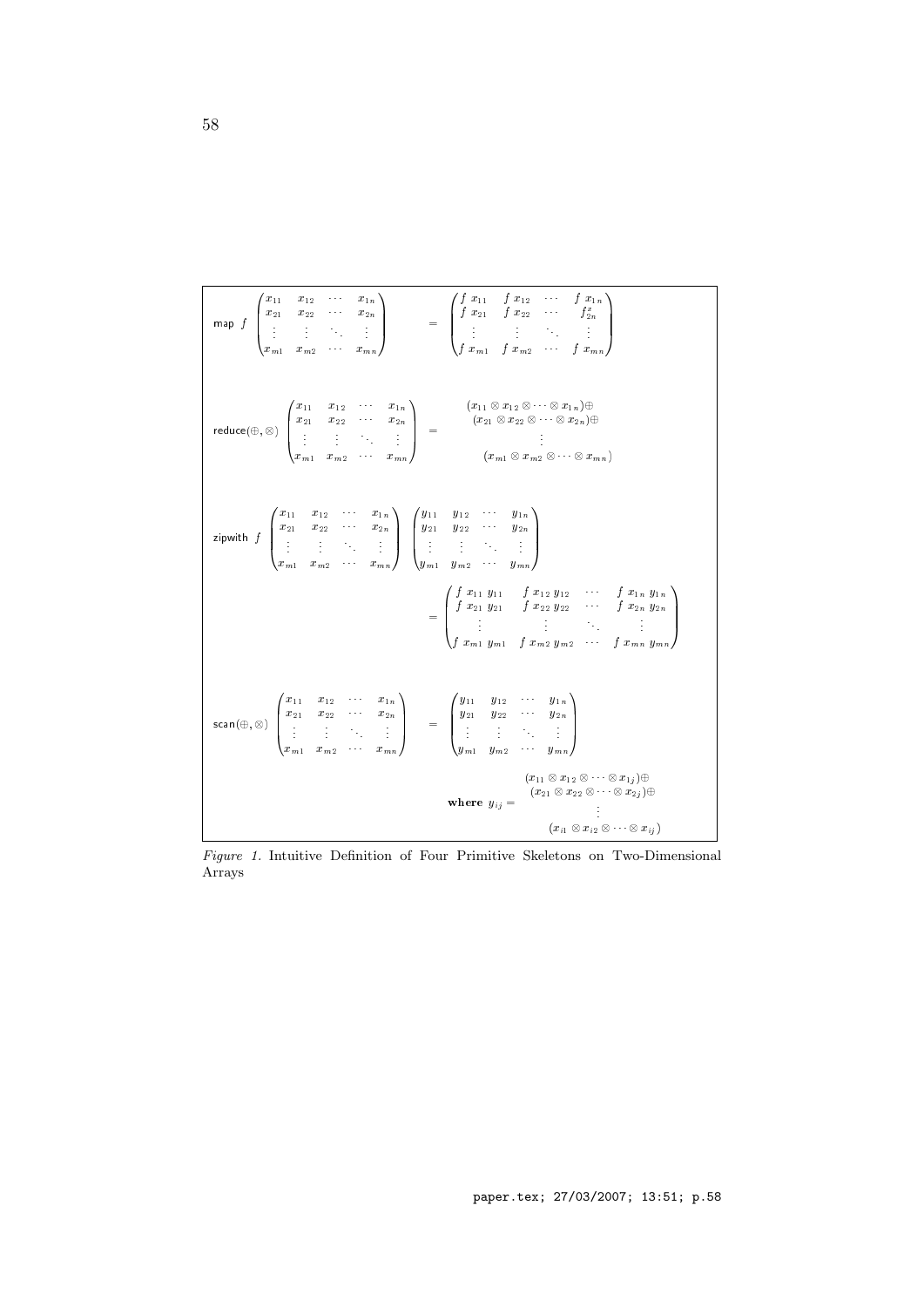|                                                                                     | dist $23$            | $ X_{00} $ $ X_{01} $ $ X_{02} $                                                                                |
|-------------------------------------------------------------------------------------|----------------------|-----------------------------------------------------------------------------------------------------------------|
| $\begin{vmatrix} X_{00} & X_{01} & X_{02} \ X_{10} & X_{11} & X_{12} \end{vmatrix}$ | $\overline{g}$ ather | $ X_{10}   X_{11}   X_{12} $                                                                                    |
| $ X_{00} $ $ X_{01} $ $ X_{02} $                                                    | rot $_r f$           | $\begin{array}{ c c } \hline X_{00} & X_{01} \hline \end{array} \begin{array}{ c c } X_{02} \hline \end{array}$ |
| $ X_{10}   X_{11}   X_{12} $                                                        | $\longrightarrow$    | $X_{11}$ $X_{12}$ $X_{10}$                                                                                      |
| $ X_{20} X_{21} X_{22} $                                                            |                      | $f z = -z \left  X_{22} \right  X_{20} \left  X_{21} \right $                                                   |

*Figure 2.* An Image of Communication Skeletons (each rectangle corresponds to each processor; *Xij* represents a subarray.)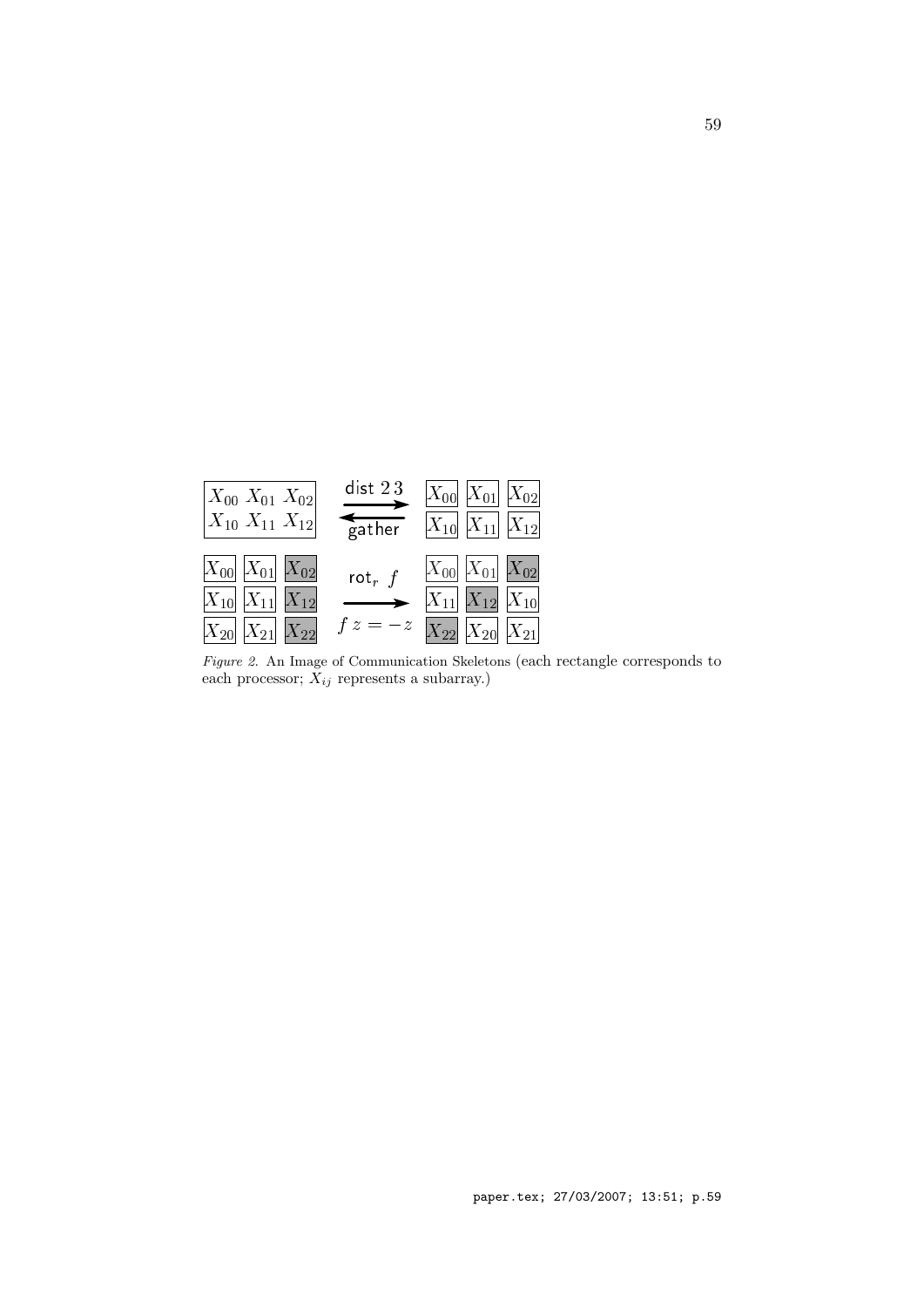







*Figure 3.* Recursive Computation of *rects*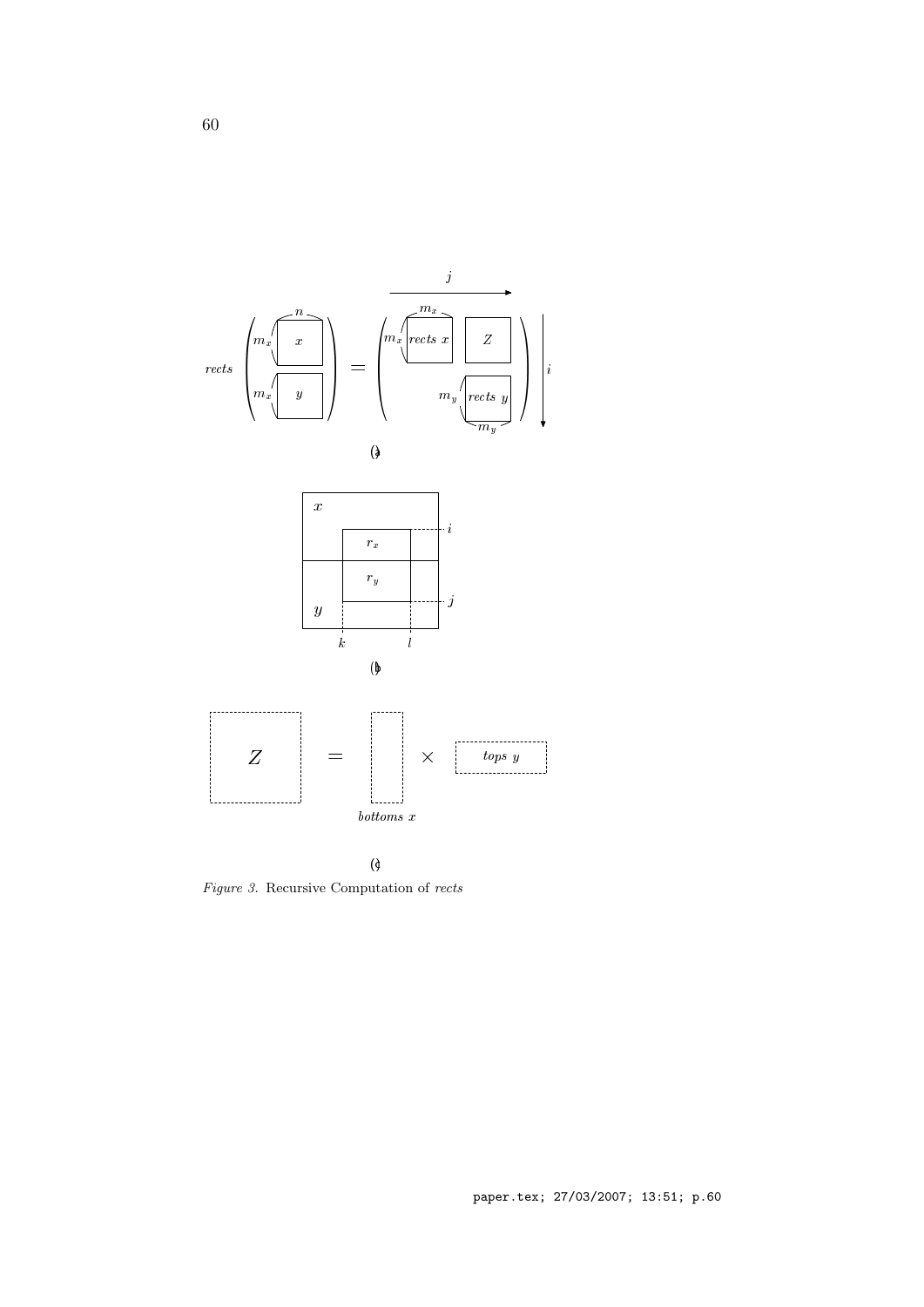

*Figure 4.* Computation of the Operator for Derived *mrs*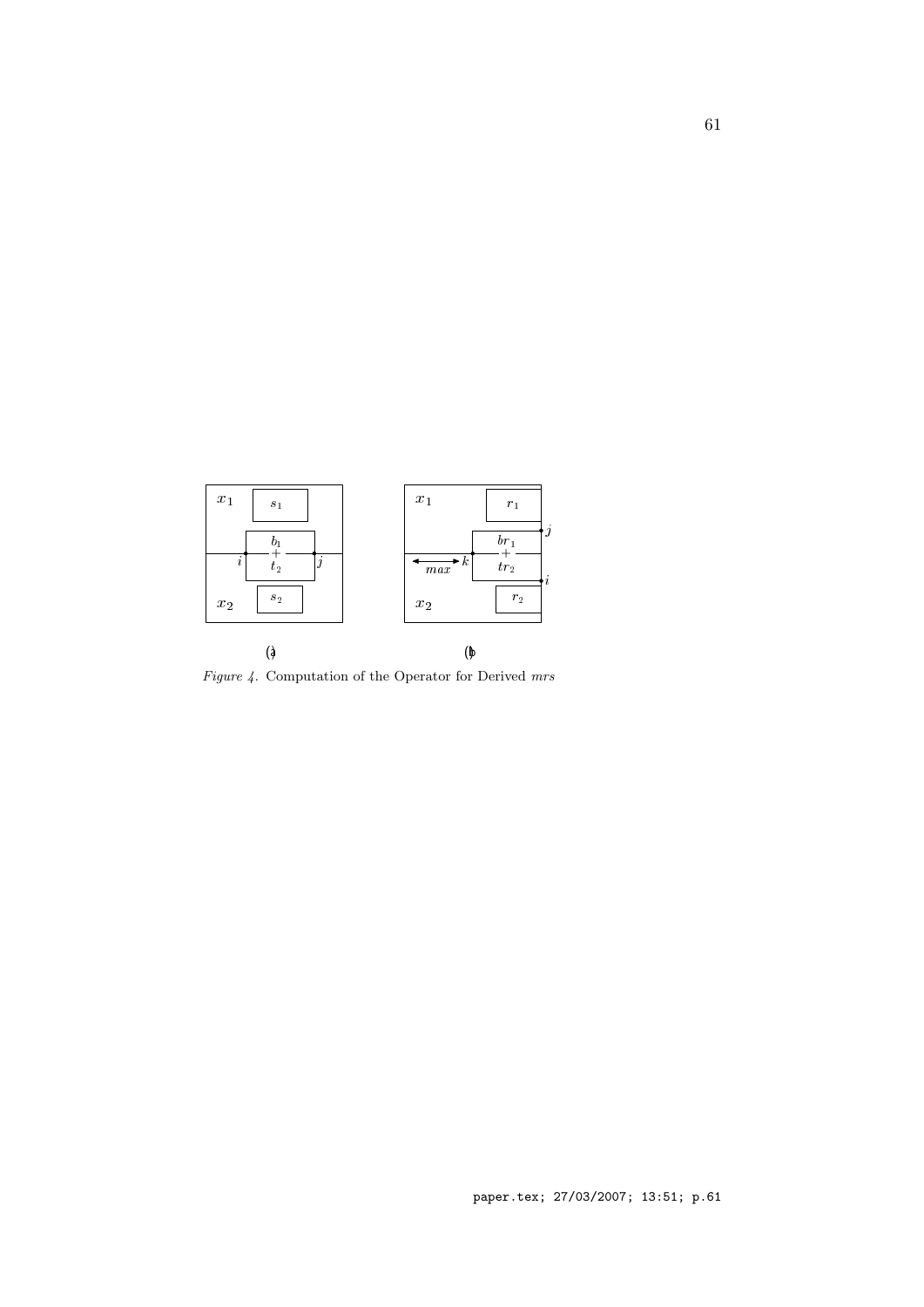```
tops<sub>a</sub>
                 = |||a|||tops (x \triangleleft y) = tops x \triangleleft map (zipwith(\triangleleft) (cols x)) (tops y)
tops (x \triangleleft y) = zipwith<sub>4</sub> f_t (tops x) (tops y) (toprights x) (toplefts y)
                 where f_t t_1 t_2 tr_1 t_2 = (t_1 \triangleleft \mathcal{G}) e (mm) (t_1 \triangleleft \mathcal{G}) (t_1 \triangleleft \mathcal{G}) (t_2 \triangleleft \mathcal{G})bottoms |a|= |||a|||bottoms (x \in y) = map (\lambda z \rightarrow zipwith(\infty z (cols y)) (bottoms x) \in bottoms y
bottoms (x \Phi y) = zipwith<sub>4</sub> f_b (bottoms x) (bottoms y) (bottomrights x) (bottomlefts y)
                     where f_b b_1 b_2 br_1 bl_2 = (b_1 \bullet gemm) (A_1 \bullet b_1) (b_1 \bullet b_2)rights |a|= |||a|||rights (x \in y) = (rights \ x \ \phi \ qerm (, zipwith(\Theta)) (bottomrights x) (toprights y))
                                                                                    \Theta(NIL \Phi rights u)
                                                                                               rights y)
rights (x \phi y) = zipwith<sub>3</sub> f_r (rights x) (rights y) (rows' y)
                  where f_r r_1 r_2 r_0 = \text{map} (\phi r_0) r_1 \circ r_2lefts |a|= |||a|||lefts (x \in y) = (lefts x \phi gemm (, zipwith(\Theta)) (bottomlefts x) (toplefts y)) \Theta (NIL \phi lefts y)
lefts (x \Phi y) = zipwith<sub>3</sub> f_l (lefts x) (lefts y) (rows' x)
                where f_l \bar{l}_1 l_2 ro_1 = l_1 \phi map (ro_1 \phi) l_2toprights jaj = jjjajjj
toprights (x \in y) = toprights x \phi map (zipwith(\Theta) (right' (toprights x))) (toprights y)
toprights (x \phi y) = zipwith f_{tr} (toprights x) (toprights y)
                 where f_{tr} tr_1 tr_2 = map (\phitop' tr_2 \phi) tr_1 \div tr_2bottomrights jaj = jjjajjj
bottomrights (x \oplus y) = map (\lambda z \rightarrow zipwith(\oplus z \otimestop (bottomrights y))) (bottomrights x)
                                                                                               \triangleleft bottom rights y
bottomrights (x \phi y) = zipwith f_{br} (bottomrights x) (bottomrights y)
                      where f_{br} br<sub>1</sub> br<sub>2</sub> = map (\phitop' br<sub>2</sub>\phi) br<sub>1</sub> \leftrightarrow br<sub>2</sub>
to plefts |a|
                     = |||a|||toplefts (x \in y) = toplefts x \phi map (zipwith(\phi) (right (toplefts x))) (toplefts y)
toplefts (x \phi y) = zipwith f_{tl} (toplefts x) (toplefts y)
                     where f_{tl} tl_1 tl_2 = tl_1 \phi map (right tl_1 \phi) tl_2bottomlefts jaj = jjjajjj
bottomlefts (x \oplus y) = map (xz \rightarrow z) is y \mapsto z (top (bottomlefts y))) (bottomlefts x)
                                                                                           \rightarrow bottomleft y
bottomlefts (x \phi y) = zipwith f_{bl} (bottomlefts x) (bottomlefts y)
                    where f_{hl} bl_1 bl_2 = bl_1 \Phi map (right bl_1 \Phi) bl_2cols
       jaj = jjajj
\cos(x \oplus y) = \text{zipwith}(\oplus) (cols x) (cols y)
cols' (x \phi y) = (cols' x \phi gemm (\phi) (right (cols' x)) (top (cols' y))) \rightarrow (NIL \phi cols' y)rows= ||a||rows' (x \in y) = (rows' x \phi \text{ germ } (\neg \ominus) (right (rows' x)) (top (rows' y)) \ominus (NIL \phi \text{ rows' } y)rows' (x \phi y) = zipwith(\phi) (rows' x) (rows' y)
top= reduce(\ll, \phi) \circ map |\cdot|bottom = reduce(\gg, \Phi) \circ map | \cdot |right= reduce(\rightarrow, \gg) \circ map |\cdot|left= reduce(\Leftrightarrow, \ll) \circ map |\cdot|top' = the \circ top
bottom' = \text{the} \circ bottomright'= the oright
left= the oleft
```
*Figure 5.* Extra Functions for *rects*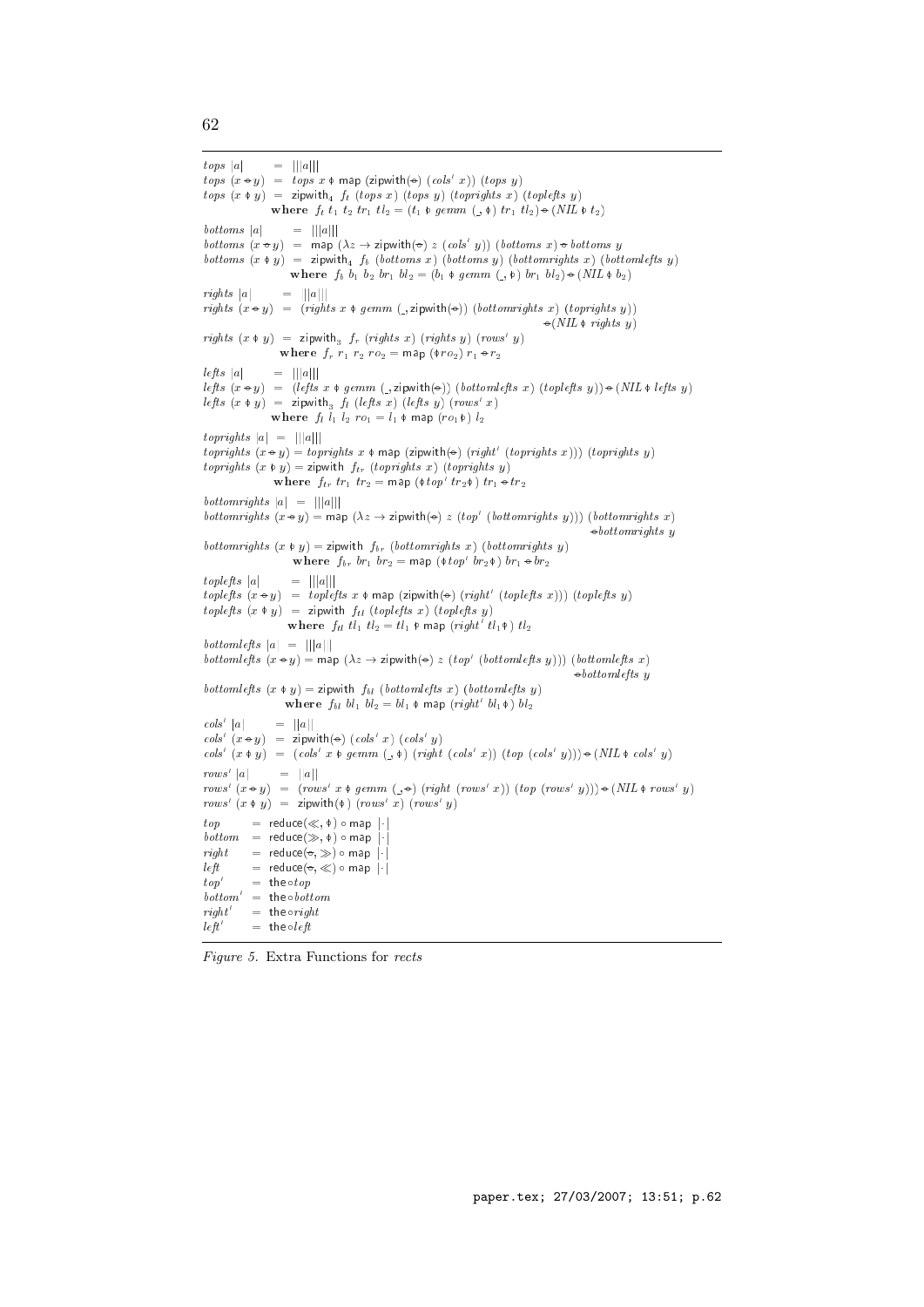$$
regits \begin{pmatrix} a & b \\ c & d \end{pmatrix} = \begin{pmatrix} \begin{pmatrix} a & b \\ c & d \end{pmatrix} \end{pmatrix} \begin{pmatrix} \begin{pmatrix} a & b \\ c & d \end{pmatrix} \end{pmatrix}
$$
  
\n
$$
tops \begin{pmatrix} a & b \\ c & d \end{pmatrix} = \begin{pmatrix} \begin{pmatrix} a & b \\ c & b \end{pmatrix} \end{pmatrix} \begin{pmatrix} \begin{pmatrix} a & b \\ c & d \end{pmatrix} \end{pmatrix}
$$
  
\n
$$
tops \begin{pmatrix} a & b \\ c & d \end{pmatrix} = \begin{pmatrix} \begin{pmatrix} a & b \\ c & b \end{pmatrix} \end{pmatrix} \begin{pmatrix} \begin{pmatrix} a & b \\ c & d \end{pmatrix} \end{pmatrix}
$$
  
\n
$$
rights \begin{pmatrix} a & b \\ c & d \end{pmatrix} = \begin{pmatrix} \begin{pmatrix} a & b \\ c & b \end{pmatrix} \end{pmatrix} \begin{pmatrix} \begin{pmatrix} a & b \\ c & d \end{pmatrix} \end{pmatrix}
$$
  
\n
$$
rights \begin{pmatrix} a & b \\ c & d \end{pmatrix} = \begin{pmatrix} \begin{pmatrix} a & b \\ b & b \end{pmatrix} \end{pmatrix} \begin{pmatrix} \begin{pmatrix} a & b \\ c & d \end{pmatrix} \end{pmatrix}
$$
  
\n
$$
toprights \begin{pmatrix} a & b \\ c & d \end{pmatrix} = \begin{pmatrix} \begin{pmatrix} a & b \\ b & d \end{pmatrix} \end{pmatrix} \begin{pmatrix} \begin{pmatrix} a & b \\ c & d \end{pmatrix} \end{pmatrix}
$$
  
\n
$$
toprights \begin{pmatrix} a & b \\ c & d \end{pmatrix} = \begin{pmatrix} \begin{pmatrix} a & b \\ c & d \end{pmatrix} \end{pmatrix} \begin{pmatrix} \begin{pmatrix} a & b \\ c & d \end{pmatrix} \end{pmatrix}
$$
  
\n
$$
toprights \begin{pmatrix} a & b \\ c & d \end{pmatrix} = \begin{pmatrix} \begin{pmatrix} a & b \\ c & b \end{pmatrix} \end{pmatrix} \begin{pmatrix} \begin{pmatrix} a & b \\ c & d \end{pmatrix} \end{pmatrix}
$$
  
\n

*Figure 6.* Examples of Extra Functions for *rects*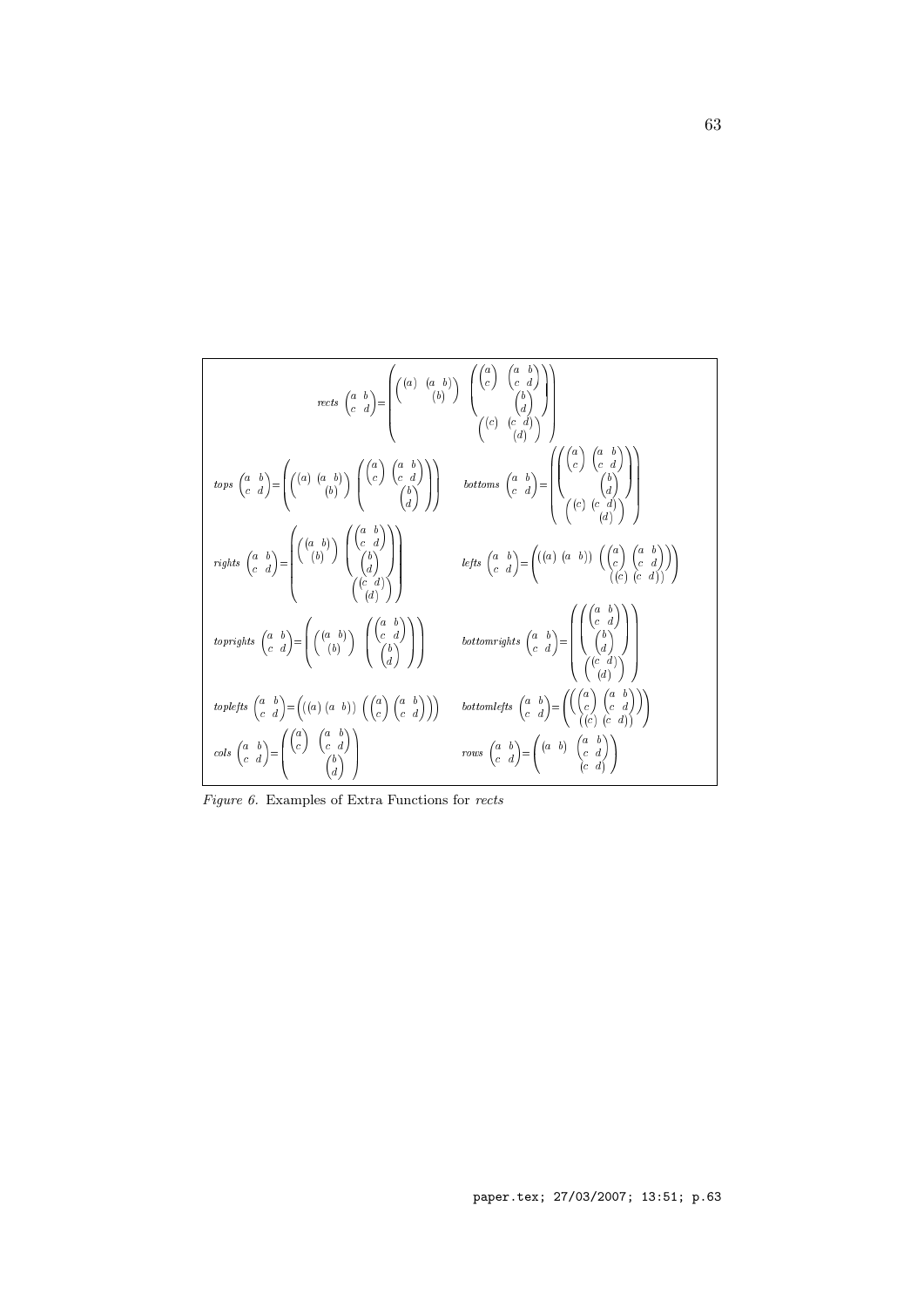$mrs = \pi_1 \circ \left( \bigcup_i \Delta_1^* J_i \right), \bigtriangleup_1^* \circ_i, \bigtriangleup_1^* \ominus_i \right)$ where (4<sup>11</sup> <sup>1</sup> <sup>f</sup> <sup>000</sup> <sup>i</sup> ) jaj <sup>=</sup> (a; jaj; jaj; jaj; jaj; jaj; jaj; jaj; jaj; jaj; jaj)  $(s_1, t_1, b_1, r_1, l_1, tr_1, br_1, tl_1, bl_1, c_1, ro_1)$  $(\triangle_1^{\sim} \cup_i^{\sim} | (s_2, \iota_2, \iota_2, r_2, \iota_2, \iota r_2, \iota r_2, \iota r_2, \iota \iota_2, \iota r_2, \iota r_2, \iota r_2)$  $= (s_0, t_0, b_0, r_0, l_0, tr_0, br_0, tl_0, bl_0, c_0, ro_0)$ where  $s_0 = (s_1 \uparrow max(\text{zipwith}(+) \; b_1 \; t_2) \uparrow s_2)$  $t_0$  = zipwith<sub>3</sub>  $f_t$   $t_1$   $c_1$   $t_2$ where  $f_t t_1 c_1 t_2 = t_1 \uparrow (c_1 + t_2)$  $b_0$  = zipwith<sub>3</sub>  $f_b$   $b_1$   $c_2$   $b_2$ where  $f_b$   $b_1$   $c_2$   $b_2 = (b_1 + c_2) \uparrow b_2$  $r_0 = (r_1 \phi \text{ gemm } (\uparrow, +) \text{ (tr } br_1) \text{ tr}_2) \bullet (NIL \phi \text{ } r_2)$  $l_0 = (l_1 \otimes \text{gemm} (\uparrow, +) \text{ bl}_1 (\text{tr } tl_2)) \oplus (NIL \otimes l_2)$  $tr_0 = tr_1 \phi$  map<sub>c</sub> (zipwith(+) (right tr<sub>1</sub>)) tr<sub>2</sub>  $b r_0$  = map $_c$  (zipwith(+) (left br $_2$ )) br $_1$  ¢ br $_2$  $tl_0 = tl_1 \cdot \text{map}_r$  (zipwith(+) (bottom  $tl_1$ ))  $tl_2$  $bl_0$  = map<sub>r</sub> (zipwith(+) (top  $bl_2$ ))  $bl_1 \bullet bl_2$  $c_0 = \text{zipwith}(+) c_1 c_2$  $r o_0 = (r o_1 \triangleleft g e m m (r + r) (right r o_1) (top r o_2)) \triangleleft (NIL \triangleleft r o_2)$  $(s_1, t_1, b_1, r_1, l_1, tr_1, br_1, tl_1, bl_1, c_1, ro_1)$  $\left( \triangle_{1}^{-} \ominus_{i} \right)$   $\left( s_{2}, t_{2}, v_{2}, r_{2}, t_{2}, tr_{2}, \textit{or}_{2}, u_{2}, \textit{or}_{2}, \textit{r}_{2}, \textit{r}_{2}\right)$  $= (s_0, t_0, b_0, r_0, l_0, tr_0, br_0, tl_0, bl_0, c_0, ro_0)$ where  $s_0 = s_1 \uparrow max$  (zipwith  $(+)$   $r_1$   $l_2$ )  $\uparrow s_2$  $t_0 = (t_1 \otimes \text{gemm} (\uparrow, +) \text{ tr}_1 \text{ } t_{2}) \oplus (NIL \otimes t_2)$  $b_0 = (b_1 \oplus \text{gem } m \ (\uparrow, +) \ \text{br}_1 \ \text{bl}_2) \oplus (NIL \oplus b_2)$  $r_0$  = zipwith<sub>3</sub>  $f_r$   $r_1$   $r_2$   $r_2$ where  $f_r$   $r_1$   $r_2$   $r_0$   $=$   $(r_1 + r_0)$   $\uparrow$   $r_2$  $l_0$  = zipwith<sub>3</sub>  $f_l$   $l_1$   $l_2$   $ro_1$ where  $f_l l_1 l_2 r o_1 = l_1 \uparrow (r o_1 + l_2)$  $tr_0$  = map<sub>r</sub> (zipwith(+)(top tr<sub>2</sub>)) tr<sub>1</sub>  $\div$  tr<sub>2</sub>  $br_0 = \text{map}_r \left( \text{zipwith}(+) (top \; br_2) \right) br_1 \oplus br_2$  $tl_0 = tl_1 \phi \text{ map}_c \text{ (zipwith(+) (right } tl_1) \text{) } tl_2$  $bl_0 = bl_1 \phi$  map<sub>c</sub> (zipwith(+) (right  $bl_1$ ))  $bl_2$  $c_0 = (c_1 \odot gemm(\_,+) (right c_1) (top c_2)) \ominus (NIL \odot c_2)$  $ro<sub>0</sub> = zipwith(+) ro<sub>1</sub> ro<sub>2</sub>$ 

#### *Figure 7.* Derived Efficient Program of Maximum Rectangle Sum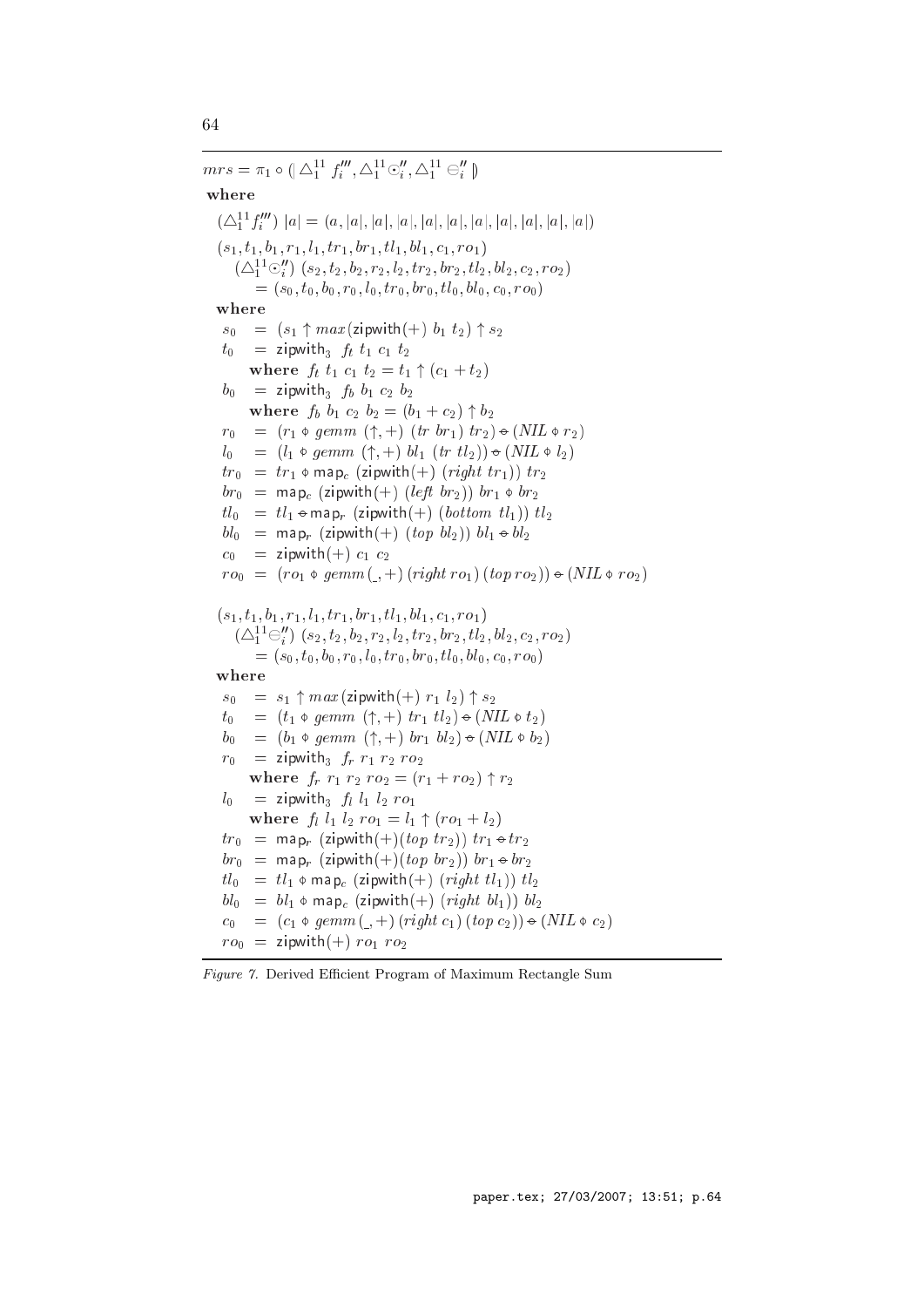| $t\bar{l}$            | $\boldsymbol{t}$ |                | tr               |
|-----------------------|------------------|----------------|------------------|
|                       | r                |                |                  |
| l                     | $\boldsymbol{s}$ | $\overline{c}$ | $\boldsymbol{r}$ |
| $b\hspace{0.025cm} l$ | h                |                | b r              |

*Figure 8.* Corresponding Parts of Elements in the Tuple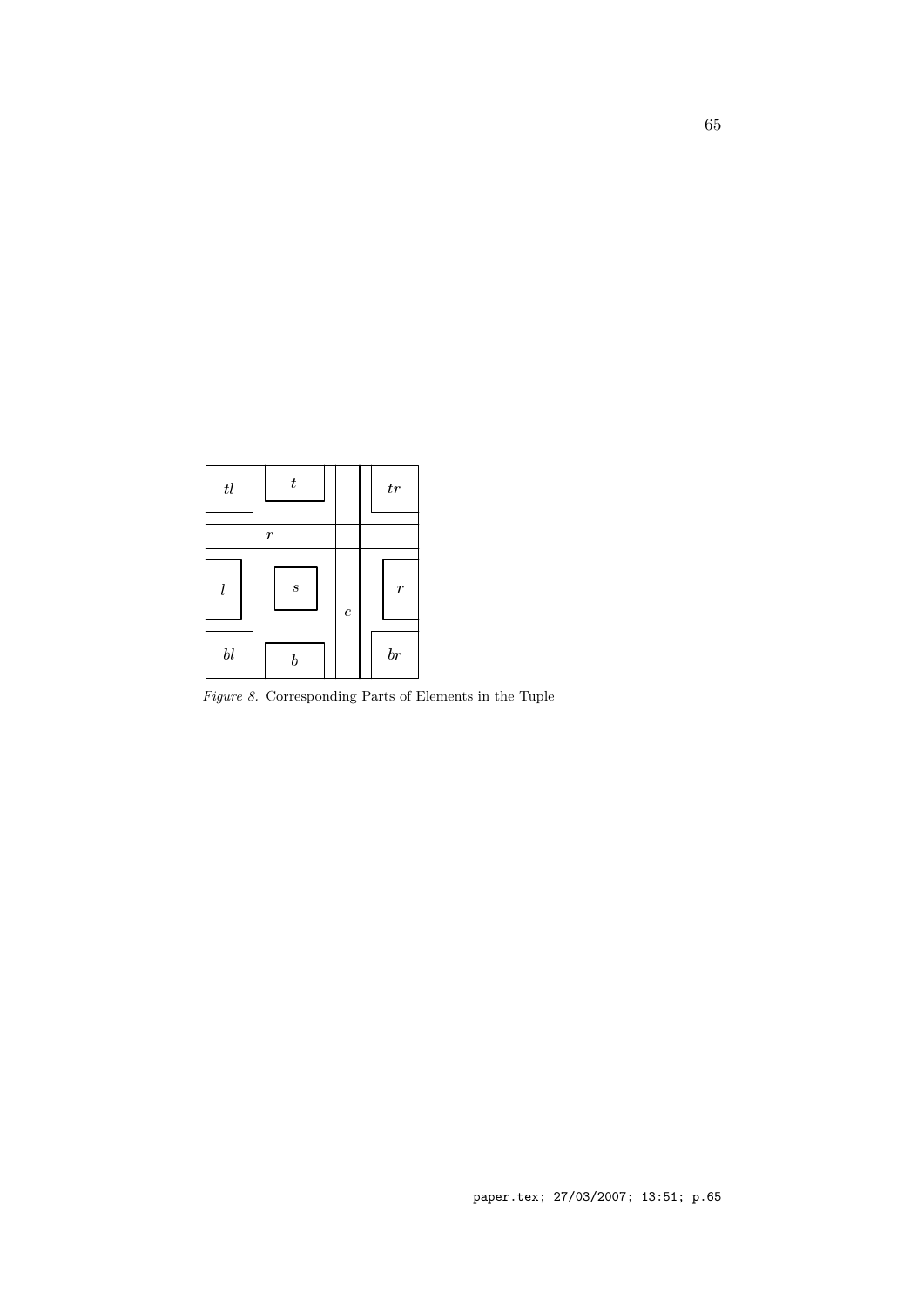

*Figure 9.* Speedup of F-norm



*Figure 10.* Speedup of Matrix Multiplication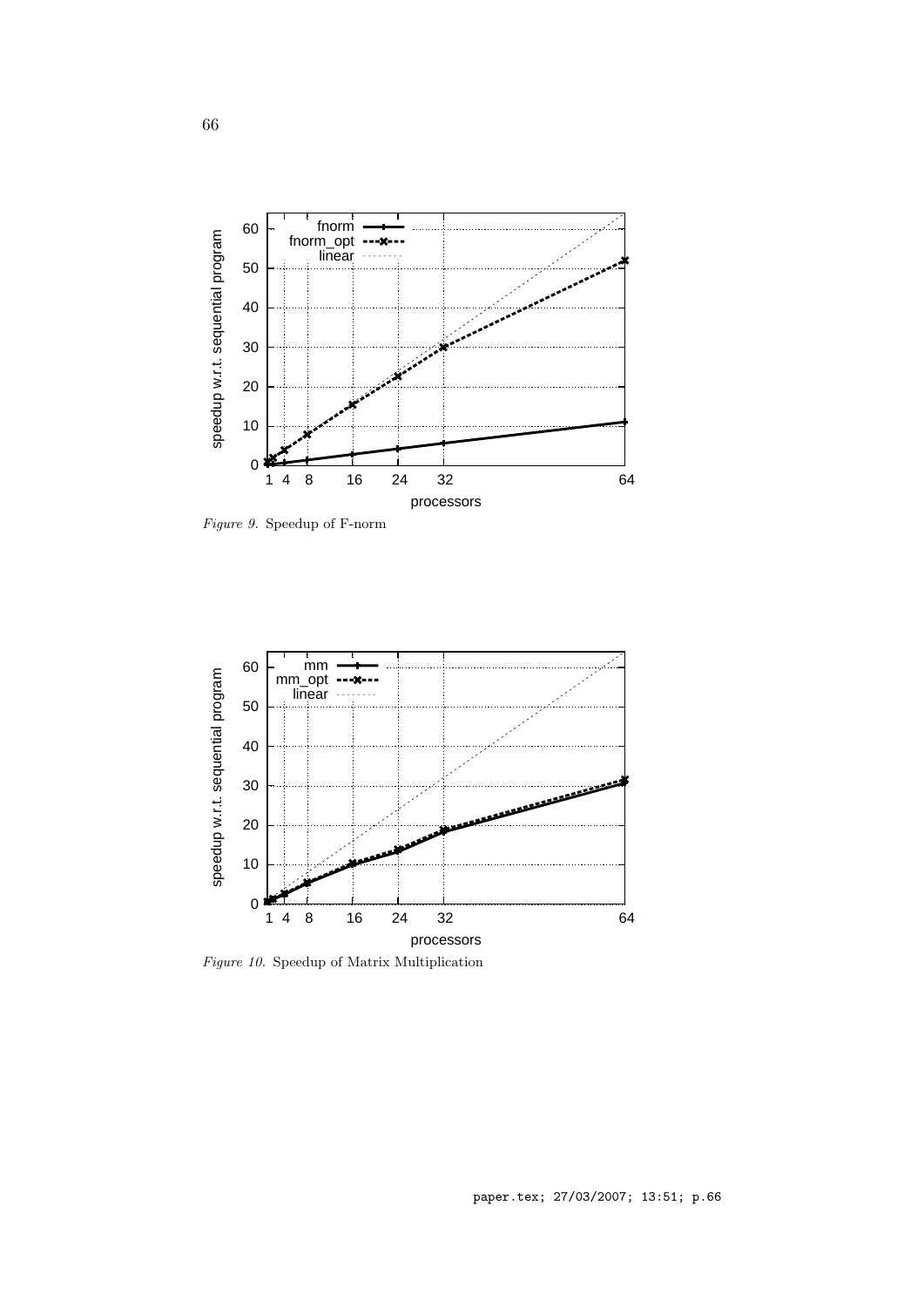

*Figure 11.* Speedup of Maximum Rectangle Sum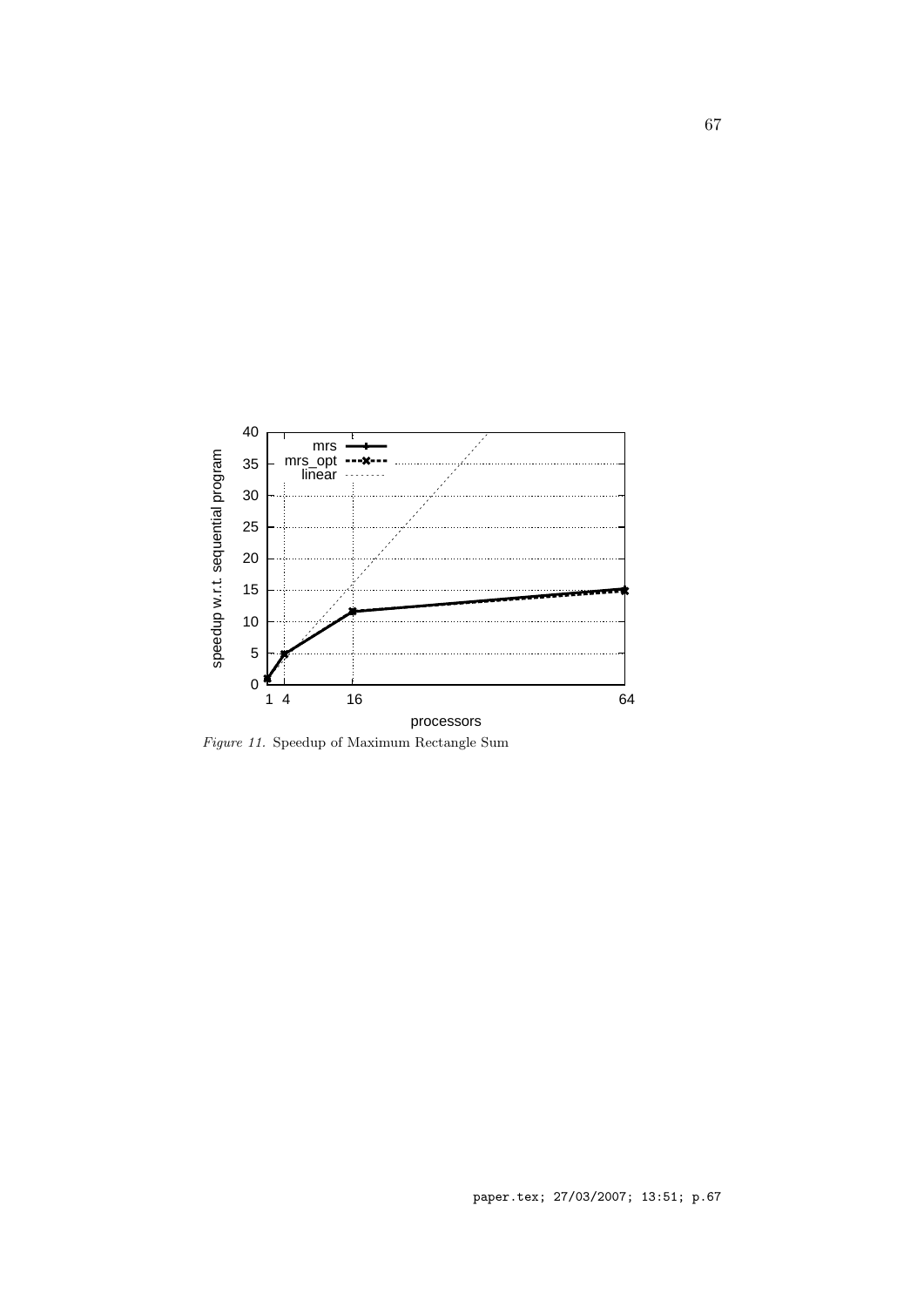```
template <class C, class A, class B>
void mm(dist_matrix<C> &Z2, 
onst dist_matrix<A> &X2, 
onst dist_matrix<B> &Y2)
{
    dist_matrix < matrix < int > > *A2;
    \texttt{dist\_matrix}~<~\texttt{matrix}~<~\texttt{int}~>~\texttt{*B2};A2 = a11_rows2(X2);B2 = all_
ols2(Y2);
    m_skeletons::map_i(Tri< matrix <B> >(), *B2);
    m_skeletons::zipwith(Iprod<C>(), *A2, *B2, Z2);
    delete B2;
    delete A2;
}
```
*Figure 12.* C++ Code of Matrix Multiplication by Parallel Skeletons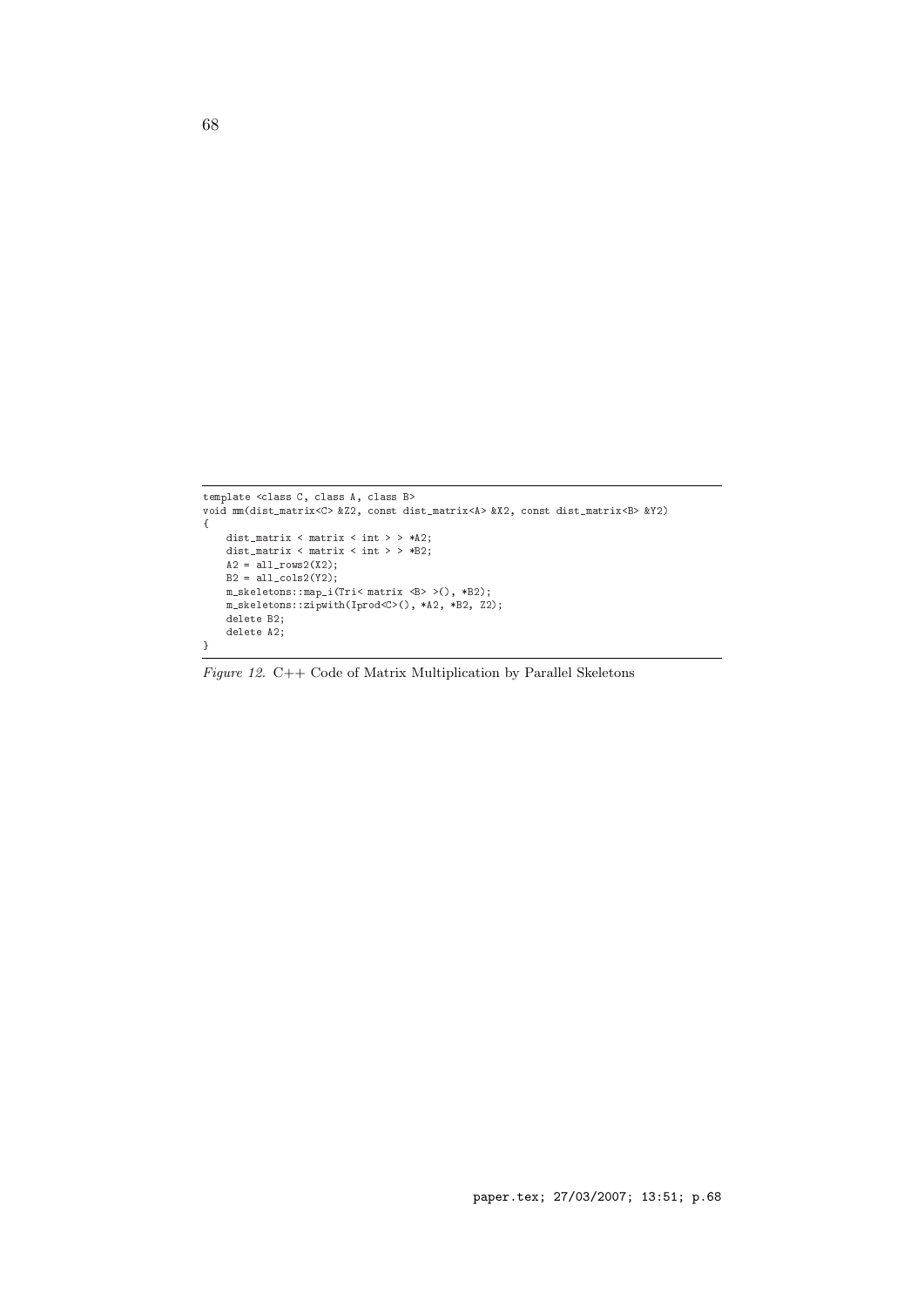| # <sub>processors</sub> | 1    | $\overline{2}$ | 4     | 8     | 16    | 24    | 32    | 64    |
|-------------------------|------|----------------|-------|-------|-------|-------|-------|-------|
| fnorm                   |      |                |       |       |       |       |       |       |
| time(s)                 | 1.40 | 0.70           | 0.39  | 0.19  | 0.097 | 0.065 | 0.049 | 0.025 |
| speedup                 | 1.00 | 1.99           | 3.59  | 7.21  | 14.45 | 21.55 | 28.65 | 55.86 |
| speedup <sup>s</sup>    | 0.20 | 0.40           | 0.71  | 1.43  | 2.87  | 4.27  | 5.68  | 11.08 |
| fnorm_opt               |      |                |       |       |       |       |       |       |
| time(s)                 | 0.28 | 0.14           | 0.070 | 0.035 | 0.018 | 0.012 | 0.009 | 0.005 |
| speedup                 | 1.00 | 1.99           | 3.98  | 7.88  | 15.46 | 22.65 | 30.00 | 52.01 |
| speedup <sup>s</sup>    | 1.00 | 1.99           | 3.98  | 7.88  | 15.46 | 22.65 | 30.00 | 52.01 |

Table I. Experimental Results of F-norm for  $8000\times8000$  Matrices

<sup>†</sup> speedup<sup>*s*</sup> is a speedup with respect to hand-written sequential program.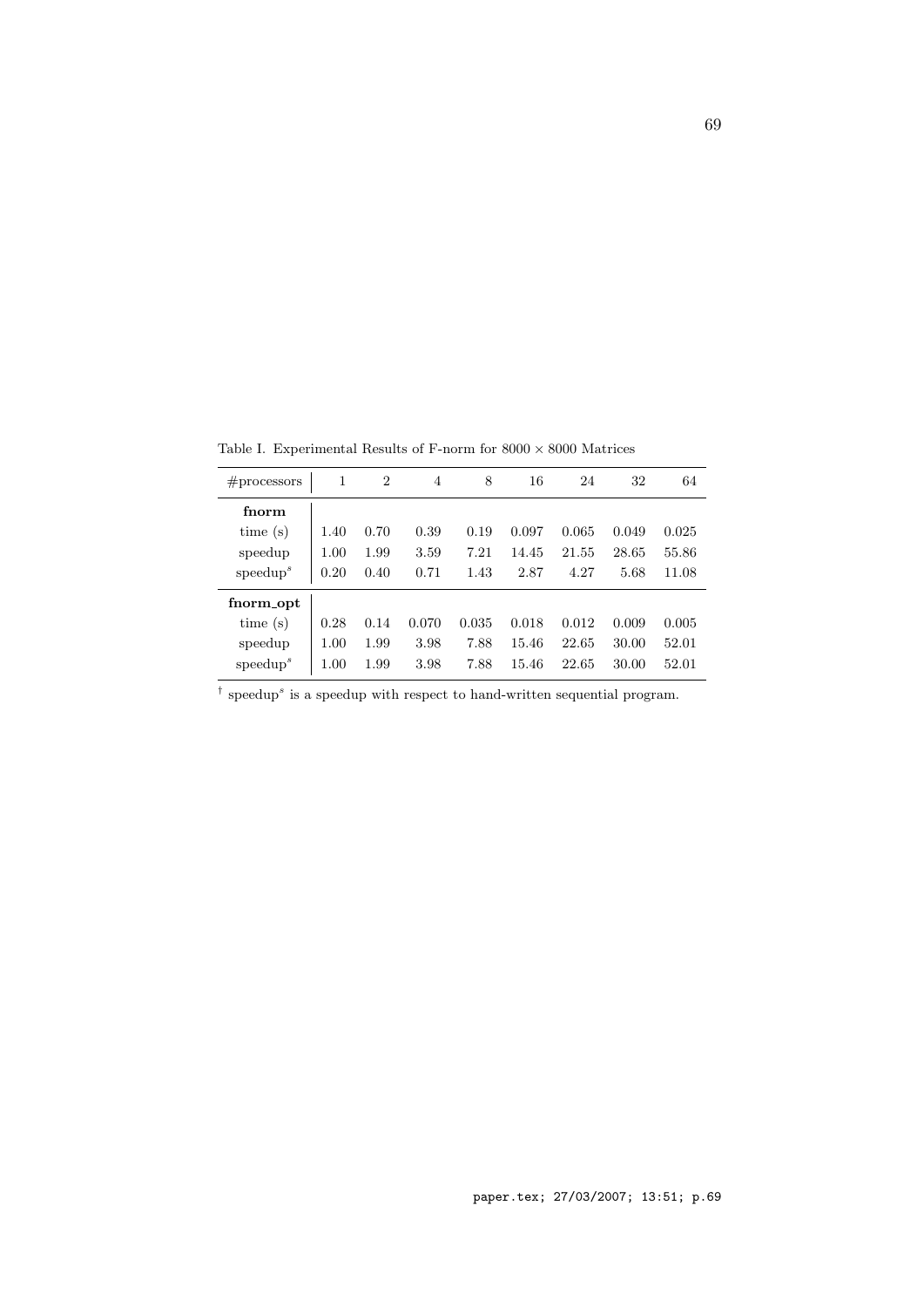| # <sub>processors</sub> | 1      | $\overline{2}$ | 4     | 8     | 16    | 24    | 32    | 64    |
|-------------------------|--------|----------------|-------|-------|-------|-------|-------|-------|
| mm                      |        |                |       |       |       |       |       |       |
| time(s)                 | 247.02 | 96.26          | 49.26 | 22.66 | 12.09 | 9.05  | 6.56  | 3.91  |
| speedup                 | 1.00   | 2.57           | 5.02  | 10.90 | 20.44 | 27.30 | 37.64 | 63.23 |
| speedup <sup>s</sup>    | 0.49   | 1.25           | 2.43  | 5.29  | 9.92  | 13.25 | 18.27 | 30.70 |
| mm_opt                  |        |                |       |       |       |       |       |       |
| time(s)                 | 193.34 | 89.86          | 44.17 | 21.89 | 11.51 | 8.64  | 6.36  | 3.79  |
| speedup                 | 1.00   | 2.15           | 4.38  | 8.83  | 16.80 | 22.39 | 30.42 | 50.99 |
| speedup <sup>s</sup>    | 0.62   | 1.33           | 2.71  | 5.48  | 10.42 | 13.89 | 18.87 | 31.63 |

Table II. Experimental Results of Matrix Multiplication for  $3000\times3000$  Matrices

<sup>†</sup> speedup<sup>*s*</sup> is a speedup with respect to hand-written sequential program.